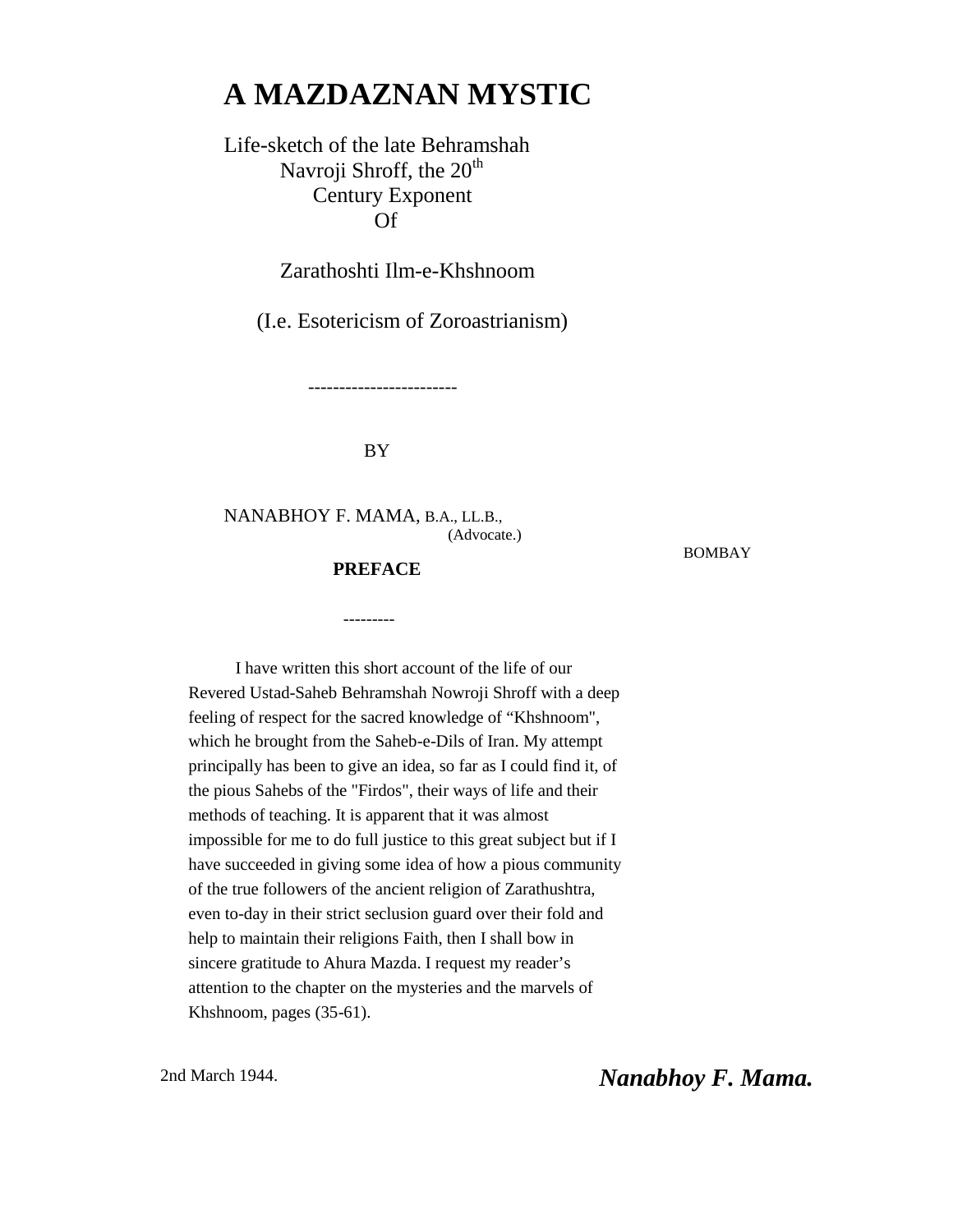# **CONTENTS.**

|                                          | Page |
|------------------------------------------|------|
| Preface<br>$\cdots$                      |      |
| Birth and Boyhood                        | 1    |
| Nature knows no accidents                | 6    |
| The homeward march of the caravan        | 8    |
| The Firdos not a myth                    | 11   |
| The Magav of the Demavand                |      |
| and his ways of Life                     | 19   |
| The activities of the Magavs             | 22   |
| The mysteries and the marvels of         |      |
| Khshnoom                                 | 35   |
| "Khshnoom" and drink it deep             | 35   |
| "Khshnoom" The Lost Chord                | 39   |
| "The Lost Chord"                         | 39   |
| "Khshnoom" in Hamazor                    | 43   |
|                                          |      |
| "Khshnoom" is Joy                        | 48   |
| "Khshnoom" and the "Staot Yasna"         | 50   |
| The Boy Behram's Education at the Firdos | 53   |
| The Professors of Firdos                 | 58   |
| The Boy Behram leaves the Firdos         | 61   |
| The Boy Behram returns home              | 67   |
|                                          |      |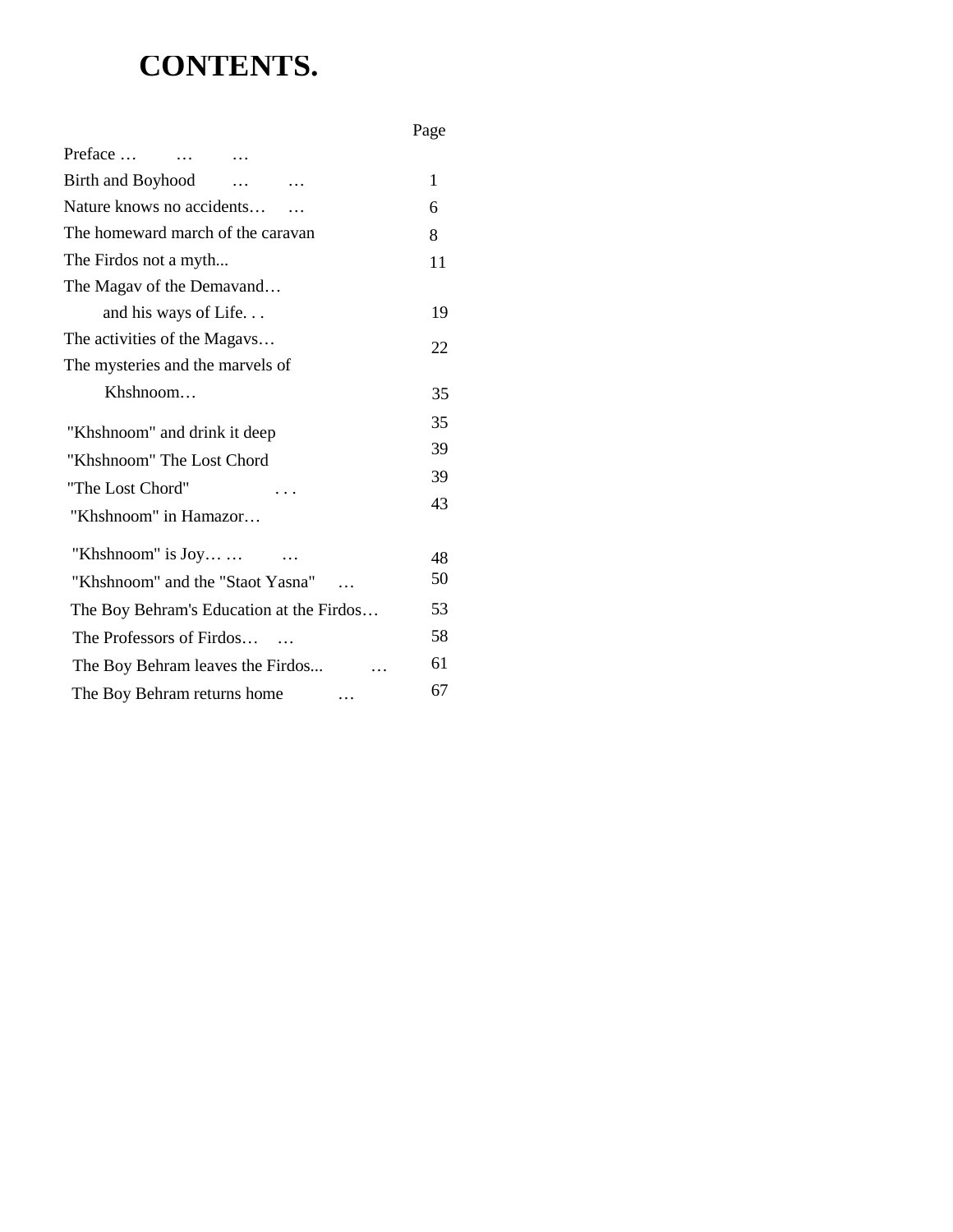#### A **Mazdaznan Mystic.**

#### *By Mr. Nanabhoy Framji Mama. B. A., LL. B., Advocate.* **BIRTH AND BOYHOOD.**

Behram bin Nowroz bin Peshotan lakbe Shroff was born in Bombay of well-to-do and respectable Mazdaznan parents on the 3rd day of August 1857, and died at Surat after an eventful and a long life of seventy years less twenty-seven days on the 7th day of July 1927. From his mother's side he belongs to the family of the "Tarachands" and from his father's side to the family of the "Surtis". He was an "Athravan" (priest, Brahmin) by caste and his ancestors had actually practiced that profession in the Fire-Temples of Bombay and Surat. But the last of these in the person of his father having taken up the business of a "Shroff" (moneylender) he had come to be known by that surname. He was thoroughly chaste in his private life, stalwart in build like an Iranian soldier, and by inheritance he was ever enthusiastic and high-spirited in matters religious and spiritual. He had preached Truth and practiced it too, and possessed a memory which was marvelously retentive (Hafeza). His long life divides itself into three periods of a rather uneven and contrasted career. The first of these was his boyhood till he was about sixteen to eighteen years of age, the second the most vitally important period of his life was the period of about three years and a half, which he had spent in the company of the great Mazdaznan (Dilpat or Saheb-del) Masters in the precincts of the "Firdos" in the Iran-e-Baten (unseen); and finally the third and the last, which deals with the period after his return to worldly life, and which again subdivides itself into two parts, the first of silence and seclusion which was thirty years, and the next of public activities which was twenty years.

His childhood and primary education takes one brief sentence to describe, viz. that in his studies he had not gone much farther than a mere span after the last letter of the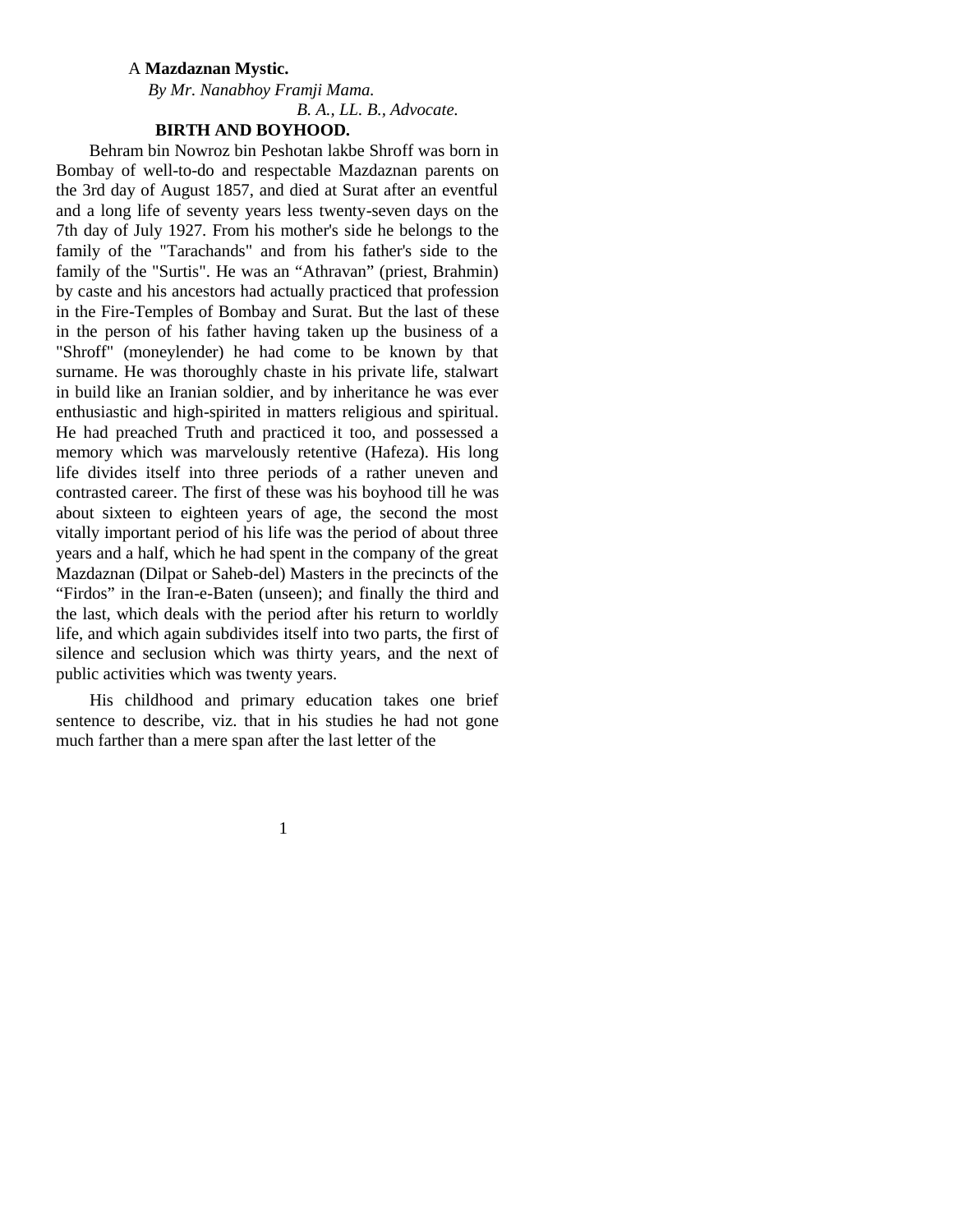Gujrati alphabet, and even this insignificant little he could stutter and stammer with difficulty. To have reached the age of eighteen years with only so much of reading and writing and no more, does not display any unusual abilities or any precocious intelligence in the boy; but he was all the same destined to record his services as a landmark of considerable importance in the history of Avestan research. Inscrutable are the ways of Nature which work ever for the good of man, and it is the, only mysterious agent that exhibits the rare power of bringing forth good even out of evil. A dispute between a mother and her son is the most lamentable feature of a man's life on earth but the one which befell Behram, though lamentable, was yet destined for the accomplishment of a specific purpose the most important and thoroughly blessed. Young Behram disagreed with his mother, and left his hearth and his home in a temper, be it a spirit of adventure, or be it a feeling of disappointment or disgust, but he rambled and rambled away till the rustic limits of his native village sank beneath the horizon behind him. If there is any tangible and touchable and feelable indication of the Divine presence among material surroundings, then it is to be felt and experienced in the mother's love and the love for the mother. At the same time, if there is any proof or indication of an unseen hostility floating about in the air, causing a temporary aberration of his intellect, then the best proof of that sinister presence is in that same sad phenomenon made manifest in the moment of a man's disagreement and discord with his dear mother. Under every and all circumstances, the mother-and-the-child sentiment is a double demonstration on Earth, which when correctly appreciated suffices, first, to baffle all atheistic speculations, and secondly to stabilize in reasoned faith many an agnostic swinging between ignorance and knowledge. Angro Mainyus is as essential for the preservation and continuance of that constant motion pervading the Universe as Spento-Mainyu is: And the balance between the two is maintained by the life-giving conviction noted above, that Nature ever works for the good of man. There is to be a "Shukri-Khuda" (Thanks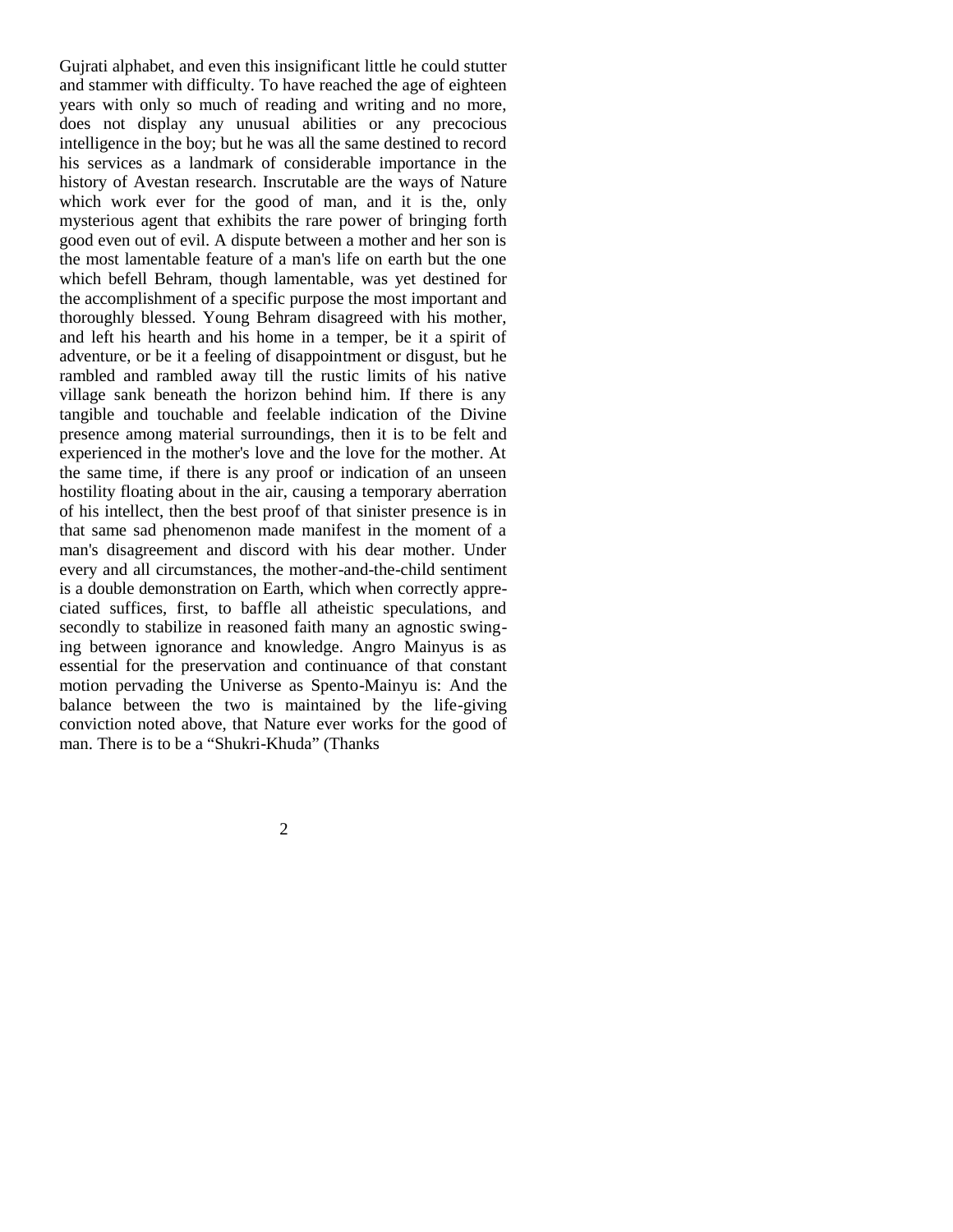be to God) for all that happens. Man is made of "clay", says the holy Koran; but from the same venerable source, also comes the gladdening news that within that same clay made form is the breath of God. If the clay therefore in the *boy* Behram temporarily made him insensible to a mother's affection, and hurried him away from her, the breath of God revived in him that noble sentiment later on and pulled him back to her as we shall presently see.

#### **The Ramblings of Behram and his Meeting with Rasheed: -**

The boy was going northwards, Ahmedabad, Kathiawad, Punjab, and finally to the frontier provinces of Peshawar he came. Here, he met his uncle (his mother's brother) and halted, Peshawar is a city of Pathans, a ferocious and a warlike tribe, and young Behram had been warned to be very careful in his association with them. As the predestination of past "Karma" would have it, however, the boy in his loitering one day accidentally came up to a place where a caravan of foreigners had encamped. He had just answered the call of Nature and in strict conformity with the Mazdaznan religious rites and ceremonies of his forebears, he had washed his hands and face and other open parts of his body: had unwound his "Kusti" and was mumbling his prayers for the re-winding of it. This was enough, - the Mazdaznan had been recognized by his kin of the caravan. Two stalwarts from the camp soon approached him with an invitation from their chief. The uncle's warning was the element that created a doubt and hindered its acceptance. There was a feeling of fear in him, the *boy* was afraid. Nature however ever works for the good of man. Human physiognomy has both an attracting and a repelling force, and works in a manner, natural and forceful. "Features-the great soul's apparent seat." (Bryant) – it discloses the kind and the wicked, the simple and the shrewd, and ever is it that instinct more than expert skill is able sharply to discriminate. The saintly serenity of the new comers had already won the boy's heart, and the little awkwardness and hesitation, that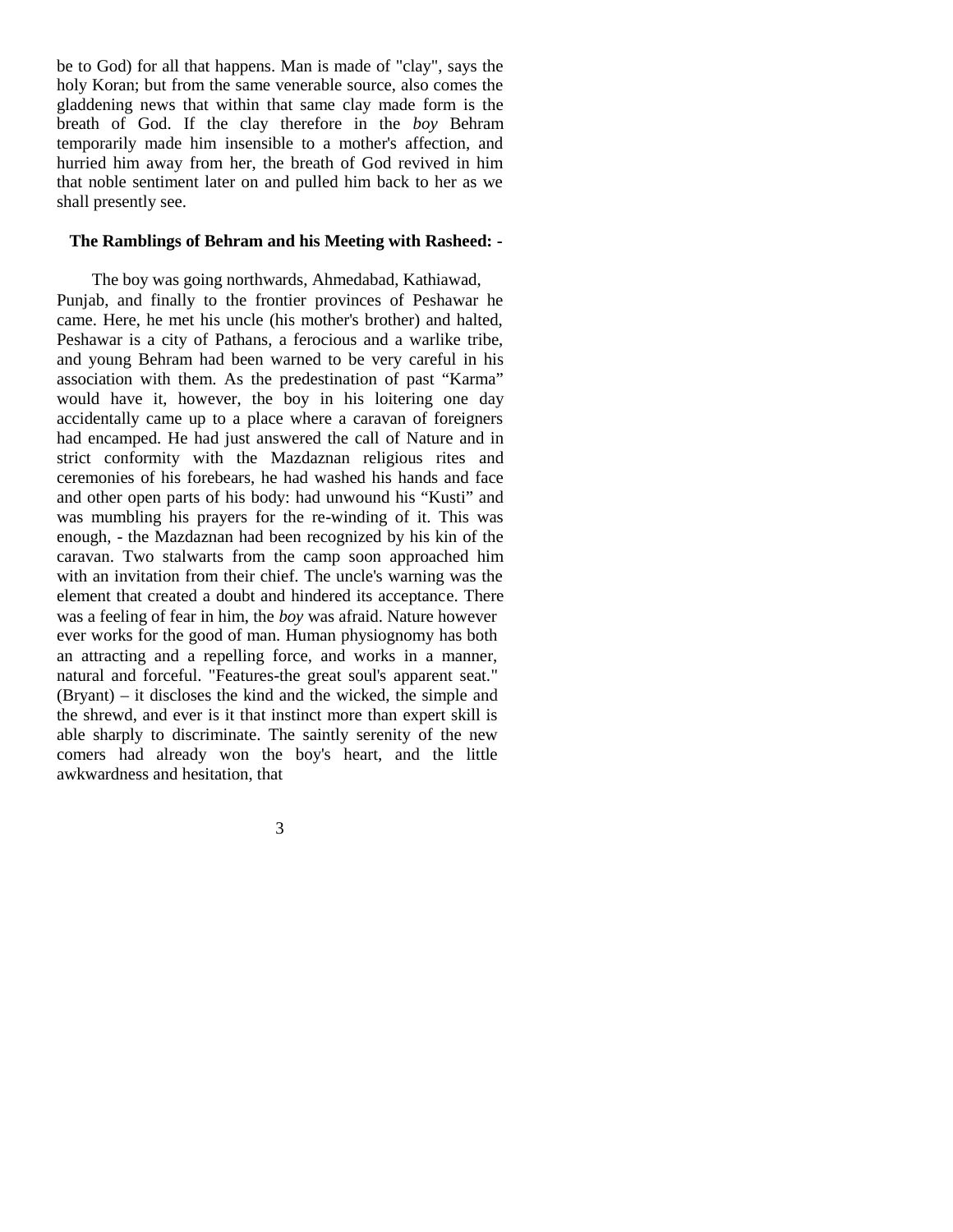still lurked behind, weakening the attraction, was soon dispelled when the good stranger pulling aside the folds of their outer garments showed the "Sudreh and the Kusti", they were themselves wearing. The traces of doubt and hesitation in the boy's mind, therefore, were thus swept clean out, and he followed the strangers to their chief in the camp with the joyful willingness of "The Mary's lamb", The name of the chief was "*Rasheedji Saheb."* The very look of the man was a mute command to-bow. He was a "Saheb-Dil". The great Swami Vivekanand has somewhere said that the foreheads of the "Rishis" and the "Mahatmas" display a sparkle which carries a voiceless command to the onlooker, to say... "Bow!" Here was a perfect "Mazdaznan Mahatma" and the halo round his head voiced the same order to the astonished boy. The details of what happened at this meeting are not on record. But it seems the sadness that haunted the boy for the recently caused absense of a mother's love, was nearly compensated for by the fatherly treatment given him by this great Athravan and his associates. He became attached to his host and was even unwilling to return to his uncle. Behram for the first time in his life felt his heartthrob to the rhythm of an indescribable feeling of surprise blended with joy. But the "glad tidings" of the meeting had to be related to the uncle, (the Gujarati word for a mother's brother is, Mama) The old man naturally grew quite nervous over the incident, and when the young man straight off told him that the strangers were desirous of taking him to Iran along with them, he left no devise untried, honest or otherwise, to dissuade him from that rashness. The old man reading the determination on the boy's face resorted to the extreme of inventing a lie, which of course could well be excused him. He told the boy Behram, he had received an urgent telegram from Bombay intimating that his mother was on her death-bed and that he should therefore return to her. The love of and duty towards a mother is an unexplainable problem for all mankind and so was it for the hero of our story. The effects of the sad news had really been intensified by the long distance between his mother and himself and also by her long absence.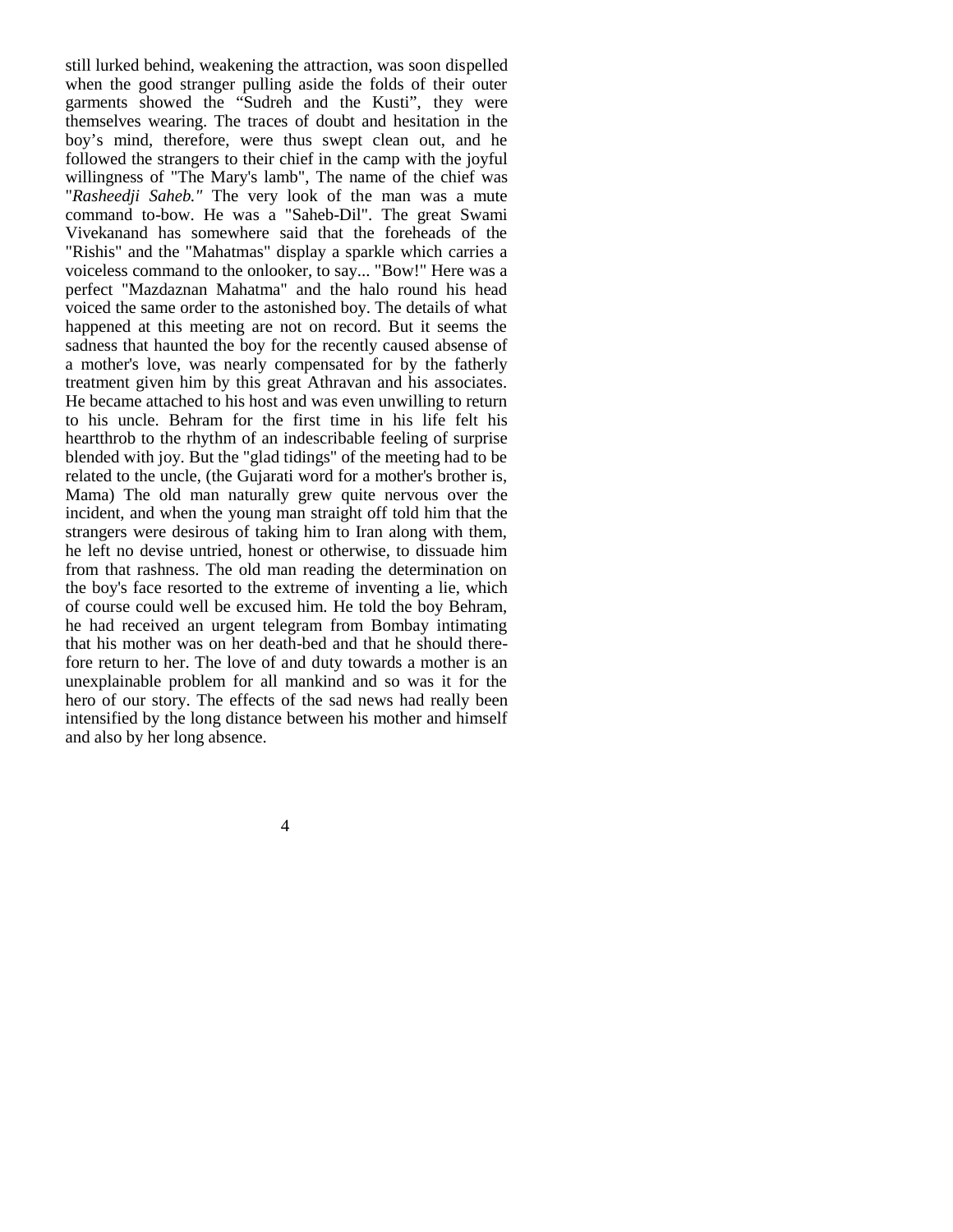"Just that one word, Mother, Compare it with no other; The first word of the infant And the last word of the brave – So gentle and forgiving, Oh, prize her while she's living, No truer friend than Mother From the cradle to the grave." (American Mazdaznan Magazine, November 1937,

page 37. )

For the boy, Rasheedji had alrear1y become a solace in his sorrow, and a companion of his joy. He was the oracle which Behram could never afford to neglect, He therefore ran up to this man of wisdom and related the whole story of the telegram. The master just closed his eyes for one brief moment and simply and serenely said, " My Son! the story of the telegram is not true. As I can see, today is the anniversary of your mother's birth-day and she is sitting with her neighbours, chatting and gossiping with them and enjoying the dainties peculiar to that day," Swift as a flash the boy remembered the "roz" (day) and the "mah" (month) of his mother's birth and was convinced of the truth of Rasheedii's words. Here was a genuine instance of what "Mazdaznan Truth" is really like; *it is ever the strictest Truth; it is ever the whole Truth; and it is ever nothing but the Truth. The*  effects and the influences of such a "Mazdaznan Truth" have a courage about them that will defy a world's opposition. And the baseness of a lie shall make a coward of the most valiant soldier. Here was Behram, every little muscle of his boyish frame emanated the sparks of an invincible resolve. A resolve it was not to meet or to go to his Mama anymore. Untruth even must and ever does defeat itself: And in reverential love and undoubting confidence lies ever the triumph of Truth. Behram went boldly to his uncle and told him Rasheedjee's explanation. The old man steeped in astonishment was compelled to accept the truth of the statement of the Great "Dilpat." It was still somedays before the caravan would start on its return journey and these few days helped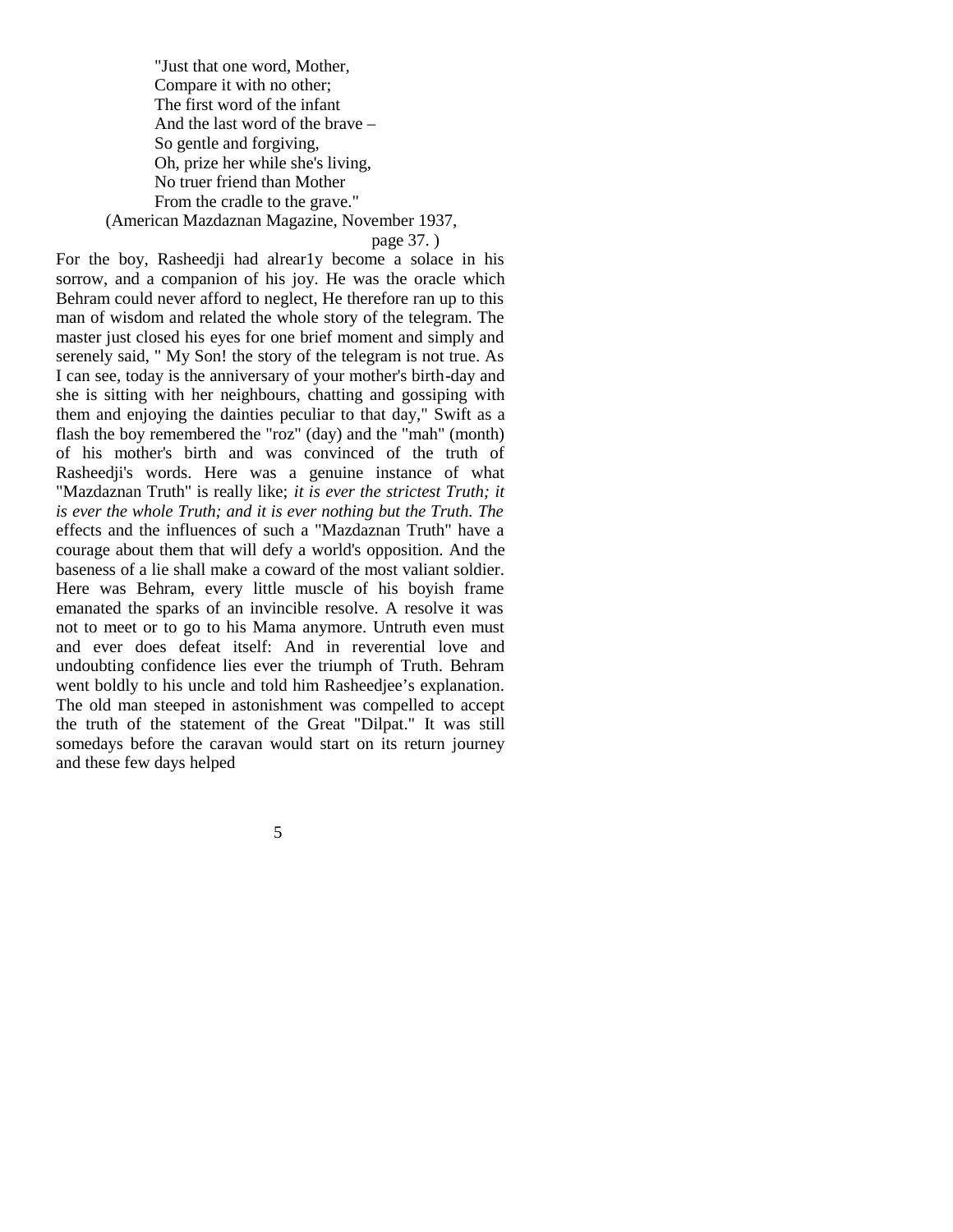to crystalise the boy's resolve to the rigidity of an unbending rock. The day of departure soon arrived: It was the last day when Behram's uncle had waited in vain for the boy's return. He had left. The caravan was due to return, and it had already started on its homeward journey, Behram "on board."

## **Nature knows no accidents:**

## **Sow and reap is its one rigid law:**

Avestan religion is the Study of Nature's Laws; the laws that explain all phenomena described as accident by the limited intelligence of Man. It has much of a mystery, which must astonish the uninitiated generality of the human species, nay, it may even appear as something absurd and ludicrous. There is no inexorable destiny, but the deeds (in Khshnoom terminology Keshash; Sanskrit Karma) of men make it so. Let the doubting mind think but for one moment, whether the whole story of the boy Behram, commencing with his disagreement with his mother, his leaving her in a temper, his ramblings over hill and dale, his arrival at Peshawar, his stay at his ullc1e's house, his aimless loitering's in the street, his feeling for a Nature's call, his performance of the "Khusti-Padiab" ceremony on the open road, and the coincidence of the caravan being then just in the position to observe it, and all that followed, could possibly have been but mere accidents? The hardest doubter too must pause for *a* reply. The law of "Keshash" had been hard at work: the drama that had. long commenced was coming to its denouement. The rare fortune of *a* visit to the "Baten Iran" that had fallen to the lot of the boy Bahram was only the hardest of all that he had sown perhaps centuries ago. "Asha" the Order that pervades every atom of the Universe and which is the unmistakable exhibition of divine Justice, proves the convictions of the Theist and establishes the truth of the Gathic law: -

"Akem Akae Vanghuheem Asheem Vanghave" (Ha. XLIII, V, 5)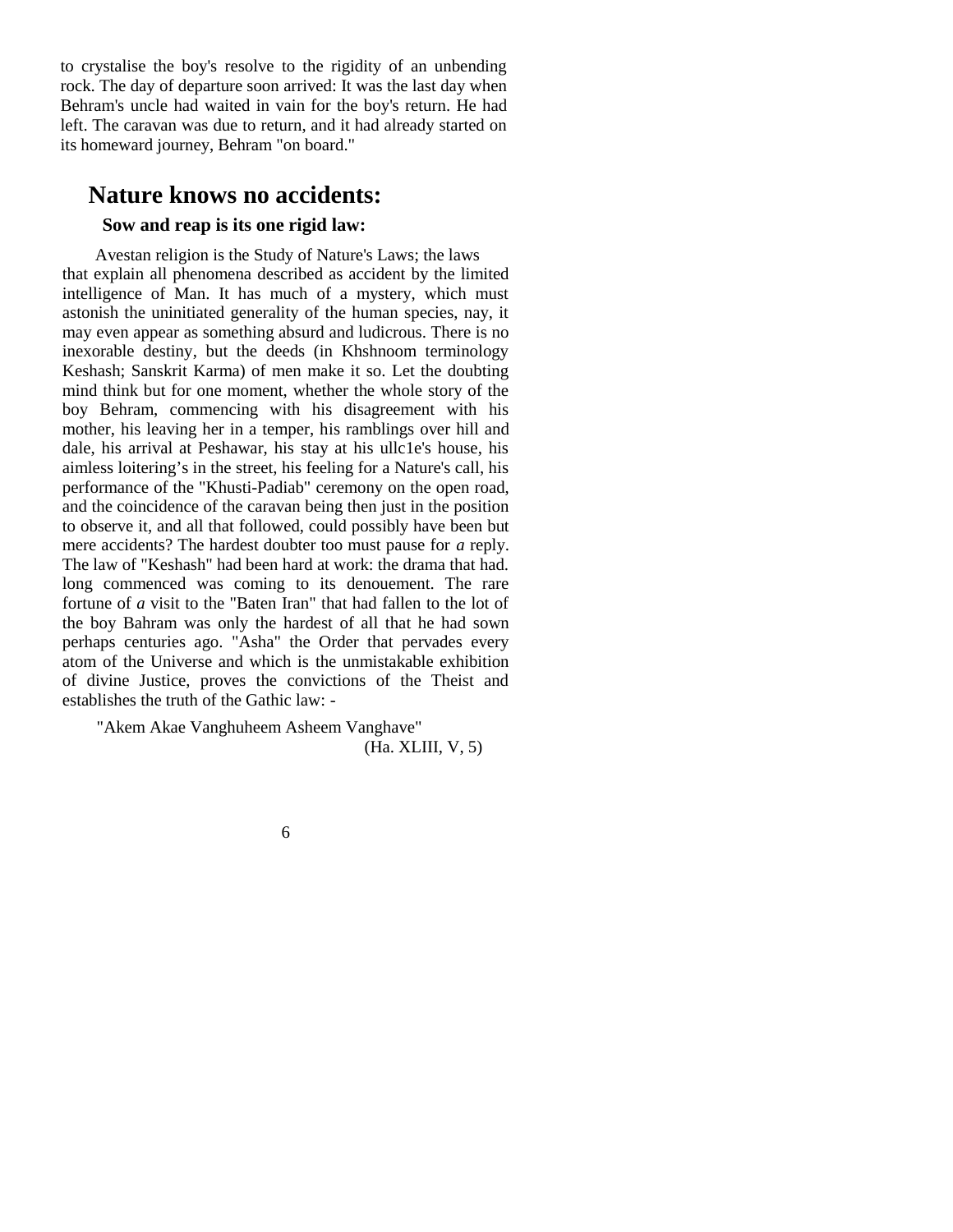Good shall beget good, and evil evil. Let not the reader prejudge and be prejudiced against a phenomenon rare enough to be ordinarily observed, but let him consider same with reverence and faith and there shall surely be much for him that is new and worth knowing.

## **The Story: -**

Ustad-Saheb one day in a merry mood explained that many many years ago, there lived in the country of Iran a great "Abed" (a learned and a pious priest) and a great general of the Iranian army. If it is not unusual in the society of men, to find sin and ignominy discarded and hated, it is also not rare that piety and learning too sometimes comes across a similar fate. There will be many that hate vice, yet there are not less that find fault with virtue as well. So it was and strange as it may seem that even the piety of this pious priest had somehow displeased some ignorant fanatic of his times. No doubt the hardest enemy to contend with is the ignorance of man: and just as knowledge of the right kind leads to enlightenment, opens up brighter visions to view, and enables one to hear the voice that floats down to him from the heavens, so does the darkening ignorance not only limit the vision but positively makes one blind to light and deaf to all healthy admonition. The outburst of ferocity against virtue has a stronger urge than the one against vice, and the enemy of the Abed-Saheb had therefore planned and schemed his vengeance to do its worst. The opportunity soon came, and he was there, the unsheathed weapon in his hand and ready to strike the fatal blow. The proposals of man however are not always fulfilled. The valiant Iranian general, as if shot out from the mother earth, appeared on the scene. Ever prepared as he was to do his duty, brave and forgetful of self, saw the sinister motive of the assailant, flew at him with all the fierceness and speed of a lion's leap, and lo! the assaulter lay disabled in his limbs and frustrated in his motives The Abed was safe. The Iranian general had saved his life. It was an obligation not easy to repay. There must have been thanksgivings and rejoicings galore.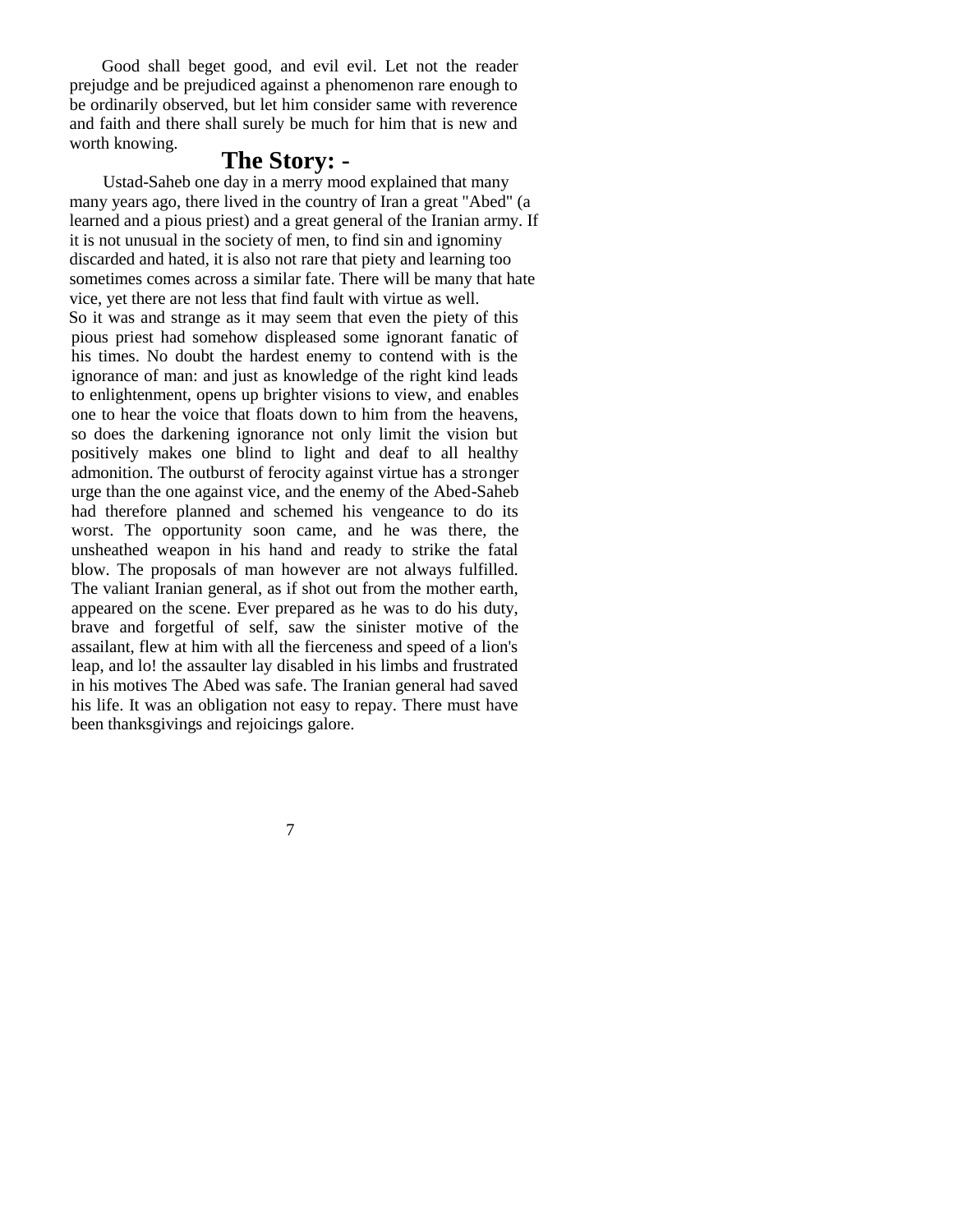Years and generations and perhaps centuries must have passed by and the time had become ripe for that obligation to be repaid by a fitting reward. The pious priest of yore had now been reborn as the "Shroshavarez-saheb-.Marzbanji" the Reverend Grand chief of the colony of the "Saheb-Di1s" of the Kuhe-Demavand: and the valiant general too had been reborn in the stalwart person of our young hero Behram. The former had by his clairvoyance seen and located the existence of the boy, and eager to repay his debts of those days of many centuries ago, had contrived the drama of Rasheedji's caravan to trace him in Peshawar and to fetch him to Iran. He was to be instructed in the science of "Khshnoom" which means Esoteric knowledge which leads to beatitude and salvation. There could not have been a better repayment of the obligation conferred. It had been a bodysaving obligation and it was now sought to be repaid by a lifesaving reward.

Such was the explanation of the revered Ustad-Saheb himself. We who cherish his memory, respect and believe it. For such as hesitate no harm shall come: but let none lose himself so as to ridicule and treat it as a lie. A pious doubt is a virtue of great merits, but an impious one is a cardinal sin.

## **The Homeward March of the Caravan: -**

To resume the thread of our narrative, the caravan started on its return journey. The route was long and beset with dangers, dangers of highwaymen, and dangers of attack from religious fanatics. The travelers were all Zoroastrians of the highest order: but they dared not to disclose their identity. They had to be cautious and careful. It was a caravan of holy men, and many a time must it have happened that it had come to close quarters with the roughest of men, and the wildest of robbers: merciless marauders, and heartless men of ferocious animal propensities. But Resheedji the leader was a man of piety and when he and his comrades could command retrospective vision over centuries gone by, and could as easily fortell events prearranged by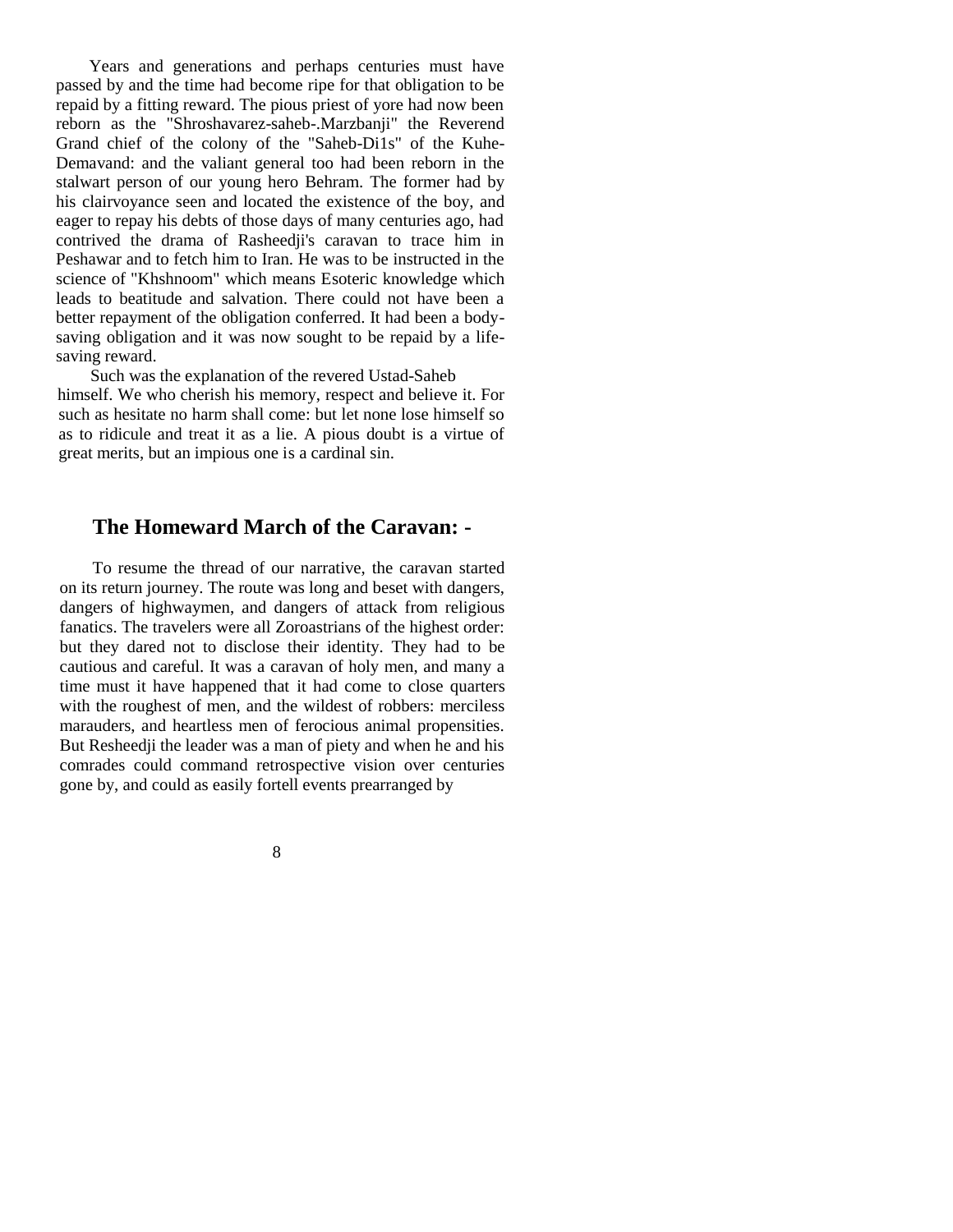Nature's laws, it does not become difficult to believe what Ustad-Saheb related, that on occasions of such imminent and grave danger, Rasheedji could make himself and his company invisible to hostile eyes, and they would pass by such gangs quite within touching distance and yet remain unseen by them. All marvels and every mystery are as much in accordance with the laws of Nature as was the apple that fell on Newton's head: but ignorance it is that makes the miracle. The simple villager, when he first saw a flood of the most brilliant light shoot out of a ball of glass not much bigger than a marble at the townsman's mere touch of a button somewhere, believed the latter to be a devil-inspired magician and became quite nervous over it, The performance of a miracle is nothing more than an exhibition of the knowledge of laws unknown to the generality of men.

The city of Peshawar and even the frontiers of India were soon lost view of. The first halt was at Kafristan, from there to Afganistan's upper border, and thence toward the northern part of the famous country of Khorasan, which is a province of Iran and which in its days of prosperity had for long shielded the Irani fugitives from the persecution and tyranny of their Arab conquerors. From Khorasan the caravan proceeded in a north westerly direction till they all reached the city of Azarbaizon, the true birth-place of Zarathushtra the first prophet on Earth. The caravan was now in the north-western provinces of Iran. Thence they started afresh for the final stage of the blessed journey and soon came in sight of the longed-for destination and goal, the "Kuh-e-Demavand" in the Albruz range of the mountains of Iran. The trunk roads and side roads that lead up to the plains in the valley of the Demavand mountains are open and known to all: but the paths that lead thence to the city of Firdos are what may be spoken of as the mystery march of the travelers. These paths are guarded by talismans and are invisible to uninitiated eyes. In this beautiful plain on the open side of the Demavand, the Caravan, quite unaccountably, divided itself into two parts, one of which left for a destination no one knows anything about, perhaps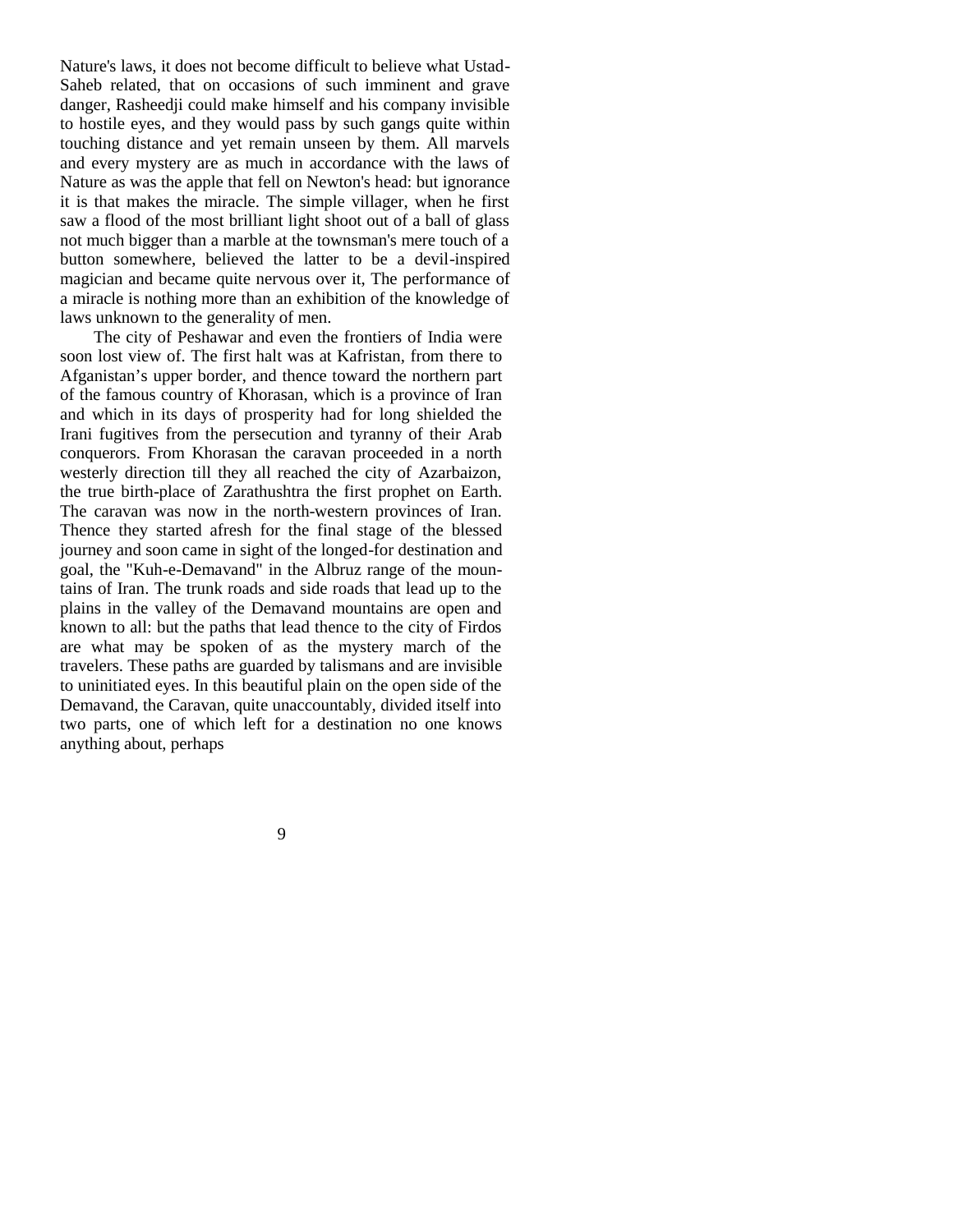for "'Chaichasta". The other, which had Behram with it, proceeded in a particular direction towards the hills. The narrative is studded with events and occurrences which distinguish themselves as unusual, and one more of such was that Beheram's friends when they had gone but a few paces, quite suddenly and unexplainably and unexpectedly found a venerable Dastoor very comfortably reclining on a rock in the uninhabitable wilds of that place. It seemed as if he had been informed of the approach of the caravan by a telepathetic telegram, and that he had therefore come out to receive them. This mystery, whatever its solution may be, most certainly connotes a perfect organization and a perfect system of communication, which, though assuredly wireless, yet had its transmitters in the human minds, and its receivers in the human hearts. The Dastur led the *way* for Behram's friends. They soon came to a place where the loose boulders had become heaped into a hillock. The Dastur removed a few of them to discover a deep dark tunnel; and entering therein, once more led the way. It was utter darkness, but there was trust, and faith and confidence. The flock was fear-free. They are wrong who say darkness inspires fear. No: it is dis-trust that does it. And true it is what St. John has said: - *"Perfect love casteth out fear".* It was not long before a hopeful ray of Khorshed peeped through the gloom once more, and joy stirred afresh the hearts of all. The blessed light grew brighter. They were in the abode of Love and Liberty: The Firdos, the monastery of Mazdaznan monks the "Saheb-e-Dils" the masters of self and the servants of God.

This place of mystery, which has upto now defied all archaeological and geological research and excavation, is located somewhere on an unseen peak of Demavand, and its physical boundaries are that the town of Tabriz is on its west; the capital city of Teheran on its south-west; and the country of Khorasan to its east. These places of mystery are like the storage-batteries of the forces of the All-Good and have therefore to be scrupulously guarded against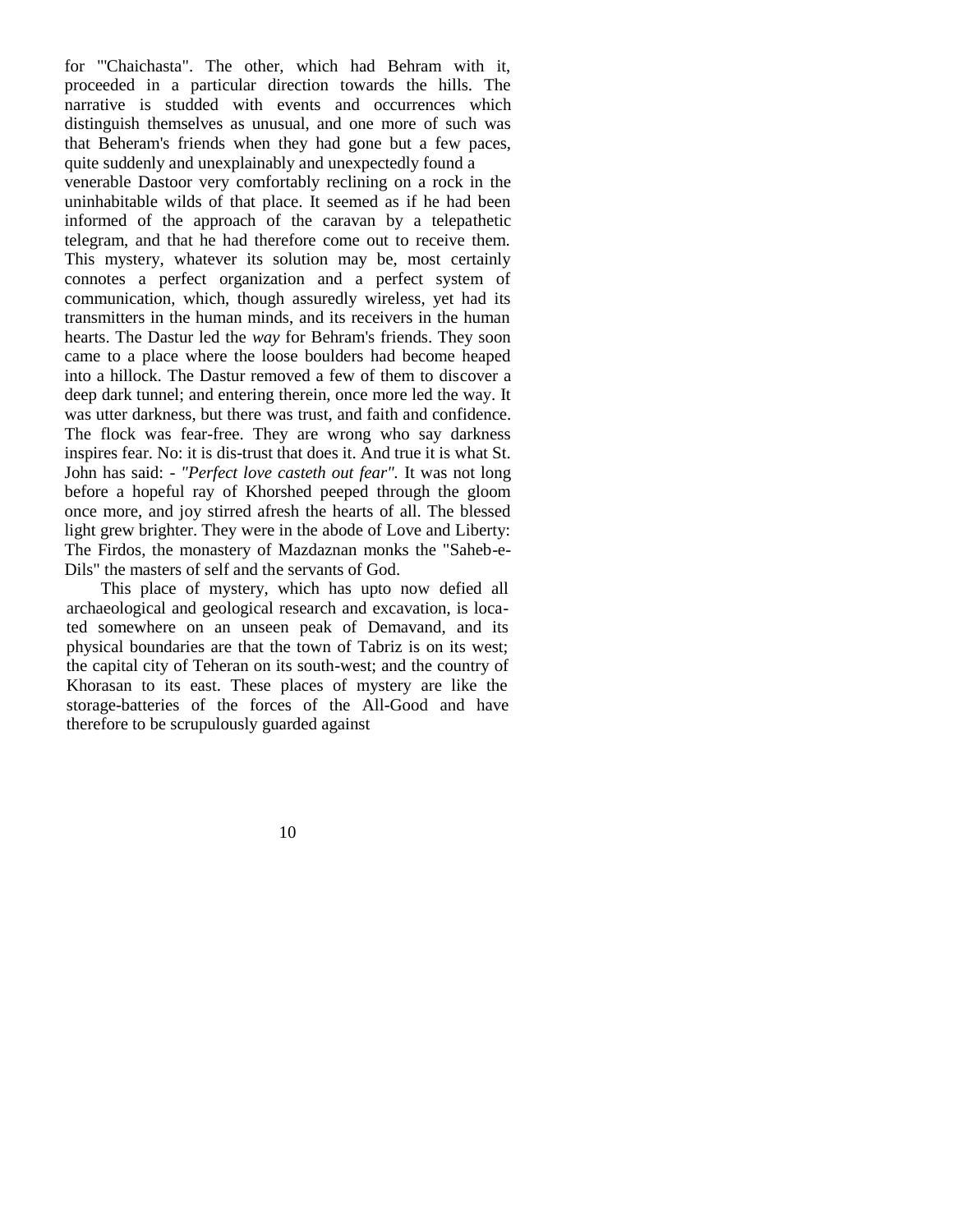unfriendly or curious intrusion. On the strategic points of its utmost limits, they say, there keep guard by turns during the day the highest advanced souls, the real "Ashavans" who, so to say, watch from their towers. Whenever a suspicious approach is sighted, they use the highly developed powers of their soul, to so influence the approaching troops as to unconsciously lead them away from the direction of the Firdos. Whether it is believed or disbelieved, for them that have faith, it is a fact, and for them that have not, it is a legend. Faith to a large extent is the result of knowledge, and the absence of it may otherwise be described as ignorance. We have said Nature knows no accident; and it may be added that Nature knows no miracles either. Every phenomenon, of whatever character it be, happens in obedience to a law of Nature, and there is nothing beyond that

#### **THE FIRDOS: NOT A MYTH: -**

That coming events cast their shadows beforehand is a very significant saying: but they are only a chosen few who can see them approach. It is a portent to be prepared. The country of Iran is an ancient land of numberless saints and sages. And they are the evolved progeny of ancestors trained by centuries of the strictest of spiritual discipline. They can claim the capabilities to verify the poet's words and display the power to "see and tell of things invisible to mortal eyes" (Milton). The more advanced of these had seen the shadows looming large over the horizon and had correctly interpreted their significance to augur the coming catastrophe, a full hundred years before its time. They knew their duty it was to warn, and they knew as well, their warnings would be disregarded. They had but one decision to make for the preservation of their "Din" religion till "the clouds roll by" and that was to isolate themselves from the helter skelter of the existing disorder, into a place of safety whence they could by their forceful meditation do the better service to Iran and its religion and also to humanity at large. The clouds and the shadows were the vanguards of that violent disaster which soon overtook Iran and destroyed all that was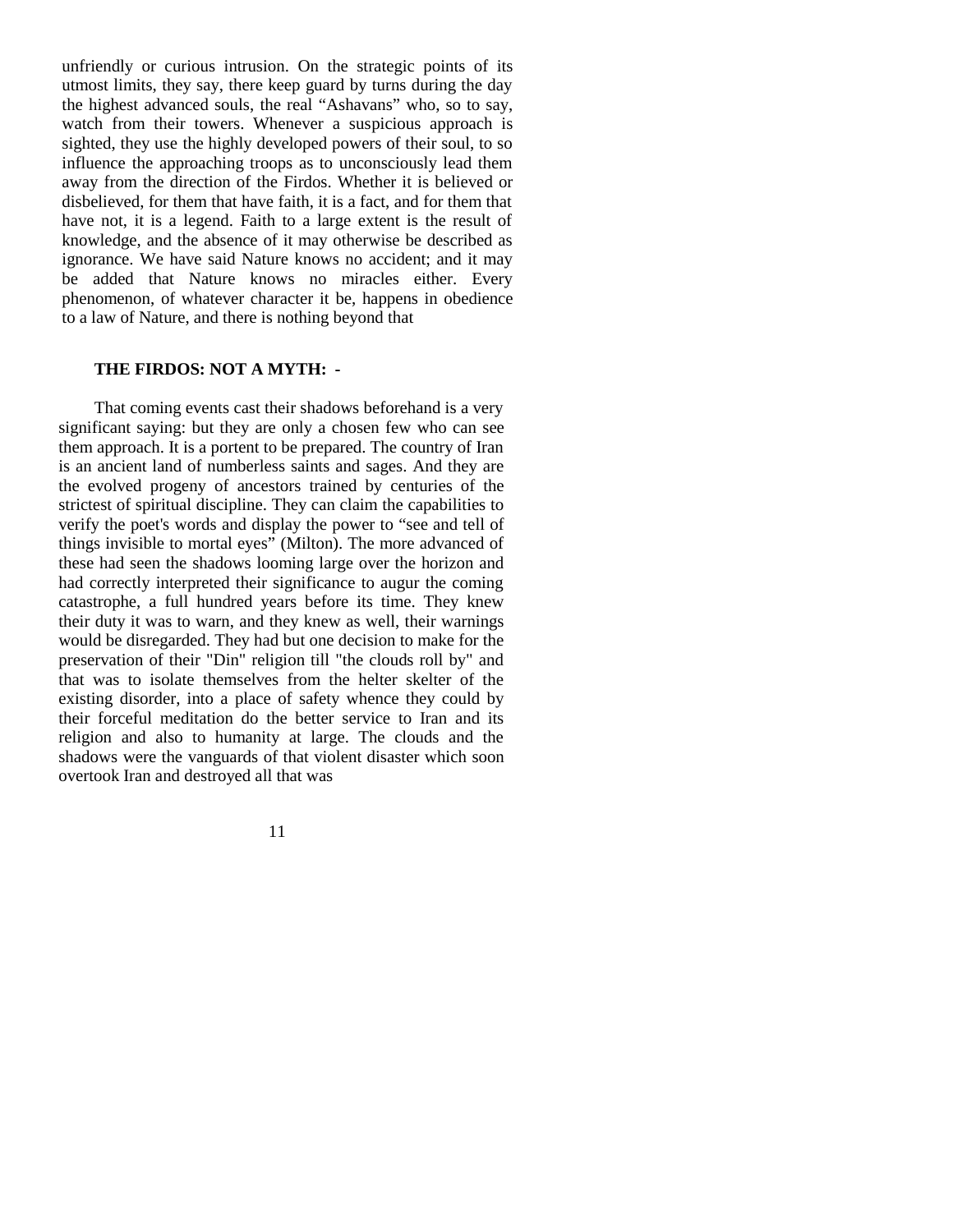dear to it. Enlightened Iran, the mother of the then world academies, was to be run over and strangled by a horde of mere barbarians. A righteous sigh must arise, but let not the justice of the dispensations of the Lord be, for all that, looked upon with distrust. One such flock of "Abeds" had thus left Iran for an unknown place a hundred years before the invasion by the Arabs, and a second one had similarly left some fifty years later for the same noble purpose. There were others, which had similarly departed as time, and circumstance had favored them. These are the unknown and unseen guardians of the Mazdaznan religion and the Mazdaznan people: but to their broad and humanitarian view the Mazdaznan religion is not a sectarian cult, but an all-embracing Science of the Laws of Nature, whence none are excluded: And to them the humanity at large is the Mazdaznan flock. It recognizes no distinctions of caste, colour, or creed; the one thing it knows is the grades leading to perfection of the good, the better and the best. Ustad-saheb used to say, many such congregations of holy men exist to-day, the one that left Iran the first is located at a place known in the Avesta as *"Chaichasta",* the other was at the *Kuh-e-Demavand*  in Iran itself, a third on settled somewhere on the borders of European Russia, and so were these groups of holy men scattered over wide areas, whence they maintain an organized utivscientific system of communication and help to protect the peace of the world. The former has been identified with what is known in modern geography as the Caspian Sea. Some facts about the "Chaichasta": - The latest and the most authoritative geographical Publication (Atlas of the World: Times of India, Bombay) says under Gazeteer Index that the Caspian Sea is "the largest inland sea in the world. 760 miles long, 115 to 280 miles wide, 26 to 500 fathoms deep, 84 feet below the level of the Black Sea." The latter has communication with the Mediterranean Sea through the Sea of Marmora, and therefore its level can be taken as the same as the ordinary sea level. Ordinarily therefore there is no scientific explanation for the curious fact of the waters of the Caspian sea being 84 feet below the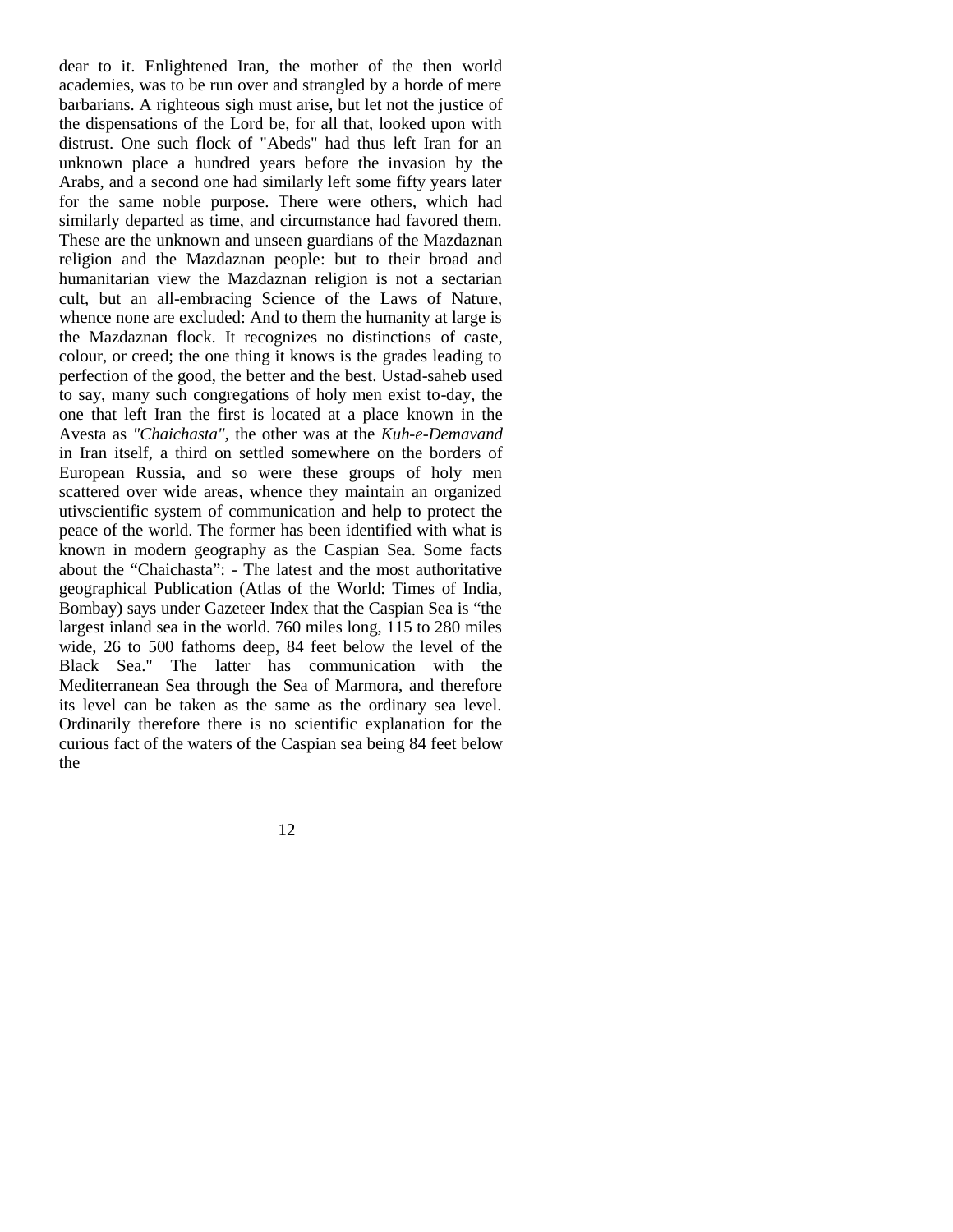sea level *of* the outside world. Mazdaznan mysteries however have an explanation to give, and as the revered Ustad-Saheb would explain, the lower level is accounted for *by* the proximity *of* the subterranean colony *of "*Magavs" numbering a million souls, who by some devise *of* their own draw the waters of the sea for their use, agricultural, architectural, domestic, and industrial. This explanation *not* only accounts for the difference *of* the level, but also helps to prove the existence *of* the "Firdos" at Chaichasta. The Magavs of this colony are spiritually of a higher grade, than those of Kuh-e-Demavand: but they both are in constant intercommunication *by* telepathetic methods *of*  concentrated contemplation, which they call "Shizda." These Magavs have their own Fire-Temples and Towers *of* Silence, and have preserved themselves in a state of great spiritual perfection. Those scholars who have studied and known of the "Var" constructed *by* Shah Jamshed and described in the Vendidad, (a place very often identified with Noah's Arc), will readily understand, these places are also a "*Var", (*which word means, a naturally protected place), which uufriendly eyes can never see, and unfriendly hands can never harm. The entrances to these secluded places are mysteriously guarded and the one for the "Chaichasta" colony is described as "Abi", which means "watery or through the waters"; whereas the *word* used for the entrances of the colony at Demavand, and perhaps also the other cognate societies is "Khaki", which means "made *of* earth, or through a cave". Besides our Ustad-Saheb, there is only one more instance of an outsider having entered the "Var" on record. This instance is *of* one *by* name "Rustom Nazoomie" who had after a period of instructions at the Firdos, returned to the outside world and had distinguished himself in Iran as a "Nazoomi" or astrologer. The second one was our revered Ustad-Sahib himself. He preached and propagated the esoterics *of* Mazdaznan in India and has immortalized his name there. Our revered Ustad-Saheb was a disciple *of* Magavs of Demavand: Rustom Nazoomi perhaps was also from the same place, But a third instance which reaches us from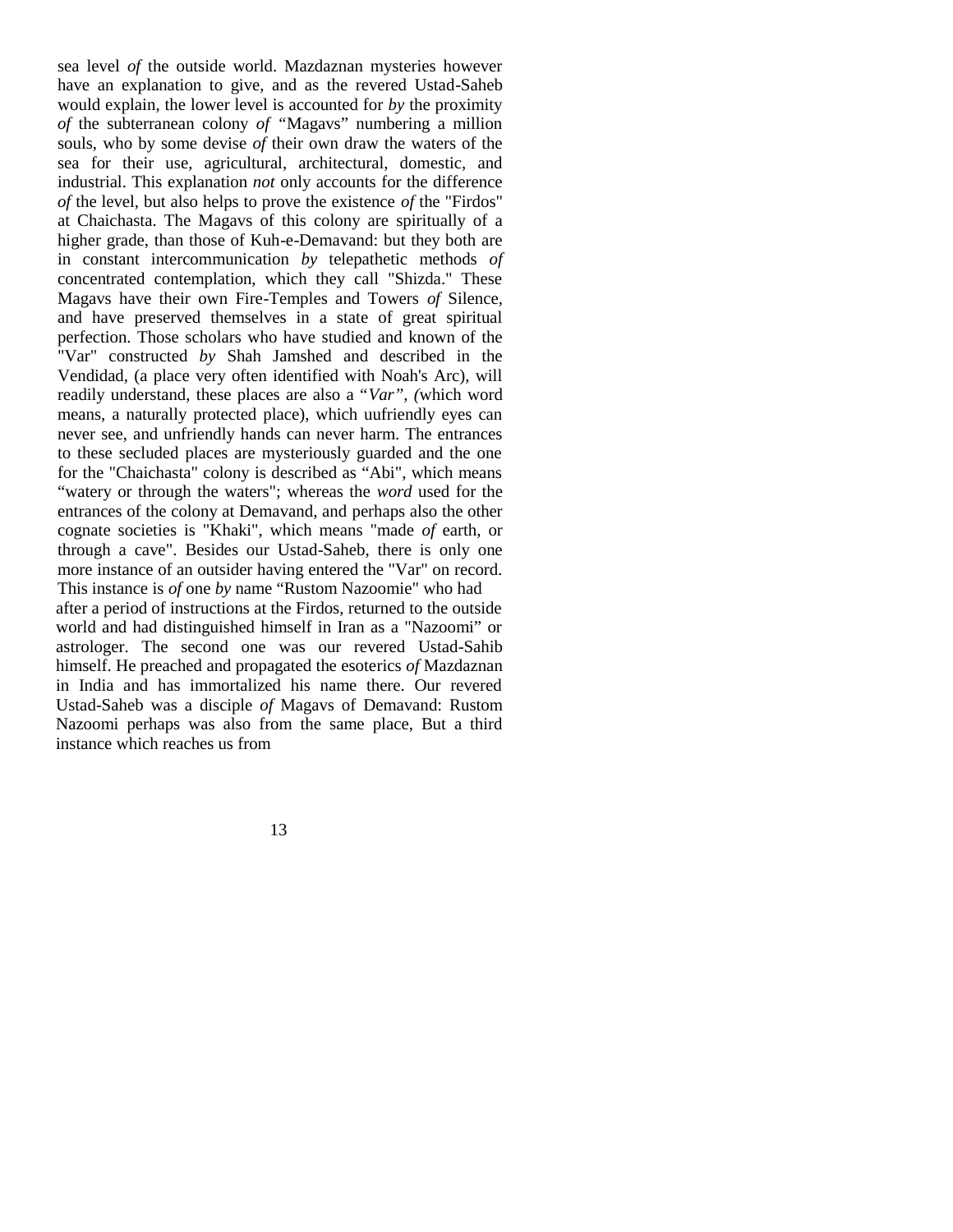beyond the Aryan lands of India and Iran, is *of* the late Reverend Doctor Otoman Zaradusht Hanish, who as I am informed by Dr. Framroze Chiniwalla, the present Exponent of Khshnoom, had been the disciple of other Iranian sages who had their "Firdos" on the borders of European Russia. He emerged there from a Mazdaznan of a Prophet's dignity; spread the knowledge of Mazdaznan precepts and principles in the continents of America and Europe, and there left an undying name for himself. Of him can be said, he went about "doing good".

It is not unnatural that many will cast very grave doubts on the existence of such mysterious colonies: but besides the several proofs cited above there are others equally worth considering. A Khshnoom devotee of considerable reputation, *Mr.* Dinshah Shapurjee Masani, B. A, tells me personally of a friend of his Mr. Naserwanji Dorabji Post-master having read in an English newspaper printed in Bombay an account published therein by a European Major, who had gone to Iran in a survey expedition and of having there met with a wonderful and a strange society of men. The Major had also mentioned that the encounter was sudden, and that once he was out of their limits, all his attempts again to identify the place and find an entrance proved vain. The name and the date of this newspaper are unfortunately missing. There is yet one more proof of the existence of these holy men and their holy colonies, which is to be found in the world famous poet of the Iranian poet "*Hafez".*  He has so feelingly sung of the "Saheb-Dils" and of the "Pir-e-Mogan", from whose esoteric teachings he had learned so much. These experiences are recorded of the fourteenth century, experiences of truth, truthfully narrated. The high inspiration of Hafez, which the divine arrangement of his words displays, goes to prove his association with the Abeds of Iran. There is yet one more and that is the advent into India in the sixteenth century of the great Dastoor Azar Kaivan. The record is that he was actually one from among the members of that Society of Iranian magavs. He had come to India under certain circumstances, and by his learning and piety had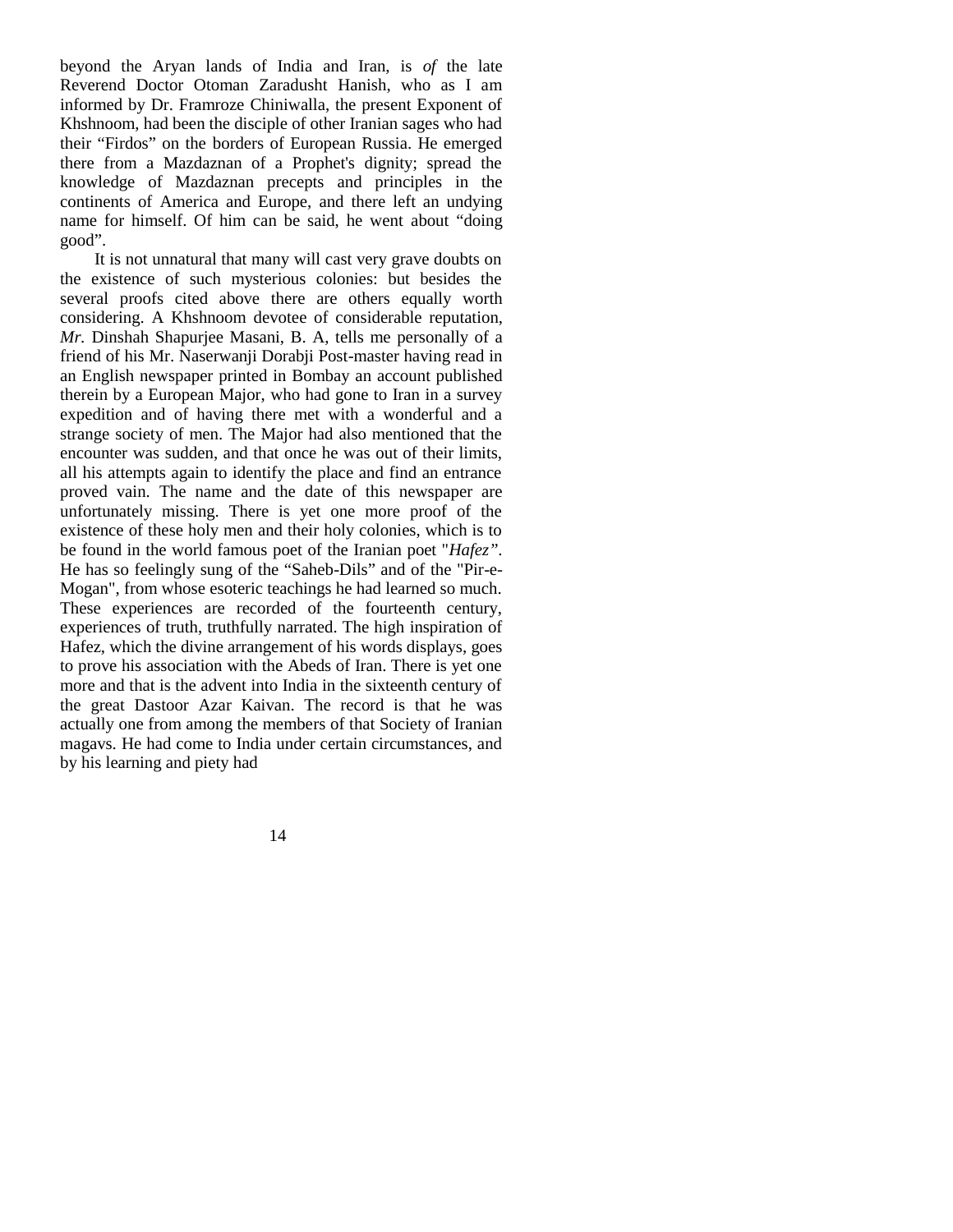distinguished himself to such an extent as to have had a large following for himself, the descendants whereof continue to this day. He had written many mysterious books in Persian, which are all available to-day. Let so much suffice for the man of faith and reverence, to confirm his beliefs that the isolated societies of the holy men of Iran are not a legend but a fact.

### **The Firdos at Demavand: -**

The country of Firdos is essentially an agricultural one, with a vast territory of land, justly and equitably partitioned for the use of man and beast. It is an unending vista of fields undulating with Nature's sparkling green: where the lambs grazing and the cattle lowing proclaim a feeling of unique confidence and security, greater and stronger to be sure, than what our children can ever hope for in the engine-infested streets of our modern city. Agriculture has been the first of Mazdaznan virtues, and the whole of Fargard III. of the Book of Vendidad has been devoted to its activities. It is there said, the earth feels most happy, "where one of the faithful sows most corn, grass and fruit, - where there is most increase of flocks and herds" (S. B. E. Vol. IV. page 23-24). The high esteem for agriculture as a profession, and the high dignity of an agriculturist is further testified to in the same Fargard, where it is said: -"O Maker of the material world, thou Holy One! What is the food that fills the Religion of Mazda?"

Ahura Mazda answered: It is sowing corn again and again, O Spitama Zarathushtra:

He who sows corn sows righteousness (S. B. E. Vol. IV. Page 30).

No stronger recommendation of an agricultural life can be imagined: and naturally, where such a simple and noble life is followed by all, nothing can be farther from their God-guided mentality, than the un-Godly and inhuman idea of animal slaughter. The beast knows full well, that there never shall be a carnage: and the men do pride themselves on their knowledge of the legitimate use of the mother earth, and her quadruped offsprings. The ox and the cow, the goat and the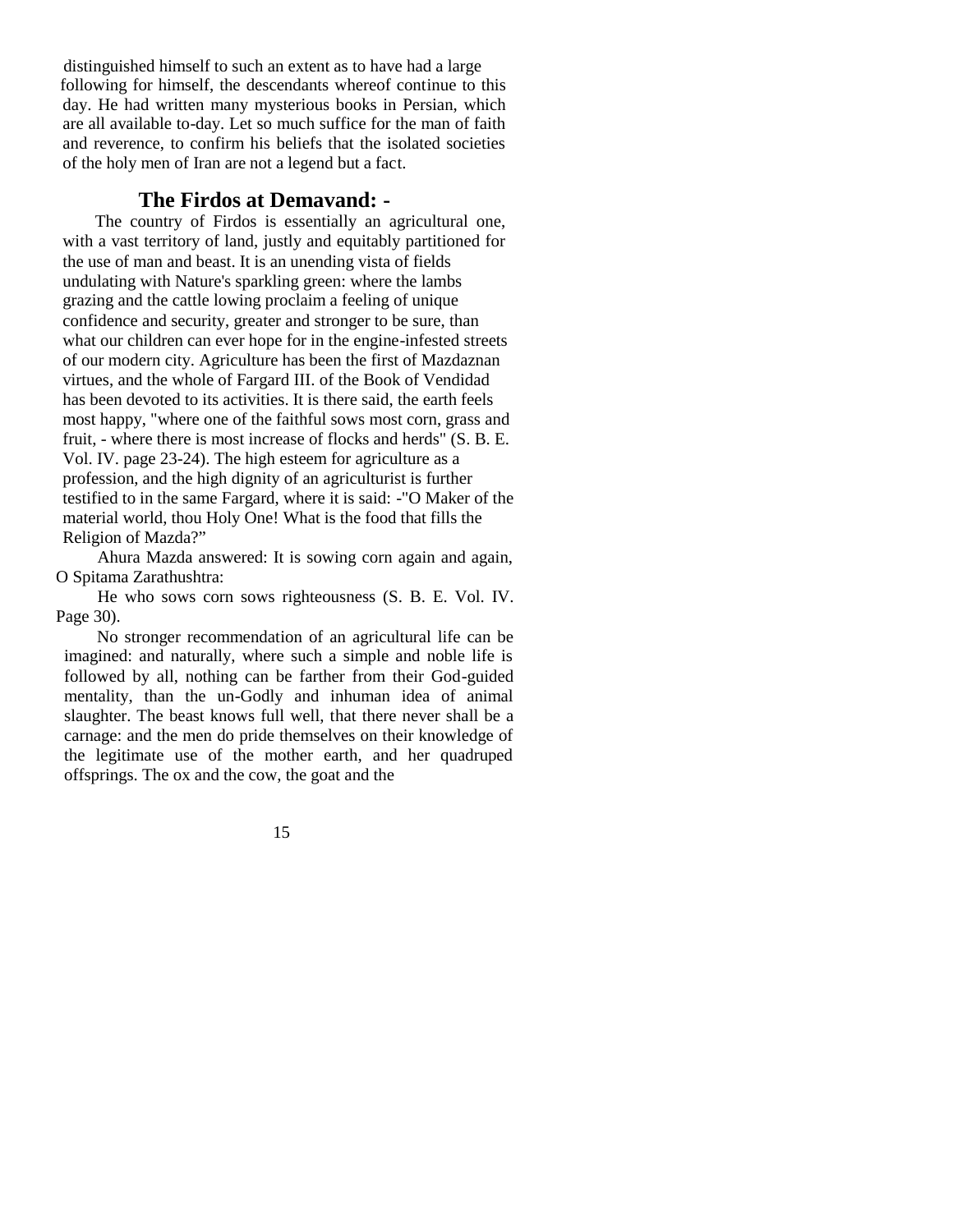lamb and the horse, with their human masters, form but one family. This great exhibition of Mazdaznan Love, reminds me of that famous painting called "One of the family". In that picture its high-souled painter has depicted the scene of the humble interior of a farmer's hut: the rosy children are seated round a home-made table, where the simple fare of bread and milk is spread out for breakfast: and through one small window close by, the farm horse has put in his head for his share of the repast. He is the beloved, "one of the family". Take the picture as typical of a daily scene in the Firdos. They are all happy and contented in one another's company. From the cow there is milk, from the lamb there is wool, indispensable for sacred thread-girdle Kusti, and the horse is for manly sport. We all know that in the vegetable kingdom, there are plants, which serve as food, and there are plants that act as poison; there are plants that have heating effects and there are others that have cooling effects. In short, and in general it may be said that there are some plants which are health-giving and others which are of a contrary effect. These plants, the Avesta science has divided into two parts: the beneficial ones, it has classified as having the" *Gava"* qualities, and the rest as having the "*Vohuna"*  qualities. Among the "Gospands" (cattle) of the earth, a particular type of the lamb has a highly discriminating sense of smell, and it uses it to perfection in the selection of its food. It chooses the leaves and the roots of such plants only which have the largest proportion of "Gava" qualities, yielding wool for the Kustis of Saheb-dils. The word *"Gava"* may take long to explain, but it is thoroughly workable to say it denotes the qualities of 'self-sacrifice'; whereas the word "*Vohuna"* carries the sense of having the qualities of selfishness. The former rejoices in the good of others, and is willing even to sacrifice its own happiness for it: whereas the latter rejoices in the misfortunes of others, if it brings him a wee bit more of material comfort. The philosophy of the Mazdaznan rule*: - " As a man thinketh in his heart,* so is *he; as a man eateth, so he thinks,"* is thus made clear and well explained in the two Avesta words, "Gava" and "Vohuna".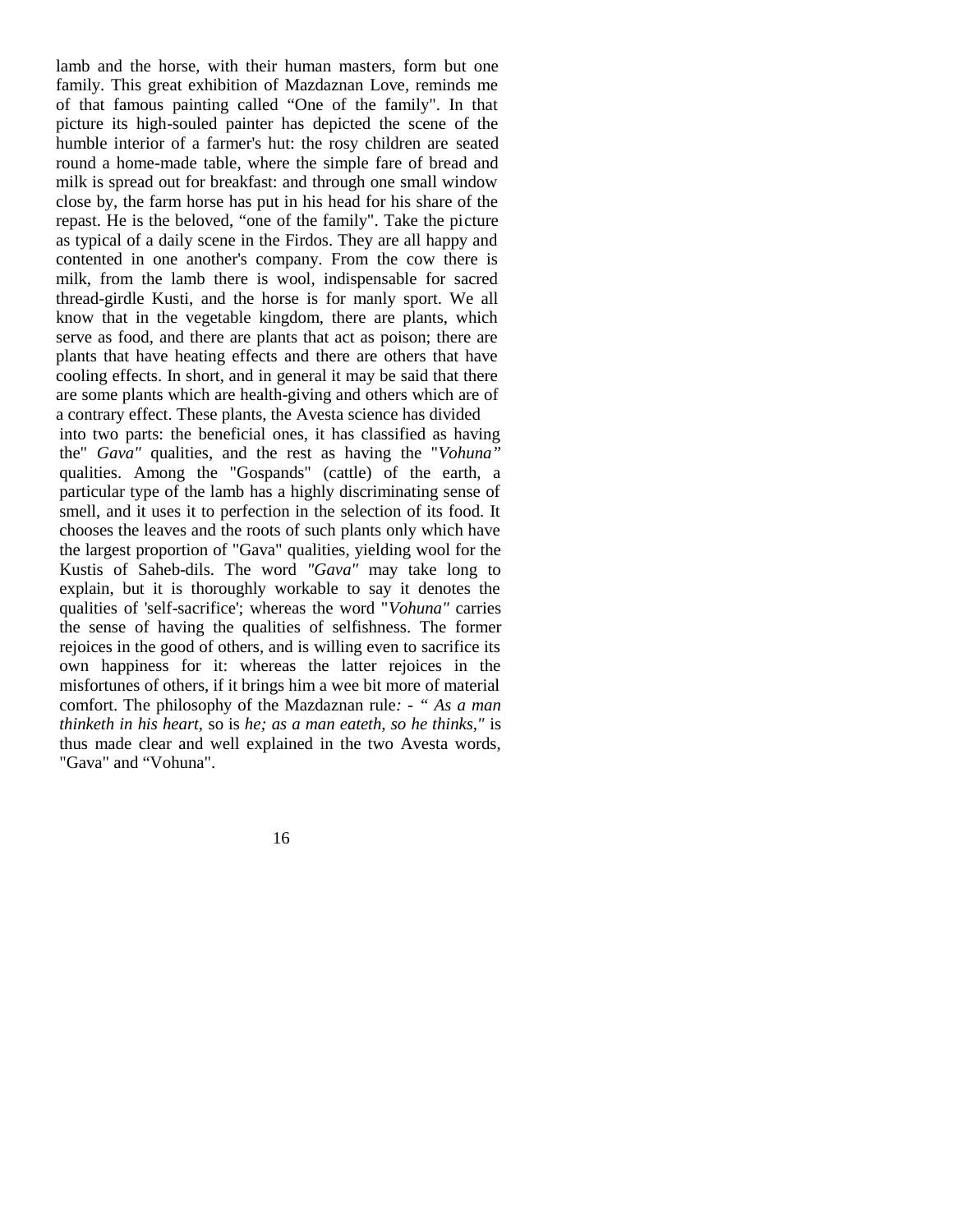The lamb therefore is the wisest eater, and the lamb therefore is the moat suited to produce the best material for the use of men. There are many species of lambs, and there are grades in those species, which depend upon the refined quality of the food they consume; and it is just therefore that the Mazdaznan Kusti, has to he woven out of a lamb's wool only. The kindness towards cattle is a duty imposed by the Mazdaznan religion, and it can very confidently be asserted that that duty is nowhere so scrupulously carried out as in the colony of the Firdos. "*Gavoi verezatam tam ne kharethai fshoyo"* (Gatha H.A. XLVIII. verse 5) "Yea, for the kine (O Armaiti:) let (thy) toil be given, and may'st thou cause her to prosper for our life." (Rev. L. H. Mill's translation.) The horse too is for the Iranian an animal of great importance and usefulness, and just the same as the Iranian breed of a Iamb is the finest in the world, it may be that the horses bred and trained in Mazdaznan discipline in the Firdos, must also be of a very high quality. Iran from times immemorial has loved the horse, and the training of every Iranian child was based on the threefold discipline of Truth, Horsemanship-and Archery. This noble rule, though not continued with enthusiasm in the country of Iran at the present day, yet, within the boundaries of the Firdos, this threefold discipline is enforced with all the rigour, as it used to be in the days of Iran's world-wide Empire. The Hom-Yasht has a very significant passage about the horse, which clearly shows the magnificent sportsmen the Iranians have been at a time when the rest of the world knew very little about it. The trainer of a horse is one among many, who receives the blessings of Haoma: -

"Haomo aeibeesh yoi urvanto bit takhshenti erenaum zavare aojaoscha bakhshaiti,"

#### (*Hom Yasht para 22)*

 "Haoma grants (strength and courage) to those who would run bridled horses on race course a course which spans both speed and bottom (in their horses)" (Rev. L. H. Mills translation S. B. E. Vol. XXXI. p. 237.)

Further in the same Yasht, (Yasna XI. para 1), the cow,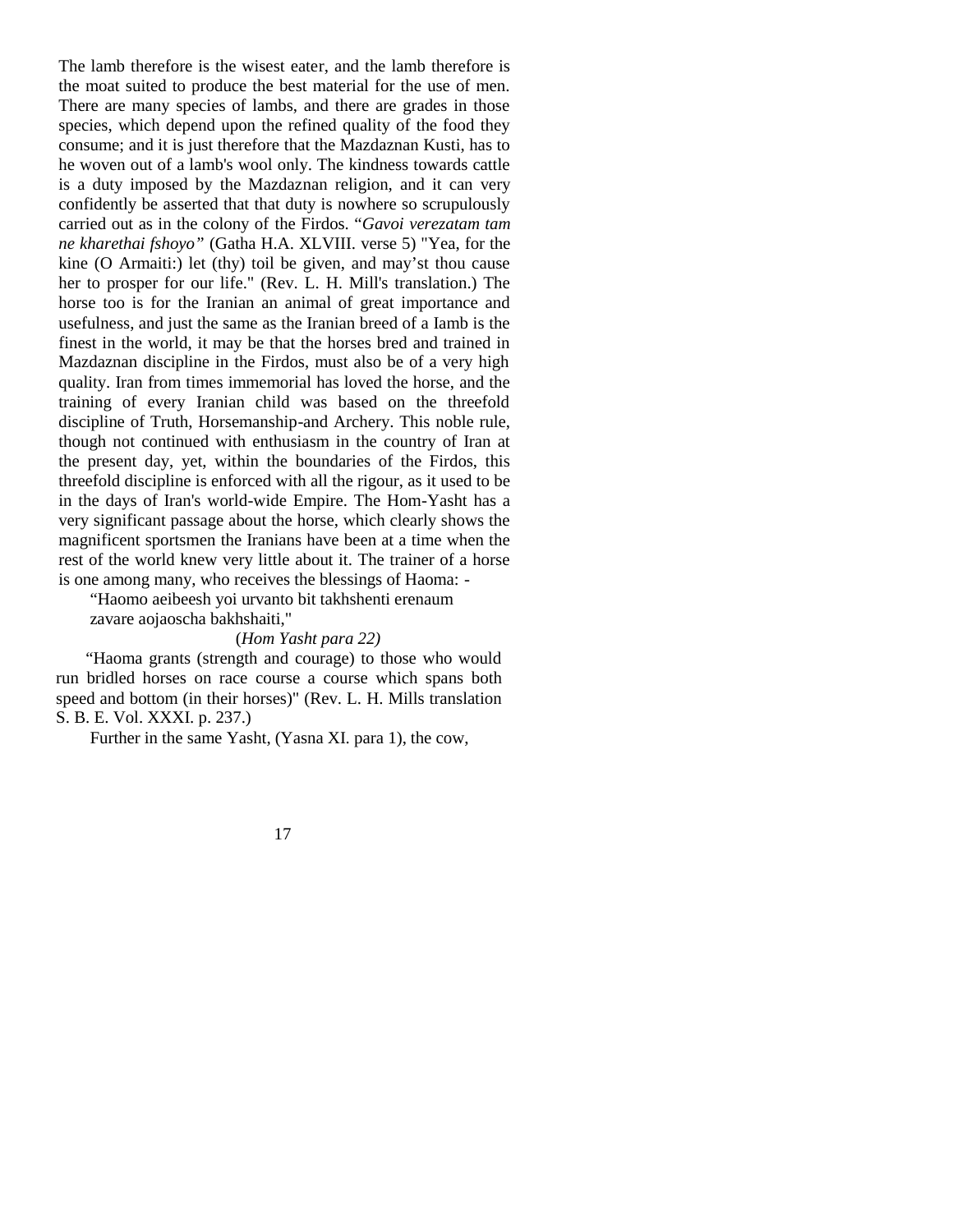the horse, and the "Haoma are described as being the "three clean creatures (full of blessings)" (Ibid p. 244). Such is the family relationship of men and cattle in the country of Firdos. It should be noted that the aforesaid citations from the Hom Yasht bear mystical significance.

It is however unfortunate that there is no cotton growing on and no iron ore found in the fields of the Firdos. The land is deficient in its mineral products, and to such an extent that metal currency of coins is entirely unknown. It is all barter, both within and without the colony. There is no killing there, neither for food, nor for sport, and much less therefore for war. Milk and wool are of the best quality because of the pure vegetable food which the cattle get, and are also climatically essential for the maintenance of human life. And the horse being equally essential for the physical culture of the inhabitants, and it being their unshakable belief that all kinds of bodily training and exercise, that of horsemanship and archery, are the best means for the promotion of man's spiritual advance as well, there has come to be developed a condition of mutual dependence between man and beast; this has evolved into mutual love, and all therefore is peace and prosperity and contentment. The streets of Firdos are a row of rock-hewn caves (rooms), where they dwell in peace unknown in our engineered cities tormented with noise and smoke. Every street has a rivulet of nectar like waters flowing past, and the whole country is also studded with wells and other streams of life-giving waters in blessed profusion.

The word "*Firdos"* is the Iranian equivalent of the Biblical word "*Paradise*". But the latter for its being Biblical is no less Iranian than the former. In fact the idea of Heaven is a Zoroastrian discovery, whence it permeated into Judaism, and thence into Christianity and Islam. The two words have but one common root, the Avesta word "*Pairidaez"* where "daz" signifies a citadel or an enclosure, and "*Pairi"* indicates a conduct of life in accordance with and in obedience to the laws of Nature. Even the latest and the most authoritative of English dictionaries derives the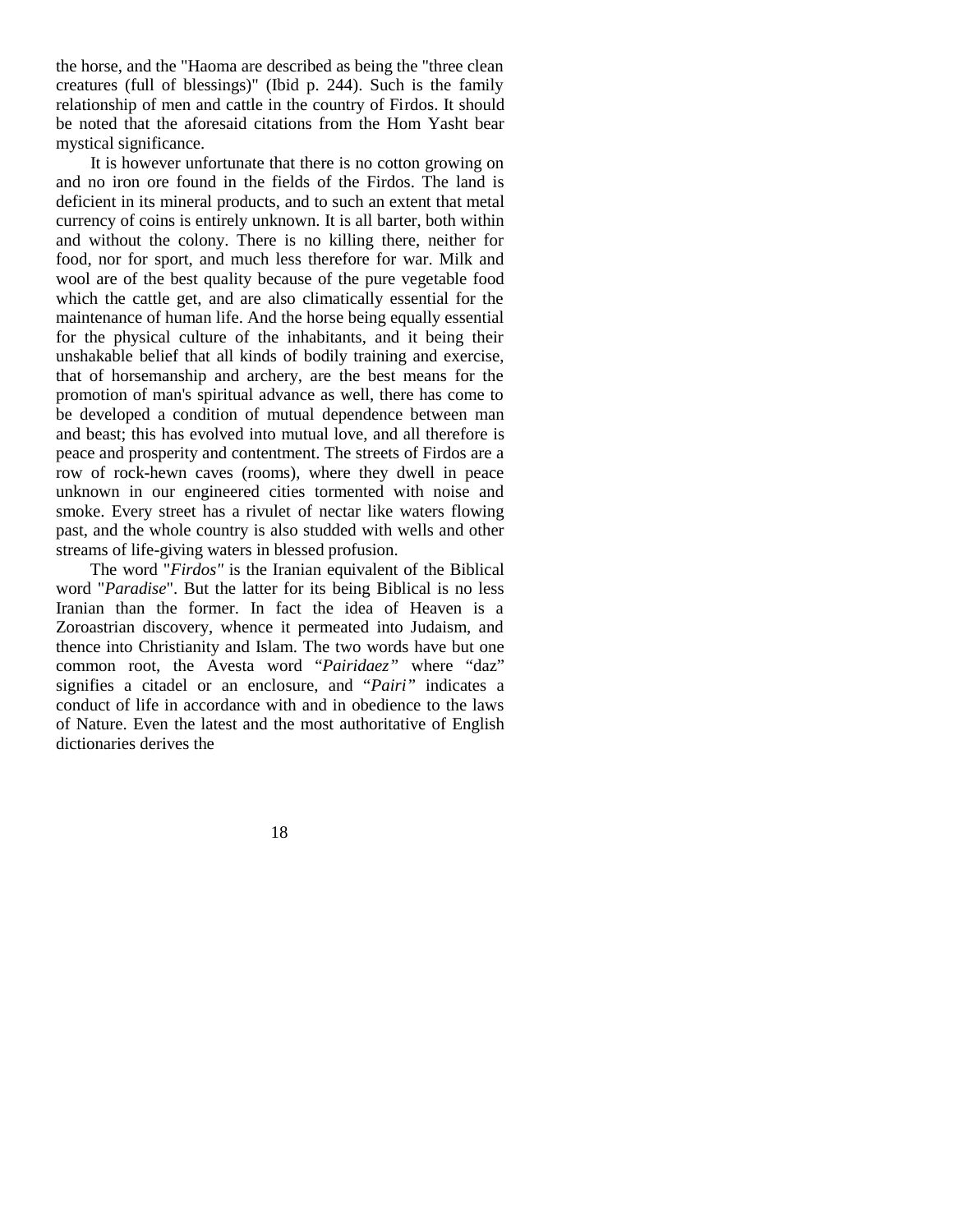word "Paradise" from the old Pesian "Pairidaez" meaning enclosure. (The New Standard Dictionary, Vol. III., page 1789). A Paradise or a Firdos is therefore a fortified or a guarded enclosure or a city where God's will is being honoured and obeyed and fulfilled: where men have faith in God and honour his laws. Not therefore is it that Paradise always is a post-mortem experience only; it is also an experience connected with man's life on earth whenever it is in full sympathy with Nature's order. Oh! Airyana-Vaeja, the mother-land of the Aryans, thy hallowed ruins have never ceased to bless: and for him whose" Hvarshta" has earned for himself the privilege of a touch of thy sacred soil, let him but once with a measured step and a measured breath go round the Kuh-e-Demavand, the mountain abode of the Mazdaznan Mahatmas, the guardians of the spirit of Mazdaznan, whose sinless and sanctified lives breathe blessings on the world at large; and the serenity of that holy void shall press all his sins out of him and shall permeate his person with the virtues of an Avestan Ashavan. Just the same that a flowering garden inspires songs of love and feelings of happiness, so shall the sanctity of this vast emptiness awaken in the sincere wanderer an inquiring thought of his whence, wherefore, and whither, and shall lead him to find the solution of it all in the music of that "*still small voice"* which he then shall hear. Let the tour be accomplished, with the mind centered on Saheb-dil saints who are there somewhere about, and who though unseen, see, and who though unknown, know and bless.

## **The Magav of the Demavand and his ways of life: -**

The "Magav" is a pastor, a spiritual agriculturist. He understands the spirit of that one Avesta sentence of the Vendidad, which says, "He who sows corn sows righteousness," (Vendidad Fargard III, Chapter III, para 31. S. B. E. Vol. IV, page 30.) The "Magav" sows righteousness. He thinks of his Mazda, and by his "Humata" (good thoughts) sanctifies the atmosphere all around: the Magav preaches words of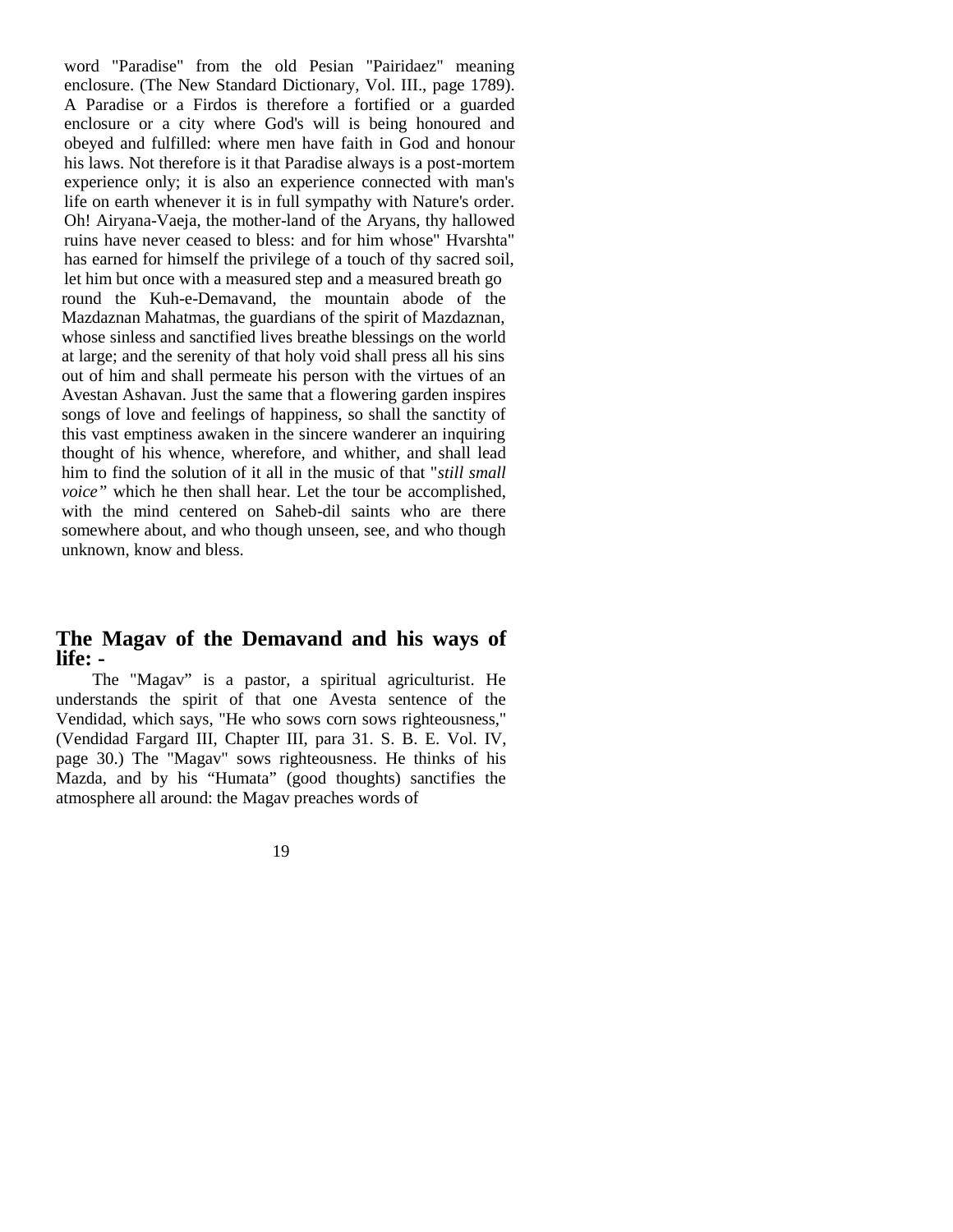truth, guidance and admonition, and by his "Hukhta" (good words) the listeners are charmed and blessed: and the Magav sows corn and by his "Hvarshta" (good deeds) incites imitation thereof by all. The sanctifying of the atmosphere, the blessing for the listeners, and the inciting imitation are each an act of sowing righteousness: and thus it is that the Magav is a spiritual agriculturist. The colony at Demavand is but two thousand strong, men, women and children: and this entire population of the" **Var"** divides itself into three classes, the good, the better, and the best in spiritual advancement, as we have already observed. They are all, however, the "Saheb-e-Dils" where the word "Saheb" is fraught with the sublimest of conceptions. First, it is commonly used to mean, (1) Almighty God Himself, as in expression, "Sabeb-ni-marji" (His will be done.) Secondly, it is of every day and every hour use, as a reminder of God's blessings that rain constantly, in the oriental word of greeting "Sahebji." The orientals use this word, where the Europeans use their "good mornings and good evenings" Thirdly, it is used for the one who is above the others in any particular place, a private institution or a Government office, as when we speak the "Office-no-Saheb " the head of the Office, and fourthly, as used in the phrase, "Saheb-e-Dil", where "Saheb" means master; 'e' means of; and "Dil" means heart or mind. He who is the master of his own mind, he who has gained, and tries to gain, complete control over the passions of his flesh, he is the "Saheb-e-Dil" or a "Dil-pat" where "pat" stands for the Avesta word "*paiti"*  meaning master. He who has conquered self and serves God, is the Saheb-dil.

Of the class of the best, is the Magav proper, and includes both men and fewer women. They are the celibates, of perfected births: and present to the world grand specimens of the evolved and angel-like forms, which the whole humanity is destined to reach in due time. They are the *"Khaethvadathas"* of the Avesta perfected, asexual souls, thoroughly prepared and only waiting for the "Great Morning" to appear. They have reassembled and merged within themselves the sparks of their own soul, that lay scattered in the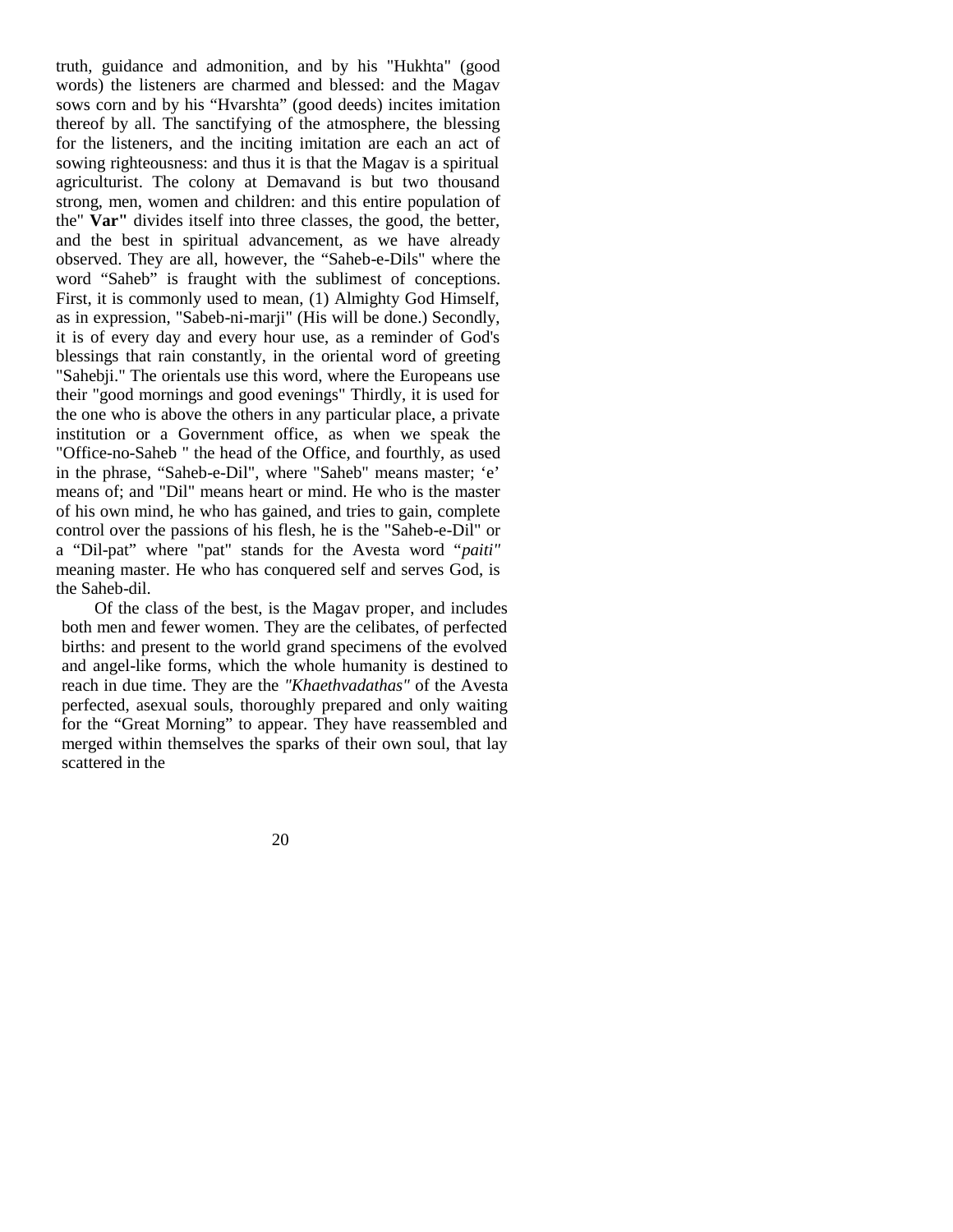mineral, the vegetable, the animal creations of the world: and even assimilated into themselves the masculine and the feminine ingredients of humanity itself so as to emerge a perfected and a completed being, the "Khaethvadath" of the Avesta literature. This fact explains their celibacy and proves them congenitally sinless and passionless. Jesus was a "Mazdaznan Saheb-Dil", and Zarathushtra led them all. Their principal occupation is deep contemplation and introvision of the Truths in Nature (Sezda) and ceaseless prayers, which help the spiritual progress of the world according to the Will of the Lord (Ahuna Vairya.) Let it not surprise the reader to know, these Magav Saheb-Dils never sleep. The Avesta has it: -

"Him thou shalt call an Athravan, O *Holy* Zarathushtra: who throughout the night sits up and demands of the Holy wisdom *(i.e.* studies the Law, and learns from those who know it) which makes man free from anxiety, and wide of heart, and easy of conscience, at the head of the Chinvat Bridge, and which makes him reach that world, that holy world, that excellent world of Paradise." (Vendidad. Fargard XVIII. Chapter I. Verse 6. S.B.E. Volume IV. page 194.)

Their diet is a very well regulated affair, so that all may get just the ingredients that their bodily frame most is in need of. Those in the class of the best, subsist only upon the quantity of milk drawn from specially bred cows of noble breed: such as we in a modern sense would call pedigree cows.' It can be said that these subsist mainly or only on the milk of cows bred by them. For each of them the food is prescribed both for its quality and quantity by the higher mystics who manage and organize the dietetics of the entire colony. Just the same that milk is obtained from specially bred cows, so also the vegetables are grown on plots of land especially prepared by prayers recited over them. The idea is to raise "both animals and plants on the principles of "gav" and "vohun", so that there may be as large a quantity of the former and as little of the latter as possible. The diet of the second and the middle class of the inhabitants of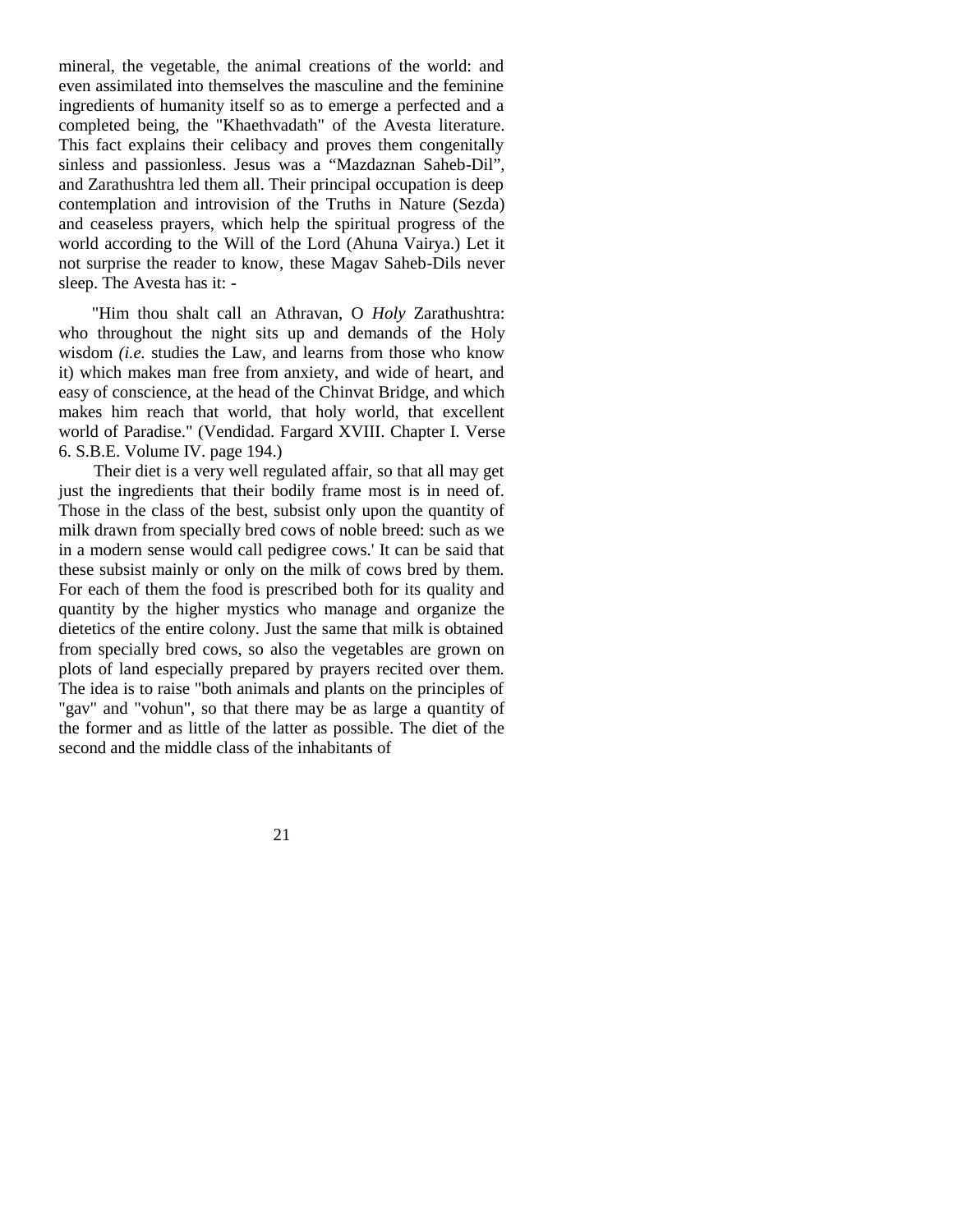Firdos, is a mixed one of milk and vegetables, but yet more of milk than vegetables, and the diet of the third and the last class is also a mixed one of milk and vegetables, but there the proportion of vegetables is larger than that of milk. The ancients not only believed in cooking their own food themselves but also used their best abilities in the very production of it. The former usage still exists among many a higher caste Hindus, who will only eat the food cooked by themselves, for them even a touch of a stranger makes the food "taboo" for them. The latter usage has been forgotten because of the changed conditions: but in the secluded and ideal country of Firdos, both have been preserved and are being acted up to even to-day.

## **The Activities of the Magavs: -**

Their outlook and their anxiety and eagerness is for the good of undistinguished humanity. The whole human species is their "ward" and they are its "guardians". The "Magav Sahebs" are therefore ideally tolerant. In fact, the way they explain the blossoming forth of the different prophets on earth in different ages, makes it practically impossible for them to be otherwise. The guiding principle is the law of "*Jiram"* which as ordinarily understood implies that the religions of the world are differentiated from one another in no other way than are the graded classes of a University College. They all ultimately lead to the Doctor's degree: and the same that the principal of a college regards the students of all classes as his so many sons, so do the Sahebs regard, the Hindu, the Moslim, the Jew, the Christian and all others as an undistinguished flock of their own children, varying "inter se" in age, development and inherent wisdom. That every religion or every kind of worship ultimately leads to union with the same Highest One, is beautifully expressed in a Sanskrit couplet, which says: -

" Akashat Patitam toyam yatha gachchati sagaram

Sarvin devo namaskaram Keshavam pratigachhati".

It says, Behold the rains that come down to the earth in floods and torrents, every drop thereof ultimately reaches the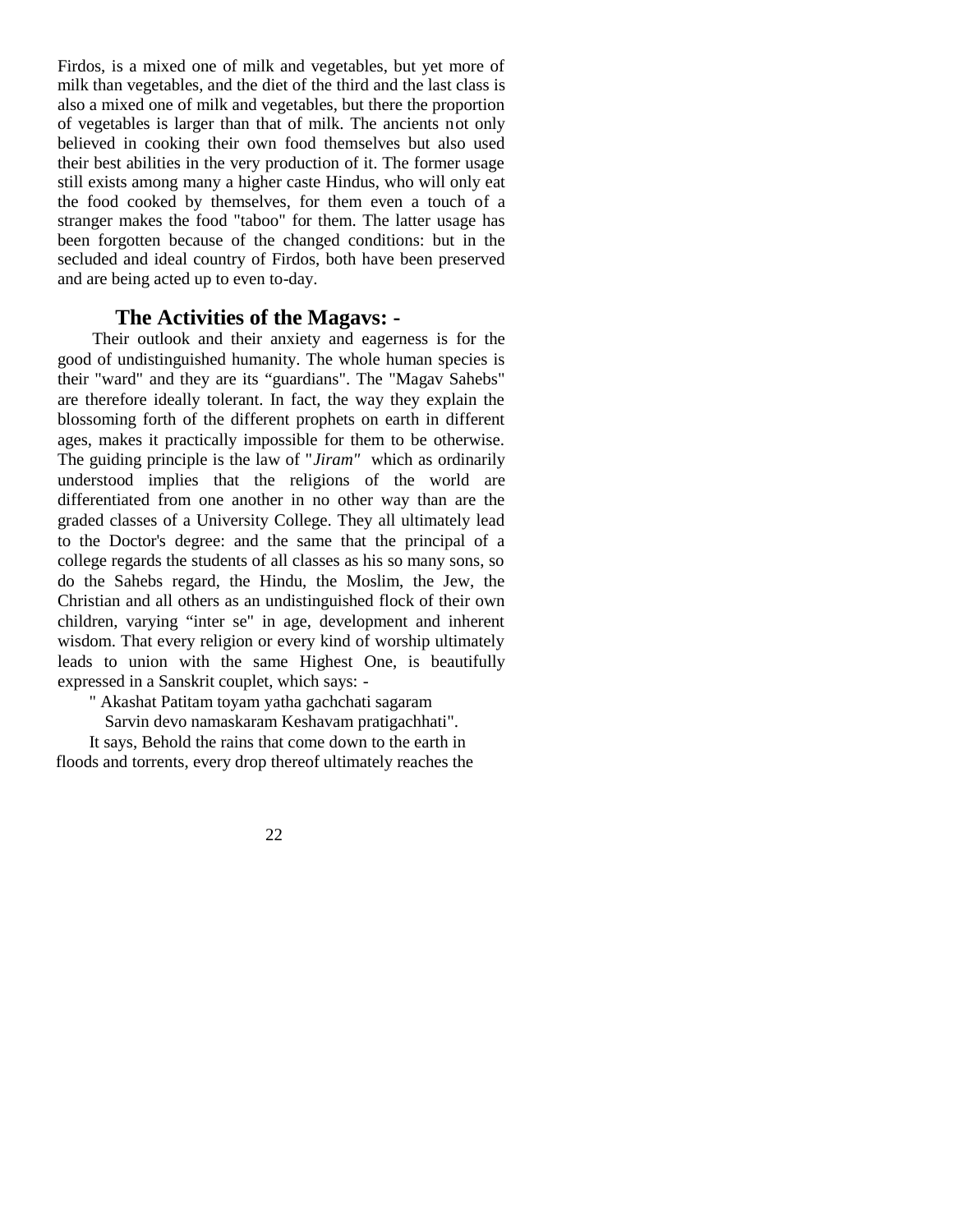sea; so shall the prayers and the worshippings of man to whomsoever addressed, - Allah, Mazda or Jehovah, shall and will ultimately reach the "Keshava" who is the All-Highest. On a worldly and a practical comparison, we see that man reaches the highest he aims at, not always through the same channel: The routes that led Napoleon to the emperorship of France, and practically of the world, were so different from the routes that led Abraham Lincoln to the President-ship of the United States of America. The habits, the temperaments, the likes and the dislikes may be different for every individual, and because of this fundamental difference, their routes and their ways take different directions, but lead ultimately to one and the same goal: so are the different religions of the world, come into existence to suit the needs of the varying circumstances of the times and the changed temperaments and differently constituted souls of men, and to provide them with the routes and ways that are most conducive to their quicker progress to the goal. These routes and ways are what the Avesta science calls "*Jirams".* The word is akin to the English word "germ", perhaps the latter is a derivative of the former: They both express the same root thought: - "The substance that is to develop a new individual. Figuratively, the primary source of any thing, that from which a thing may be developed as from a seed". (The New Standard Dictionary Volume II, page 1026). Who then will doubt that these microscopic beginnings and their subsequent mighty influences all come from the eternal Heavens, where the angelic co-workers manage and organize and arrange in obedience to definite laws. The study is not easy, it involves the consideration of facts which many will be unwilling to admit. Some faith, some sobriety and some patience shall and will ultimately win and all shall be understood. In Avestan spiritual science these primary influences which start the Universe in its progressive motion are called "*Bagam Staram*". The result is the blessed appearance in space of the countless solar systems that decorate the cloudless summer sky and admonish man to remember and respect his Creator. These primary influences permeate through the Universe and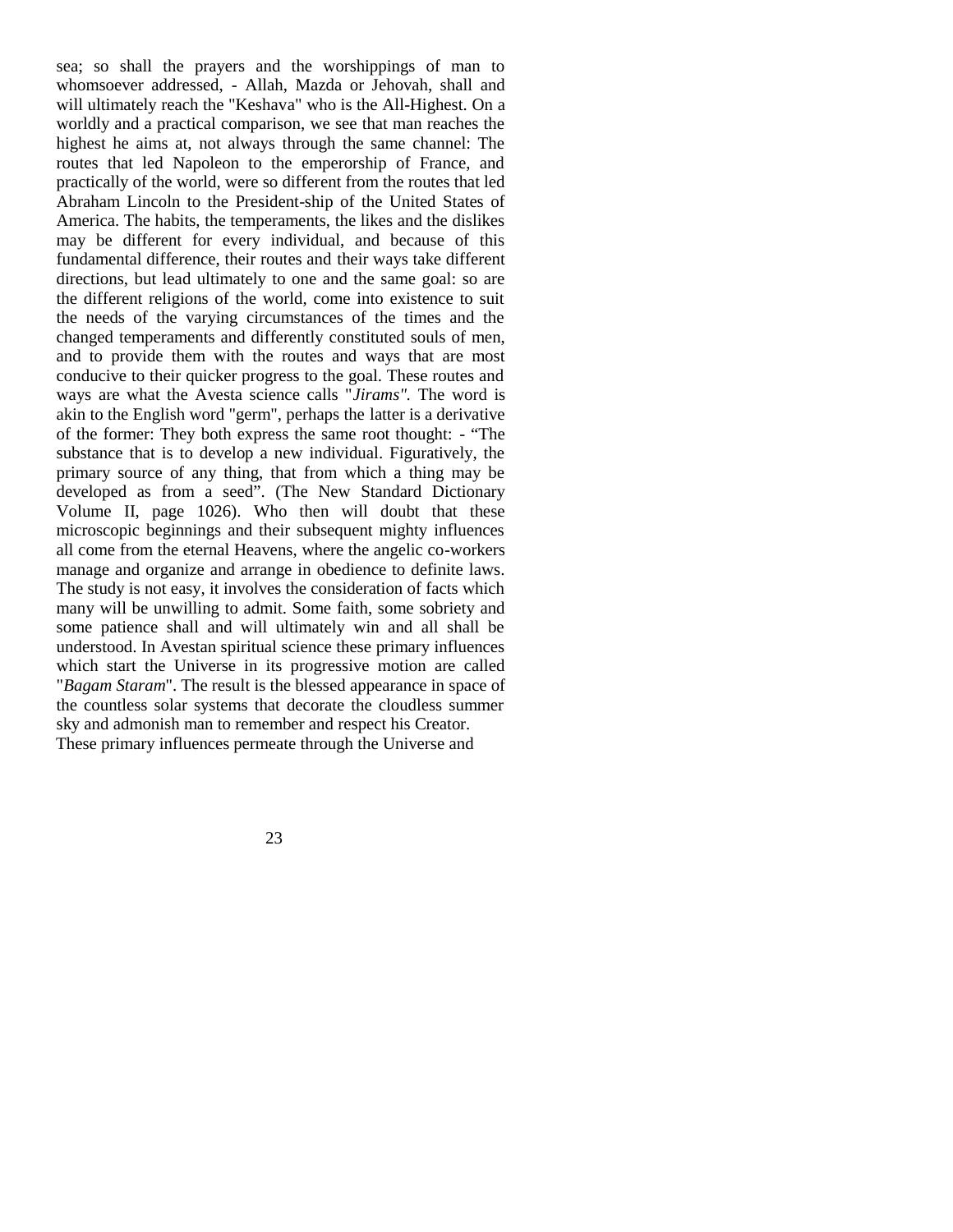when they reach our system, their influence is felt in the differentiation of the ideas of men according to the grades of their purity and intelligence and thus give rise to what the Avestan spiritual science has called "Jirams", Thus it was that the influence of the planet Mercury brought about the "Taradi Jiram" of the Hindus and the Buddhists; the influence of Venus gave birth to "Naheedi Jiram" of Judiasm and the Jews; the influence of Mars gave rise to the "Hashami Jiram" of Muhamedanism and the Muhamedans; the influence of Jupiter originated the "Barjisi Jiram" of Zarathushtra and Mazdaznan, and the influence of Saturn created the "Kaivani Jiram" of Jesus and Christianity. Thus have they all come from the same celestial source, emanated according to definite laws and were spread and promulgated according to the needs of the times. It is always an Atheism that Theosophy germinates, and it is always in the dispensation of Nature that when the condition of men sinks down to a regrettable depth, that a forerunner, a warner, a prophet is born. Of such were 1. *Rustom Nazoomi\** for the land of Iran. 2. Otoman Zar Adusht Hanish for America and Europe, and 3 Beraramshah Navroji Shroff for the ancient land of India. But unfortunate and lamentable has it been that competition has been conceived where cooperation and coordination should have been. The differentiation which was intended by the Angels of Heaven to balance the deficiencies of the times and to remedy the defects of understanding, was interpreted to mean a race to get on to the front ranks, and a race to use all one's strength to impose one's views of things on all others: forgetting for the moment, how and why these differentiations had originated, and that it was for the purpose of preserving the harmony of man's dealings with one another: and also forgetting at the same time that to impose one man's likes and dislikes on another by force or even by persuasion was to create a most damaging disharmony in the society of man. But it was the call of self: it was the love of that vain-

--------------------------------------------------------------

\* Never worked for public. He was only given access to Firdos.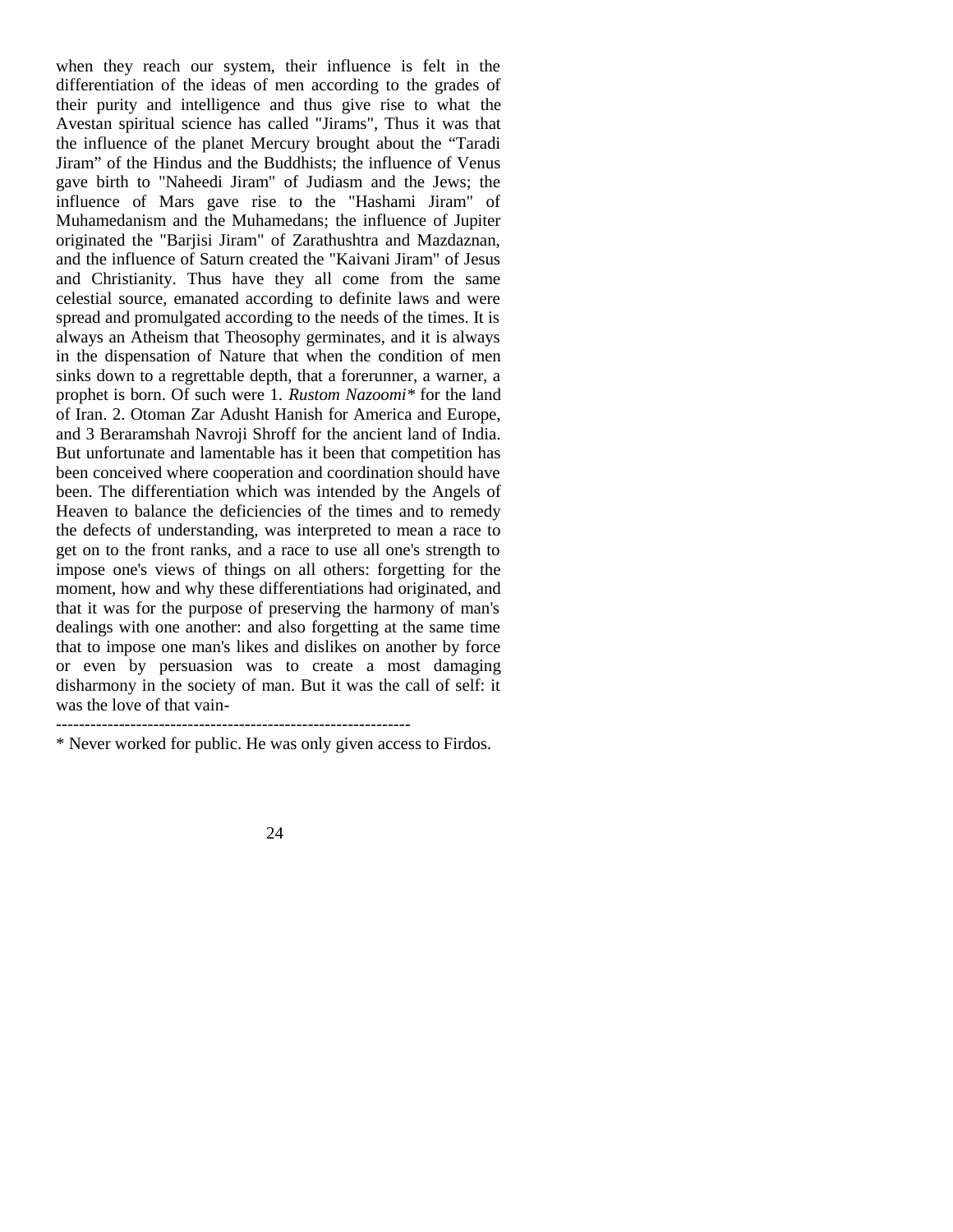glorious, - "I did it." This process is the one we call "proselytizing." It has created strife where previously peace had prevailed; it has brought discord, where originally unity had reigned, and it has caused bloodshed, where a cordial embrace would otherwise have been. Well and truly has Dr. Framroz Chiniwalla, our present prominent Exponent of the Ilm-e-Khshnoom said that "Vatlavvun-e-Kere-sani-no-prabhavche" i.e. Proselytizing is of the inspiration of the Devil. Masters of the 'Jirams' have from time to time appeared on earth, not to disturb but to pacify, and not to compete but to co-ordinate. If world-peace is the aim and object, let not the peace Palace at Hague delay the advent of it by discussing rules and laws and holding conferences, but let it hurry up to recognize the genuine inter-national importance and merit of the mazdaznan law of "Jiram" and preach and propagate its truth to the world. This shall destroy all envy and all animosity and race superiority, and the Prince of Peace shall prevail against the Demon of Discord.

In the colony of the Firdos there are 72 such Maghav Athravans of the highest class, towering above all other Athravans or Priestly Order of Yaozdathregars headed by Dasturs. This number of 72 is preserved without an increase or a decrease, therein. Each individual is a stalwart seven feet high, handsome beyond comparison, with pointed noses, complexions hallowed and fair, with looks of love and learning, wisdom and piety. The whole colony of Saheb-Dils is under their leadership and guidance for every matter concerning births, marriages, and deaths, and even for arbitration in cases of all differences, which are never of a grave character. The result is that there is ideal peace followed by ideal plenty. Nature is luxuriant in its sparkling green, and so is society most happy and joyful in its profusion of prosperity. Men and women are all on equal footing and there does not exist a task which is "infra dig" for any man or too complex for any woman. The men all wear long hair that flow down to their necks and maintain venerable beards. Just the same that there are men-maghavs, there are women-magavs as well but only few. High souls they all are, who have reached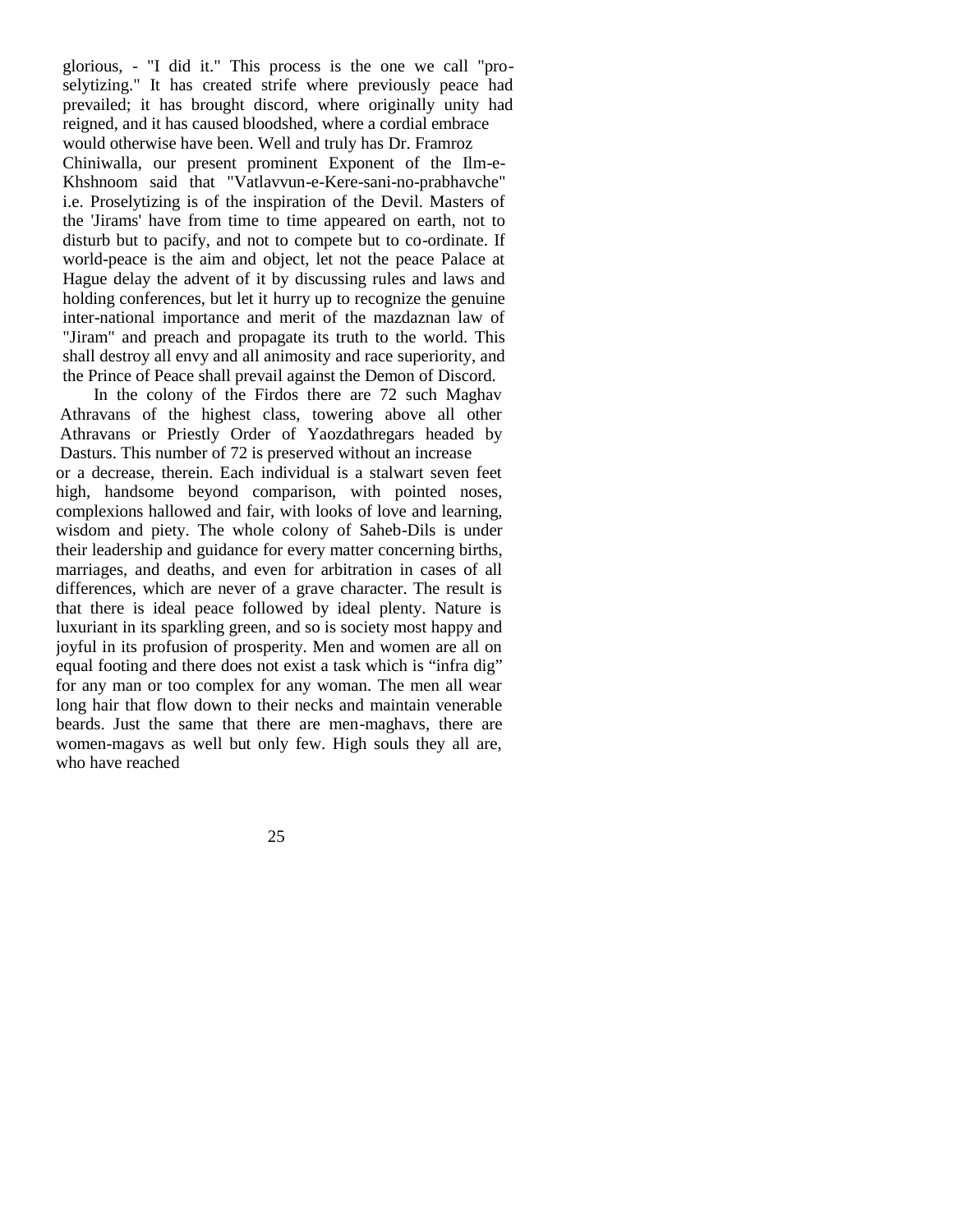the perfection of the *"Khaetvadatha".* They are the guardians and the guides of all the women folk in the "Sahebdil" colony. In a true Mazdaznan fashion, the day and the night, the full period of the earth's one complete rotation on its axis, 24 hours is divided into five "gahs". The "Aivisruthrem Gah " (sunset to midnight) is the time for sermons, when every individual must attend. The "Ushain-Gah " (midnight to sunrise) is the time for the personal prayers of the Maghav Athravans: and the Meher-e-Havana and early Havana is the time for their rest. The "Ujiran-Gah" (afternoon 3 PM. to sunset) is the time when they examine and control the organization of society, issue orders, and maintain discipline. Everyone of the magav-Athravans is a tested individual. He is a "Ruban-Bishaz." The head of the monastery has an extra title of "Shroshavarez" who guides the destinies of all entrusted to his care, and beneficially influences the outer world as well. Every child born in the colony is brought before him, and he examines the signs from a spiritual point of view, and decides whether the child will turn out to be a magav or not. If the signs augur that the child shall be a magav of the future, then its education is at once transferred to specially appointed persons, and is carried out in a determined manner: every other child is returned to its parents All this discipline and rigor and piety used to be the daily routine of the Iranian people before their fall : and it was also the source of all their vitality which had carried them to the climax or power. But with the laxity of that discipline, came the downward journey, and Iran lost its all, its royalty, its treasures, its religion, its philosophy and its learning. But. Iran is an ancient land: its atmosphere is charged with the scent of the mighty deeds of valour and mightier acts of selflessness, and these in its times of trouble yet breathe into the souls of its sons a hopeful courage; and the voice of the Unseen reverberates to fortify them in their fallen condition – *Lament Not.'* This was the high voice from the Heavens that enlivened and encouraged the valiant sons of Iran and helped the disconsolate ones to bear it all up with a calmness unprecedented in the history of humanity.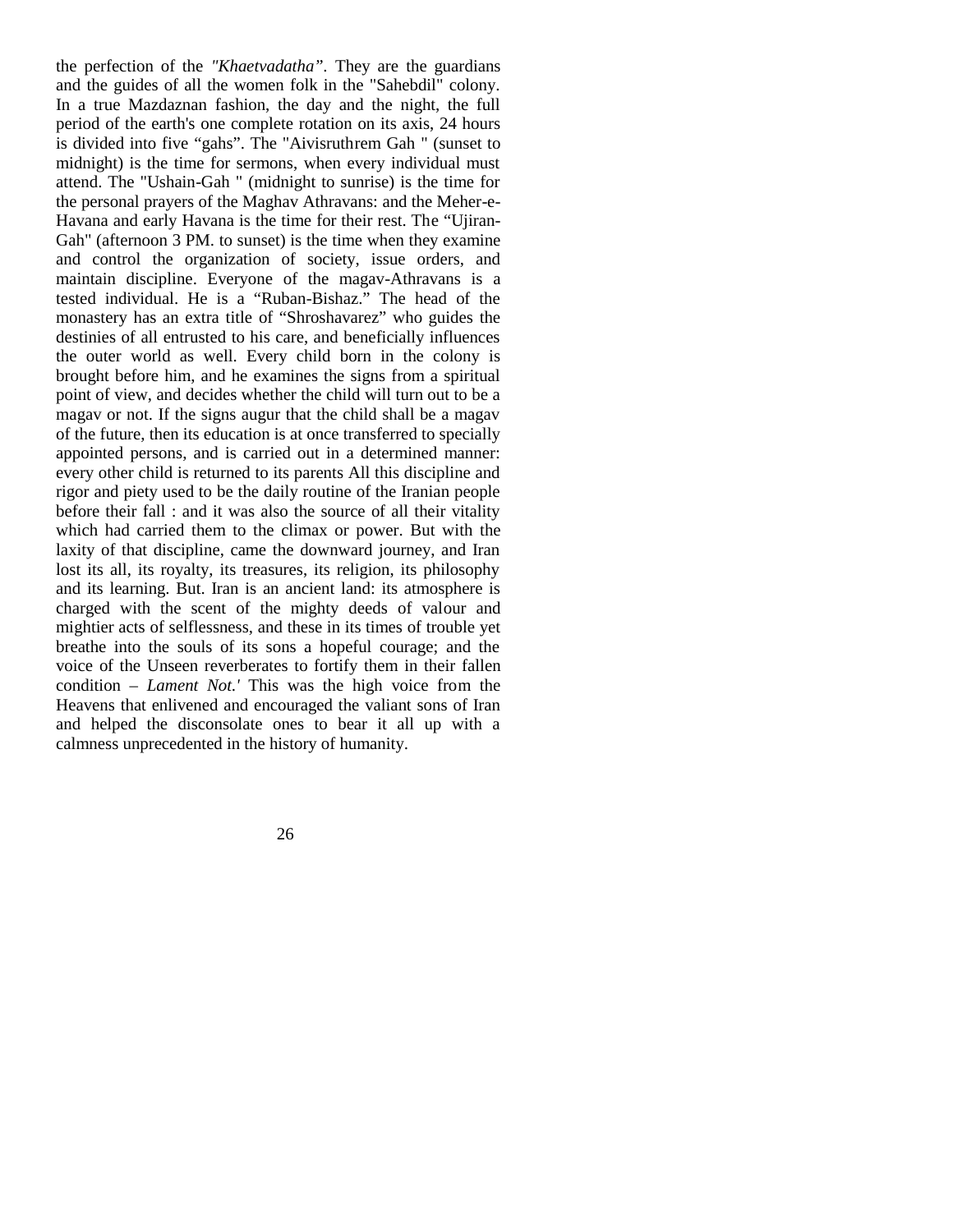True valor manifests itself in the conduct of a soldier when he fearlessly faces the guns; but true valour also manifests itself in that passive yet courageous stand against tyranny when that condition of dominance and rule is no more, and a changed condition of dependence and misery takes its place. The latter stage gives greater opportunities for the exhibition of that ancestral nobility of behavior. The sons of Iran were tested with both these and were found as valorous in war and victory, as they were noble in dependence and defeat. With the fall of the empire, came in untold and unthinkable atrocities showered on the conquered sons of the soil. But for such of them as had dared to remain faithful to the traditions of their forebears there was abundance of propitious signs, demonstrating but one message - Lament *Not* The Iranian knows and can read the will of the Lord in every phenomenon of the earth, and he has therefore also learnt to be patient and sedate in the strong conviction that all is being justly done. The royalty of Iran is, they say. Preserved in their descendants who reside in the safe vaults of the Firdos today: They think of peace, and peace prevails: They pray to Mazda and their prayers are heard. The treasures of Iran too are talismanic ally stored in the wonderful museums of the Firdos, the exhibits defying human comprehension by their complexity, and enchanting all by their beauty. The philosophy and learning of ancient Iran too is stored in these God-guarded places. The libraries of the Firdos are the places where the ancient and even the modern literature that relates to Mazdaznans is to be seen intact, untouched by hostile hands, and uninterpolated and unabridged by interested mischief-mongers. As an instance of this, Ustad Saheb used to speak of the original and the true copy of the "Shah-Nameh" even as Firdausi wrote it out himself, which he had seen in the library of the "Firdos." These blessed people await the coming of the "Saoshyant", Varjavand (Behram i.e. Invincible) and then will they all emerge from their fastnesses, enrich the world with their treasures and bless the world by their presence and piety. This will be the "Great Morning" of the planet earth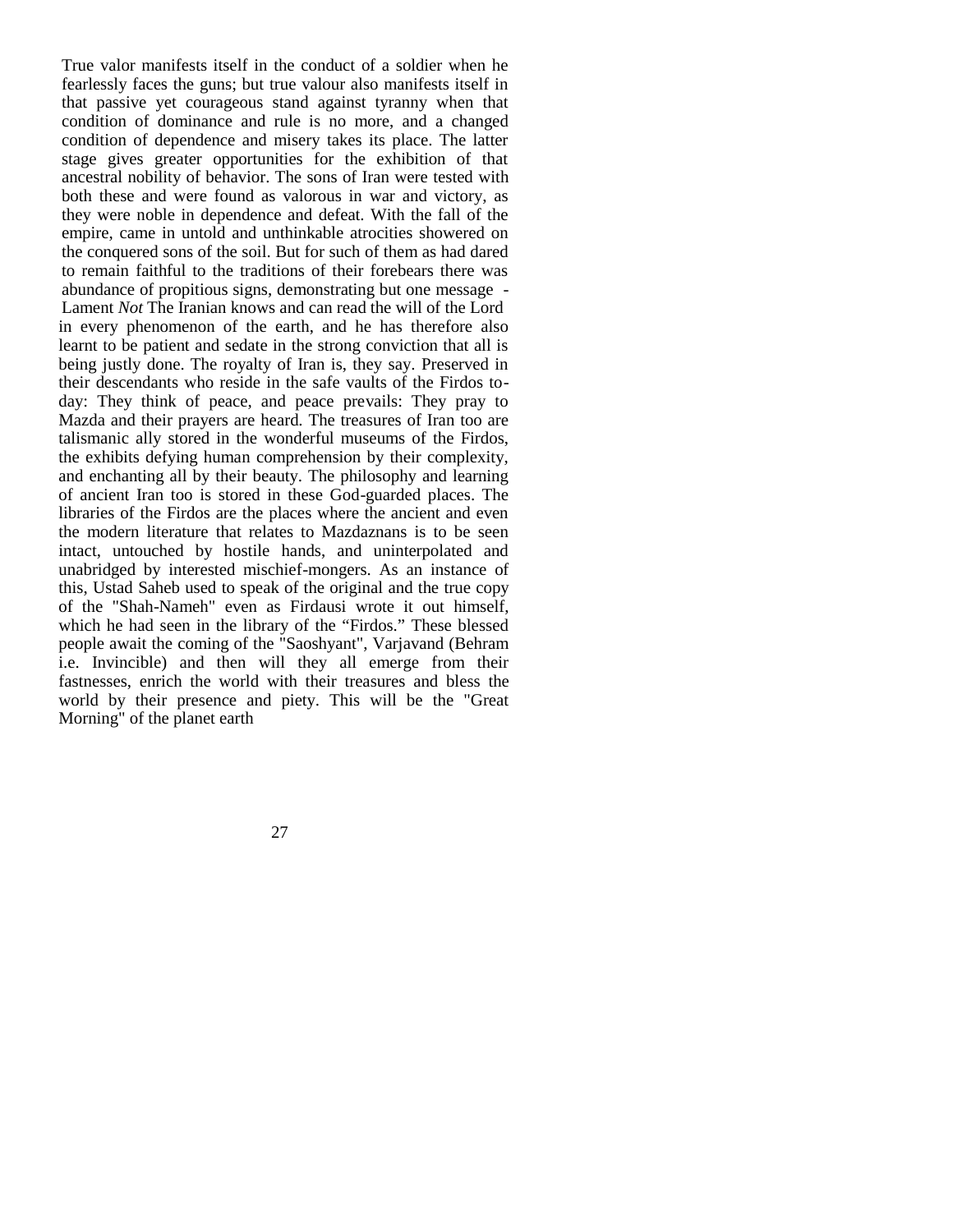*(b)* The second class – viz., The Yozdatrehregars-Priestly class engaged in performing ceremonies headed by Dasturs under the direction of the Magavs. Mazda has intended that the priest shall be the pillar of the society, and wherever the priest maintains himself with piety and learning, there follows prosperity of the highest kind: but where the priest has fallen short of the standard of moral and spiritual efficiency expected of him, the society round about too must degenerate and scatter away. Within the enclosures of the Firdos the priesthood is of the ideal standard of perfection and the society round about him therefore is also regulated and maintained in an equally ideal efficiency. Is not this proved beyond doubt by the manner in which the Firdos has not only conducted its own administration for centuries past, but has also succeeded in maintaining its aloofness from the world undetected by the most inquisitive. They had witnessed that the fall of Iran's Empire had started with the sad change that had come over its priesthood, and they therefore well knew that the integrity of their small colony and the safety of its inhabitants all depended directly on their personal behavior of truth and sincerity. The Yozdathegars of Firdos are a noble class of priests, who understand their duties towards their God and their responsibilities towards man. They are the pillars of the society of the Firdos.

*(c)* The third class is the main portion of the population and these are the shepherds, agriculturists, warriors and artisans. It is unfortunate that there is not much metal in the land of the Firdos, and consequently there is also no metallic currency to trade with: it is all barter. The colony also lacks cotton and iron: but the Firdos can boast of its wool, the like of which the outside world will ever strive in vain to produce. When therefore, at appointed periods the caravan comes out, they bring out their exquisite wool, and exchange it for such commodities as they have need of. They rear sheep and cattle: the former for their wool, and the latter for the supply of milk and its attendant products for their food. It is the very kind and truly sympathetic treatment which the lambs receive and the pure vegetables which they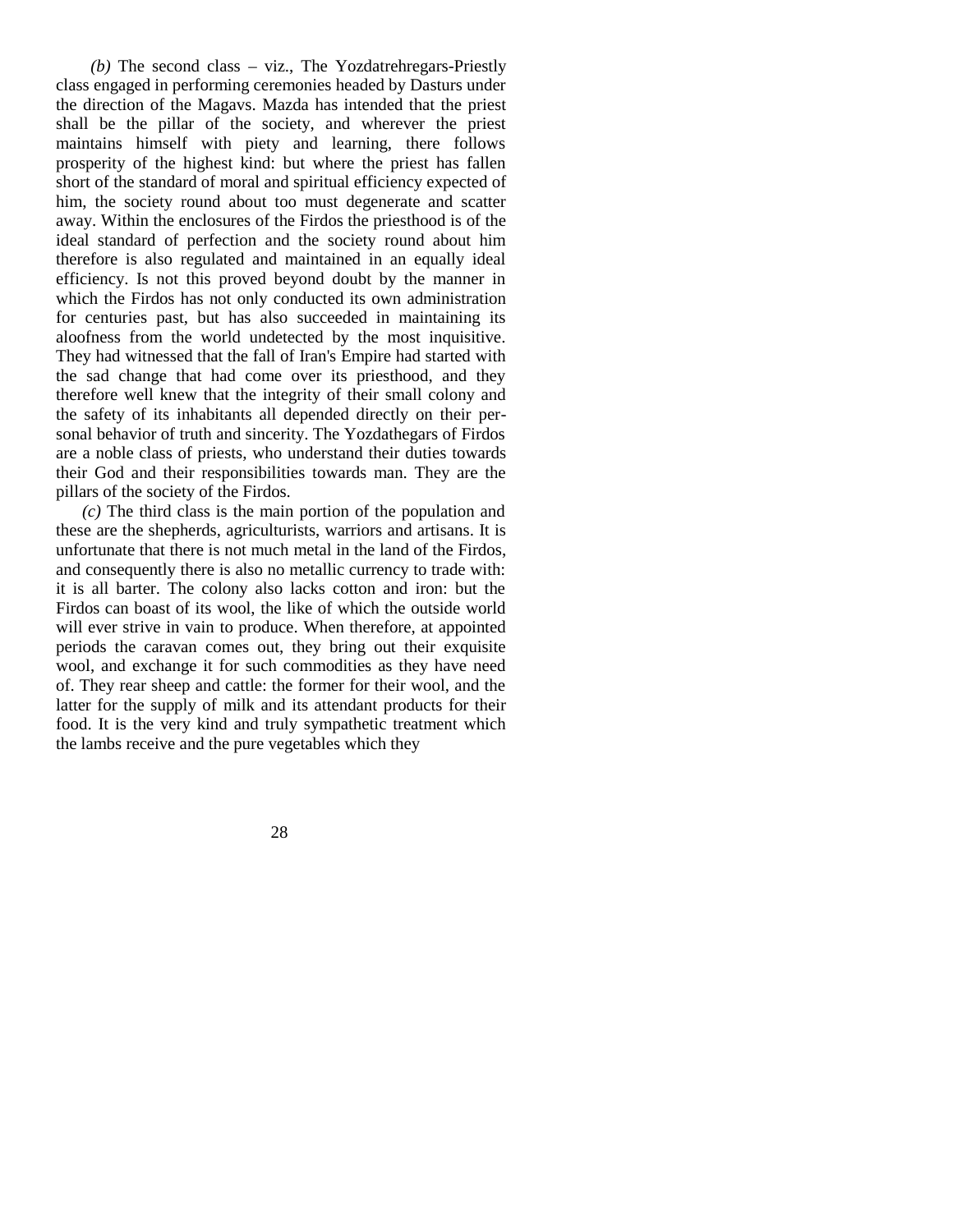always eat that becomes the cause of the very superior quality of their wool. The lambs instinctively know their masters, even as children know their parents. Their fearless freedom is their health, and their health determines the quality of their wool. Out of such pure wool only, the Kusti is made for all: very often is it that they make the "Kusti" from the wool of a particular pet lamb, and only change it when the animal is dead; The kusti made of 72 single filaments of wool has an esoteric meaning of its own apart from its efficacy in prayers. There are 72 chapters of the Yasna: 72 magav Athravans in the Firdos: there are 72 steps or grades of Aahoi which lead to the Abode of Light, the Garodemana; and there are 72 attributes of God in the Hormazd Yasht, The science of numbers (Ilm-e-Aidad) is but a chapter in the Book of "Khshnoom". If the digits carry any mystical significance, then says the Ilm-e-Aidad, the digit "9" represents perfection: and the number 72 is  $7+2 = 9$ . The wonders of this digit if collected would fill a volume. One at least will today suffice, for the curious to seek more for himself. The digit "9" has a magic touch. Just the same that the touch of sugar makes everything sweet, so does the touch of "9" makes any and every number in the world, also "9". As an instance, take any random number, say 89157. Give this number a touch of "9":

#### 89157 X 9=802413

## Total up the digits of the multiple  $8+0+2+4+1+3=18$ Total up again  $1+8 = 9$ .

Ustad-Saheb brought the news that the Sahebs of Firdos knew the Ilm-e-Aidad and that the digit "9" with them was symbolic of perfection. This experiment is but one grain from the measureless heaps that constitute the "Ilm" and then this Ilm-e-Aidad itself is but a grain in the Sahara Sands of the, "Ilm-e-Khshnoom".

To return to our subject, the whole colony is mainly agricultural and self-supporting in the matter of food; growing their own corn, vegetables and fruits, and breeding their own cattle, all with a spiritual outlook and strict cleanliness,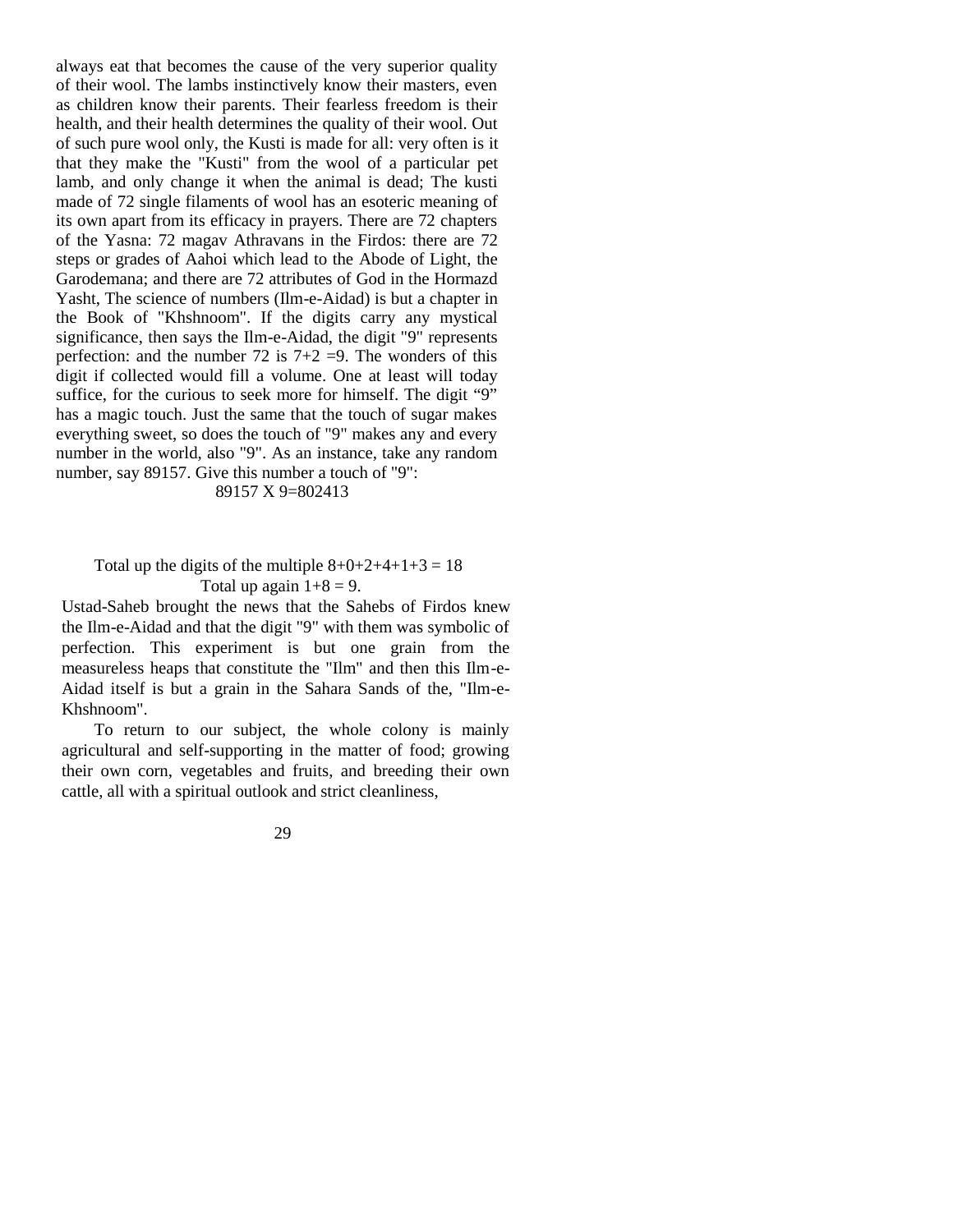physical, moral and spiritual. The ground to be cultivated is primarily divided into portions, which the sages of the colony call a "Kash", which mans a talismanic ring drawn to the tune of ritualistic incantations and in definite proportions. The idea being to make the land fruitful and free from harmful parasites, which not-only destroy the vegetation but also cause epidemics among men. Thus helped and assisted in their development and growth, and protected from outside damaging influences by these talismatic rings drawn to the accompaniment of tuneful prayers, the vegetables grow up strong and healthy with virtueaccelerating and lust-killing qualities of the "gava" fully developed within them. The food of man makes his character: let him therefore-grow wise by experience and first choose and then make his own food as the saints of the Firdos do. "If thou wilt be gentle like a lamb and non-resistant and docile, so that thou may'st obtain great knowledge, (feed thou upon herbs, and fruits and cereals and thy blood shall be pure and cool, and charged with food for thy spirit in peace and love". (Oahspe: Book of Inspiration Chapter XII. Verses 10, 11, page 800). They know the science of dietetics to perfection. They know and are aware of vegetable values (Calories), not only for food and medicine, but also for their use in Zoroastrian ceremonials which help spiritual advancement. They understand the heating and the cooling influences of the various herbs on mans lower passions, distinguish them as the "Vohun" plants, and restrict, forbid or regulate their use by proper instructions. In Avestan science of dietetics, the word "Nabatat" represents the whole of the vegetable kingdom; and the words "Vohuna" and "Gava" represent respectively the injurious and the beneficial effects, from the spiritual point of view of the various plants when used as food for man. They know the science of vegetarianism and recommend it to the world at large as an assembly essential auxiliary to the utmost veracity of the tongue (Truthfulness) as man's universal religion, and as the basic first step for the advancement of the spiritual aspirants of all religions. The inadvisability of animal food is decided by more than one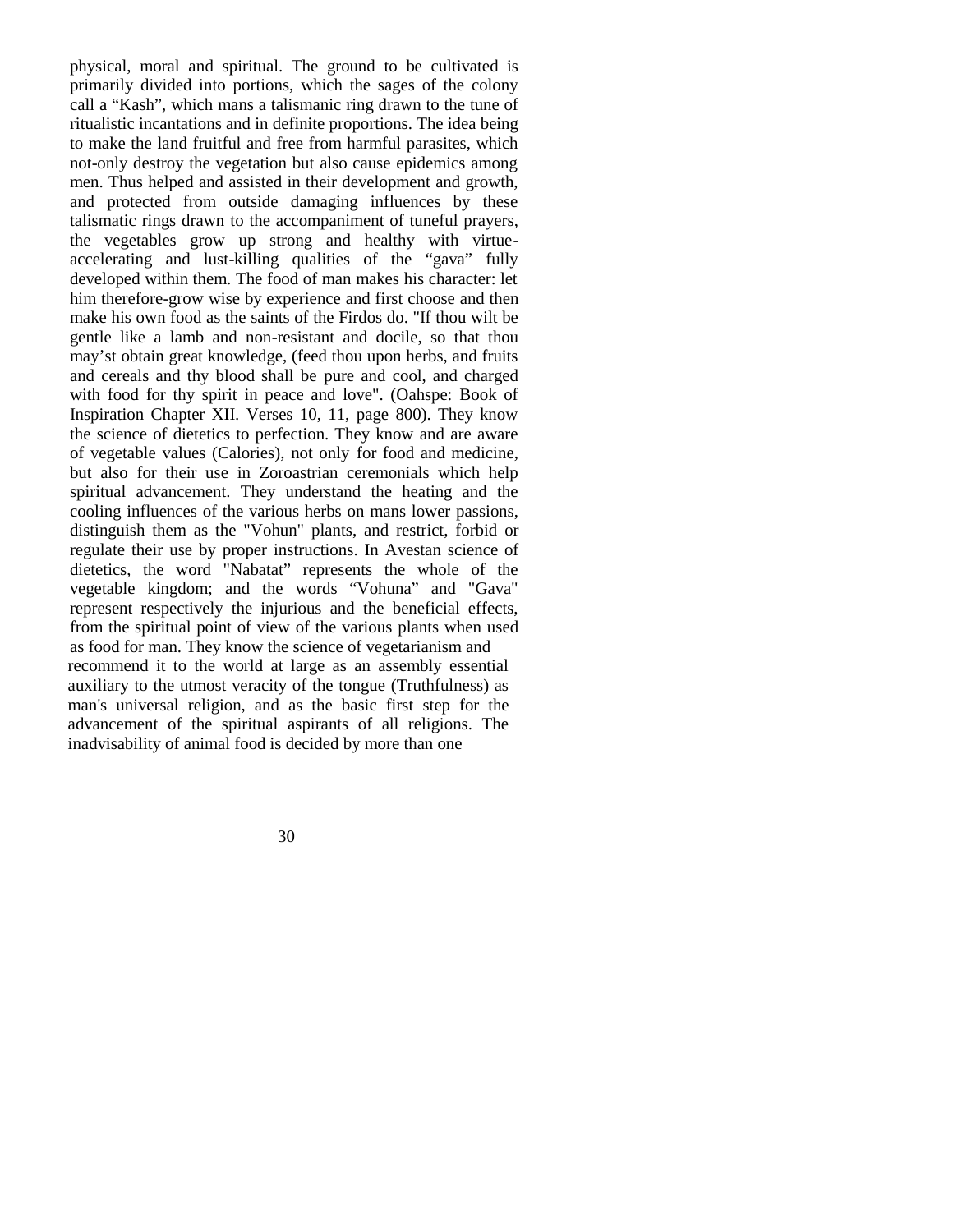scientific and moral considerations. "It is the contamination of the blood of man, by carnivorous food, whereon thou shalt ponder". (Oahspe: Book of Inspiration Chapter XII. verse 19. page 800). The first of these is, cruelty; the second says, it excites the passions of the flesh: and the third is that it involves the destruction of an important help-mate to human labour. All these are true and are accepted. But the Sahebs have one more to give which has as much scientific accuracy in it as any others. The Sahebs say that when an animal is about to be slaughtered, and blood red eyes and the fearful distortions of the physiognomy of the brutish operator and the other grim surroundings cause a fear in its heart, this fear becomes the cause of a "Bad-Mithra" or a "Bad-Dua" which the helpless victim then breathes out. The word "Bad' means "bad"; "Mithra" means thought: and "Dua" means a prayer or a wish. "Oh! ungrateful men" sighs the frightened beast, 'for all the food that ye received from me, is this the reward?" The sigh, though it does not save, yet spreads itself on the waves of ether, gathers together to form a cloud of hideous hue, and when ripe, rains its 'showers of dire visitations. "Because thou canst not feed on fish nor flesh but through destruction unto death, even so, destruction unto death shall come upon thy soul", (Oashpe: Book of Inspiration chapter XII. verse 14, page 800). Thus it is that ignorant man in his hurry for the gratification of his barbaric pleasures inadvertently sows the sinister seeds, whence in due time shall spring forth, war and famine and pestilence and plague and earthquakes and fires. It is sometimes counter-argued that vegetable food also involves a species of life-killing. The answer to this as Ustad-Saheb brought it from the Firdos is, Yes, the fact is admitted: but there is a noteworthy difference between the two. The former i.e. animal food may be described as man's attitude of being "cruel to be selfish"; whereas the latter, i.e. vegetable food may be described as man's attitude of being "cruel to be kind", The former is comparable to a sigh, the latter to a smile. The operations of a butcher's knife and a farmer's Scythe have opposite effects. The former causes pain, the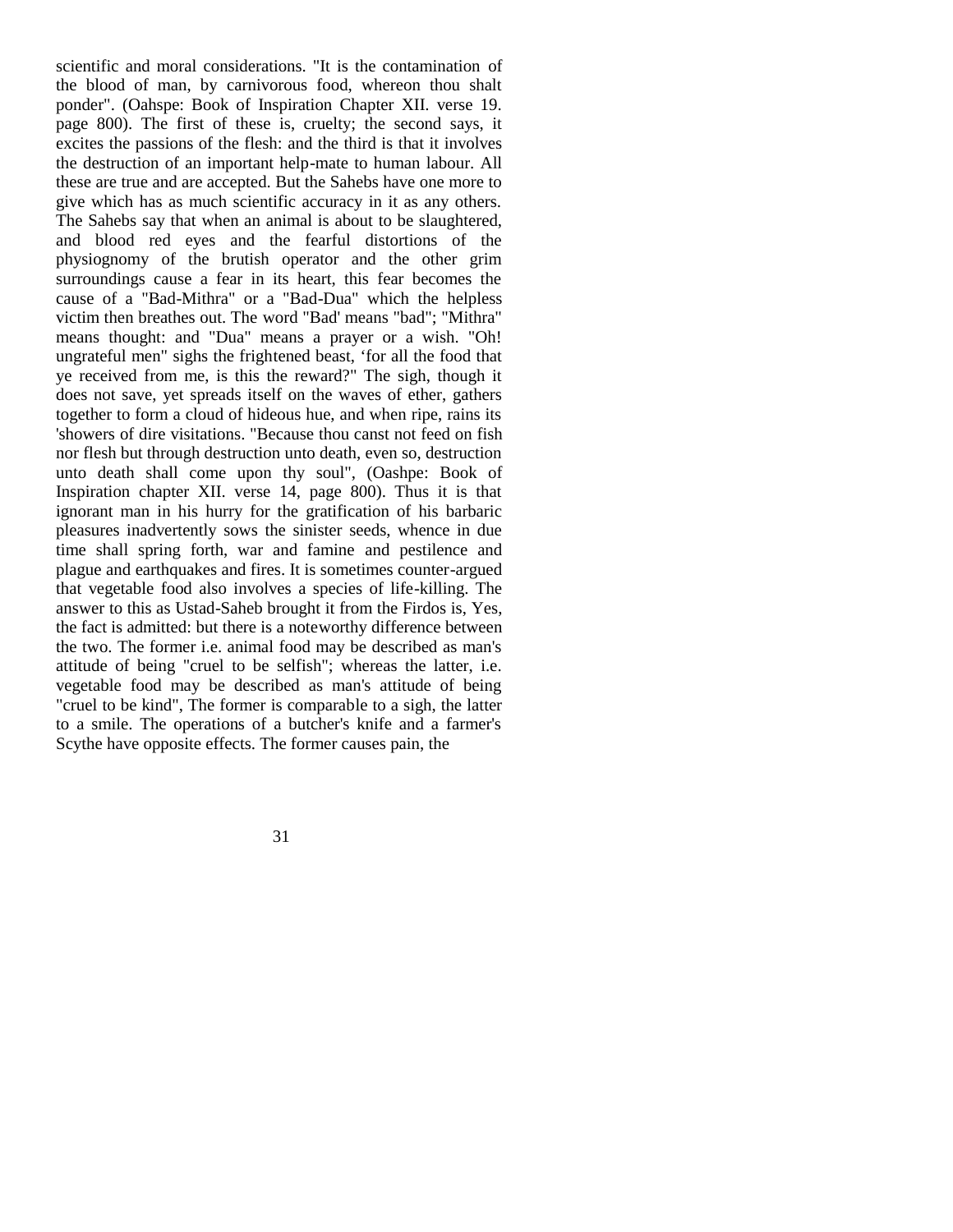latter; causes pleasure. The killing arrests the propagation of the species: the reaping helps to forward it. Have we not experienced the contrary effects of a sigh and a smile? Each has its own radius of influence. The sigh of suffering spreads sorrow and strikes down all progress: but the smile and the laughter of exultant joy can even bring the dead to life. Such exactly is the antithesis of animal and vegetable food. Let everyone think for himself.

The colony of Firdos is self-supporting because of the fewness of its needs and the chastity of its pleasures. The men grow their own com, weave their own clothes, even drag their own ploughs, cook their own food, never envy or covet their neighbour's fortunes or goods, nor even imagine a scandal for anyone. Women wear veils and keep their heads covered. It is a covering specially contrived to keep the head closed. Herodotus and the other Grecian historians have made mention of this headgear in their works. This real ancient dress is preserved perhaps in the Firdos only. The men too keep their heads covered with a white cap. The dignity of the gentlemen and the beauty of the ladies have an inspiring charm of their own. The secret of the whole lies in the fact of their mastery over self, their preserved and sanctified physical strength, their pure vegetarian diet, (pure because it is grown under the holy influences of the talismanic rings, called the *"Kash"* as explained above,) their constant practice of good thoughts, and their ever active anxiety for the good of the world at large. In short their ways of life are strictly in accordance with the Mazdaznan law called "Rathavia chakra," which is a sort of a sanctified curriculum of prescribed rules of conduct, drawn and dictated by the great "Ratu," leader, called "Zarathushtrotemo" the man next to the Lord Zarathushtra.

The present head of the colony is the "Sroshaverez Saheb 'Marzbanji" assisted by a committee of 72 pious and selfless assistants, all Magavs, chief among them being the Naib (deputy) Sroshavarez Rasheedji Saheb, Sheheryar Saheb, Aspandiar Saheb, Khudadad Saheb, and Khudamurad Saheb, and also by Banu Tannaz Saheba as the head lady-Maghav of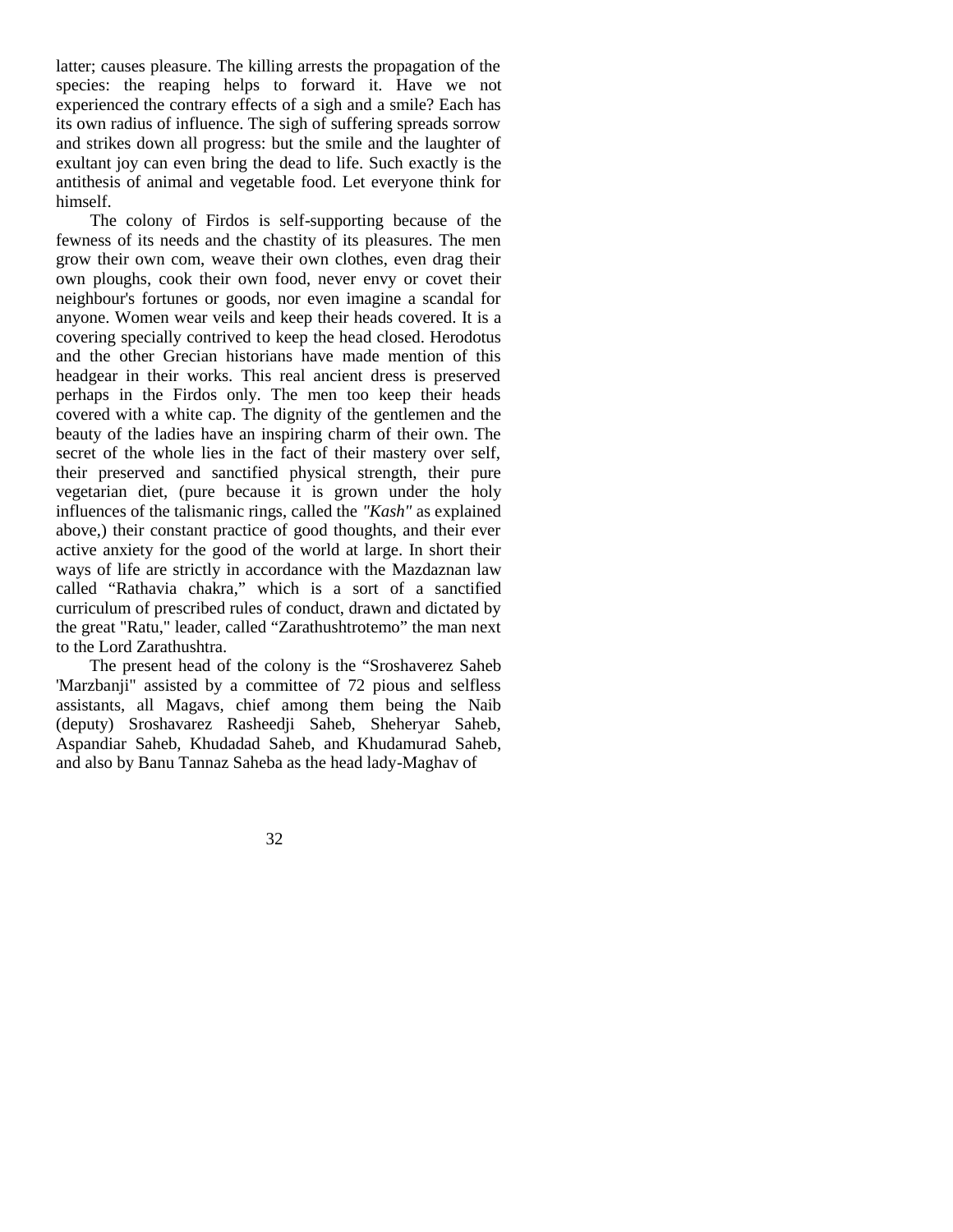the colony. It is essential to analyze the word "Shroshaverez" for the reader's better understanding. The word is derived from the root "*Sru",* which means to listen or to make others listen to the commandments of the Lord. It therefore practically means a "confessor" of sins, as also one who can make the sinner repent and reform and be able himself to listen to the guiding voice from the Unseen. In the word "Shrosha" there again is the same root. Those therefore who live with "Shrosha," behave according to the dictates of "Shrosha" and who are at one with "Shrosha" they alone can be called "Sroshavarez-Saheb; and to such highsouled priests alone can the layman confess his sins and receive his directions thereon. The practice of confession of sins now prevalent among our brother Christians of the Roman Catholic fold is a remnant of this ancient Mazdaznan custom. The Roman Catholic priest is very often a very learned man, and as often a man of piety also. May be therefore, the sinner's confessions often enough fall on worthy ears but a "Sroshavarez Saheb" answering the Avestan requirements must remain a rarity now, as it was in ancient times. Thus it is that many a Mazdaznan custom now entirely forgotten in the fold itself, has kept itself alive by a manifestation in other religions.

This proves that Mazdaznan is all pervading and all-permeating. Herein is the proof of those famous words of the famous orientalist Dr. Maxmuller when he said *"Mazdaznan is the religion back of all religions."* In passing it may be noted that "Srosha" is a "Yazata" which word must not be confounded with the English word "Angel." The latter being a lower grade, so that an angel may evolve and develop into a "Yazata". The Sroshavarez Sahebs are the "Zarathushtrotemos" who guide the destinies of Mazdaznans in lieu of Zarathushtra himself.

The child of the Saheb Dils grows into youth, trained first in the habits of the strictest truth, secondly on the taste reared from infancy to excel in horsemanship both for the

boy and the girl, and thirdly, on the longing to possess a steady hand and a sure eye for archery. The life of the inhabitants of the Firdos, therefore, commences with the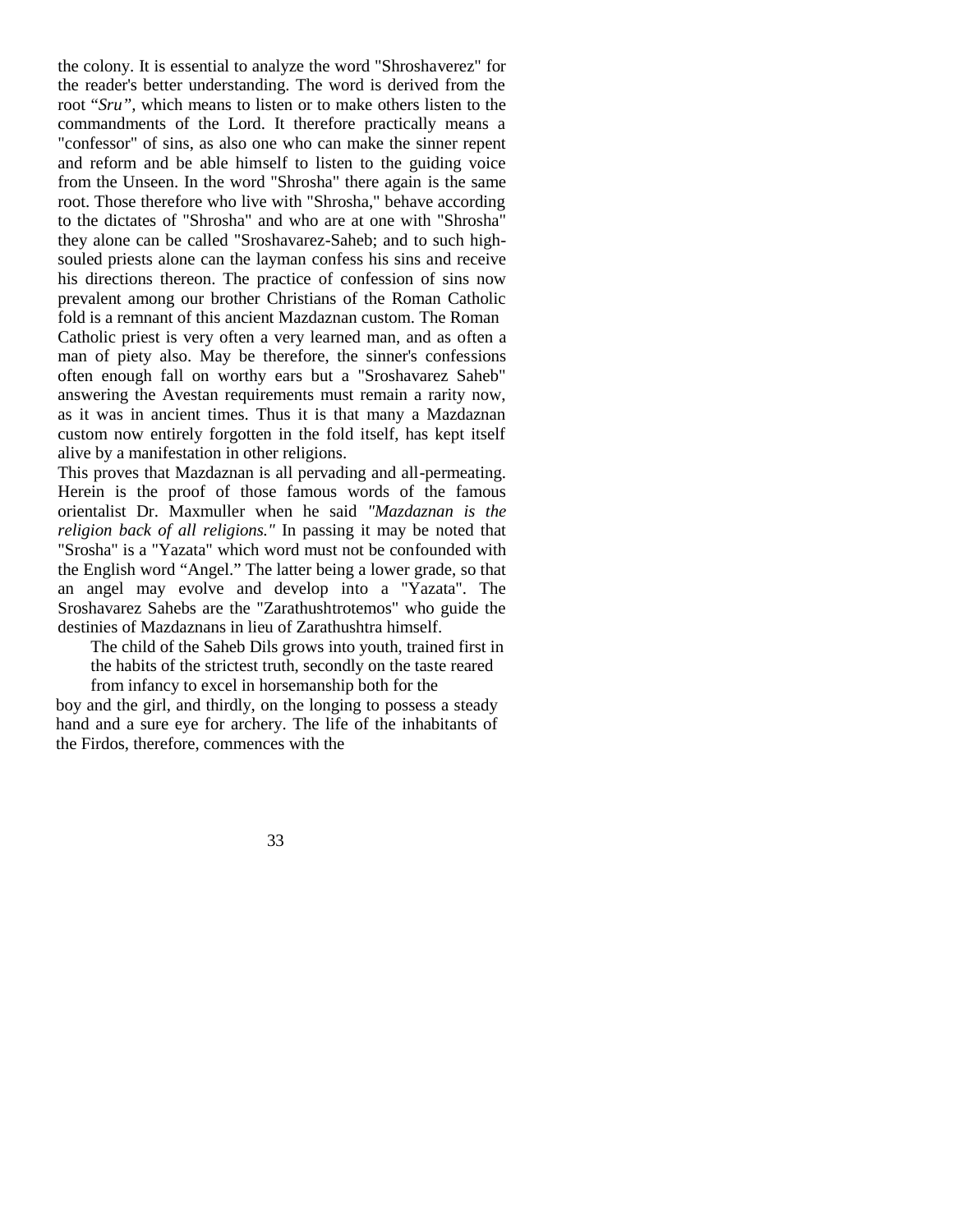threefold primary education: and as horsemanship and archery arc essential for the spiritual advancement of man, the progress of his life and the evolution of his soul are but the higher and the stronger developments of these three cardinal virtues. We have mentioned before the "Rathvia chakhra" or the curriculum of Mazdaznan education. It has five principal directions of educating the people which in its own technology it calls the "Kuvat" which means "strength." All the five "Kuvats" are complimentary to each other and the training is not complete until the pupil is efficient in all of them: -

1. Riding and archery forms but one item of the long course of education known all "Kuvate-Tani", where "Kuvat" means strength, and "Tani", from "Tan" body: - physical

 2. Telling the Truth forms but one item in a lengthy course of that education called the "Kuvate-Ekhlaki" where "Eklahi" means peaceful social and ethical relations: rules of polite society.

3. Strictest faith in the "Daena" religion is one item in the Science known as "Kuvate-Zamiri" where "Zamiri" from Zamir means, pertaining to true understanding and attainment of spiritual knowledge.

4. "Kuvate-Hamkheeshi" is one more branch of the science of men's social relationship: where "Ham" means one's own and "Kheesh" means relations. Man's conduct with his near relatives is a prior consideration for him, to his duties towards society at large : Family relations

5. The strictest observance of the laws, relating to the soul .development including such powers as telepathy, clairvoyance, clairaudience, souls' flight in unseen leaving the body behind is known as "Kuvate-Ruhani." Be good yourself, and there shall be goodness all around. Envy starts in the love of self: covetousness begins in greed; and it is in one's own sins that the scandal of others originates. Guard against these and the "Firdos" shall be at hand.

"Through the pure life of one man, a whole nation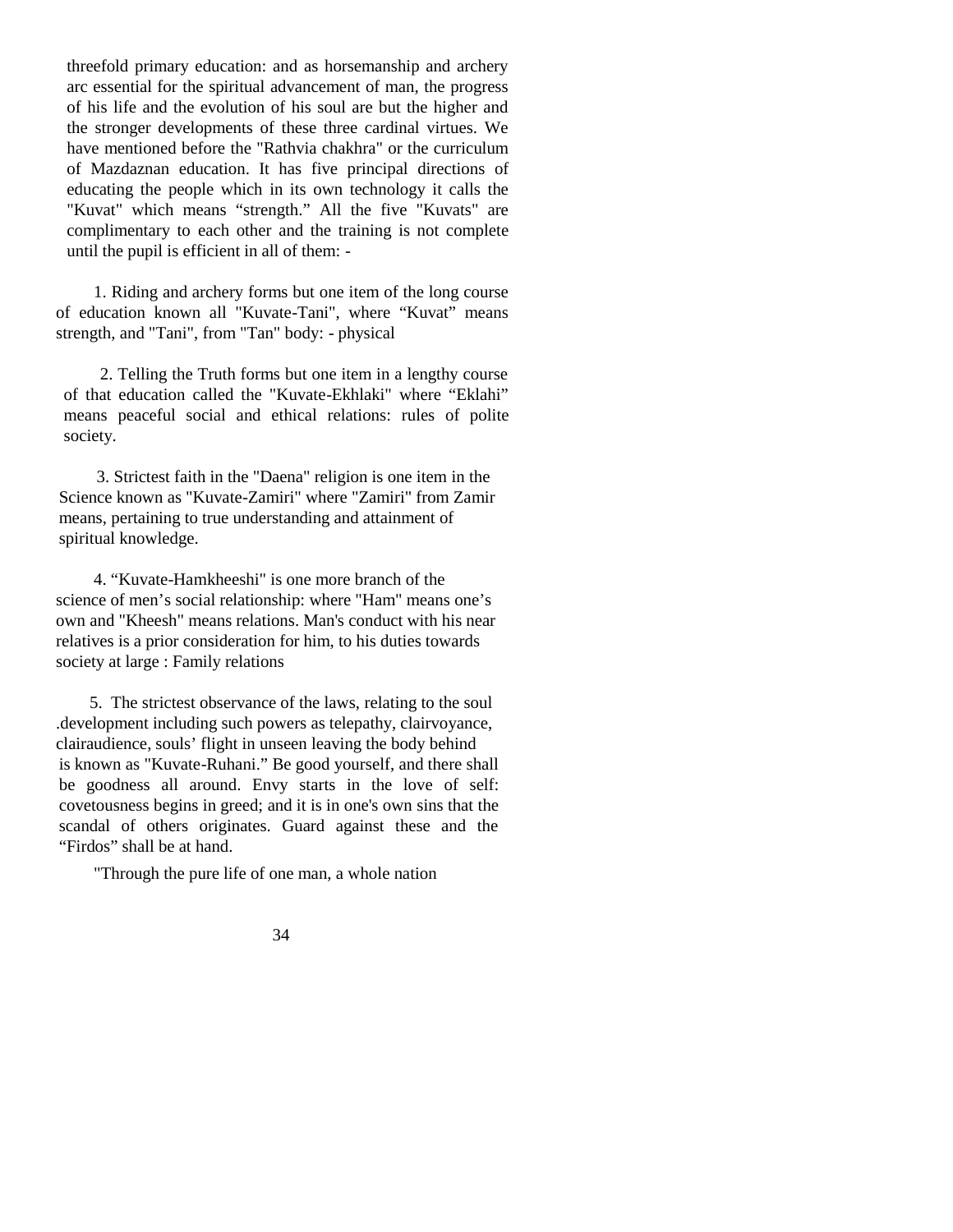receives amnesty," (Ainyahita Pearl. XV. Chapter I. Paraa 16, page 137)

## **The Mysteries and the Marvels of Khshnoom.**

If it is the end and aim of life to reach that oneness, wherein all is Joy, Love and Peace and Knowing, and if there is a science to find it, then that science is "*Khshnoom",* Derivation: There are other words in the Avesta and Pahlavi, cognate to it, - such as, - '*Khshnaothra, Khshnudi, Khshnuman,* etc., - which are all derived from a common root, - *Khshnoo* which carries the idea of doing something which would advance the aims of the Creator of the Universe and thus please Him.

To please Ahura Mazda the Creator, and to share His joy of perfecting the Universe, is the basic idea. There is no pleasure more pleasing, and no joy more enjoyable, than the one that follows the conviction that Mazda has been pleased by our cooperation in His work, and if thoughts, words and deeds here necessary to achieve that highest of aims have ever been codified, then it is the perfected science of Khshnoom which has accomplished it.

# **" Khshnoom" and drink it deep.**

When in his search for the highest, the disciple with Faith, yearns to know the truth that reconciles the contradictions of life, and justifies their existence for a nobler end, but finds it all wrapped in a veil that defies his attempt to pierce it, his discomfort is the in-tensest known to man. The thickest fog is less opaque and less tantalizing than the mystery which enshrouds the unanswered longing of the heart. It is a species of torture: so that even we have seen the maddening anxieties of a man of the world, drive him to the verge of self-destruction and the disappointments of a man of hope make him a raving lunatic; yet both these shall fall short of the undesirable, unexplainable und unbearable torment that attends the cry of the heart uttered to the winds, without an answer or even an echo, The disciple has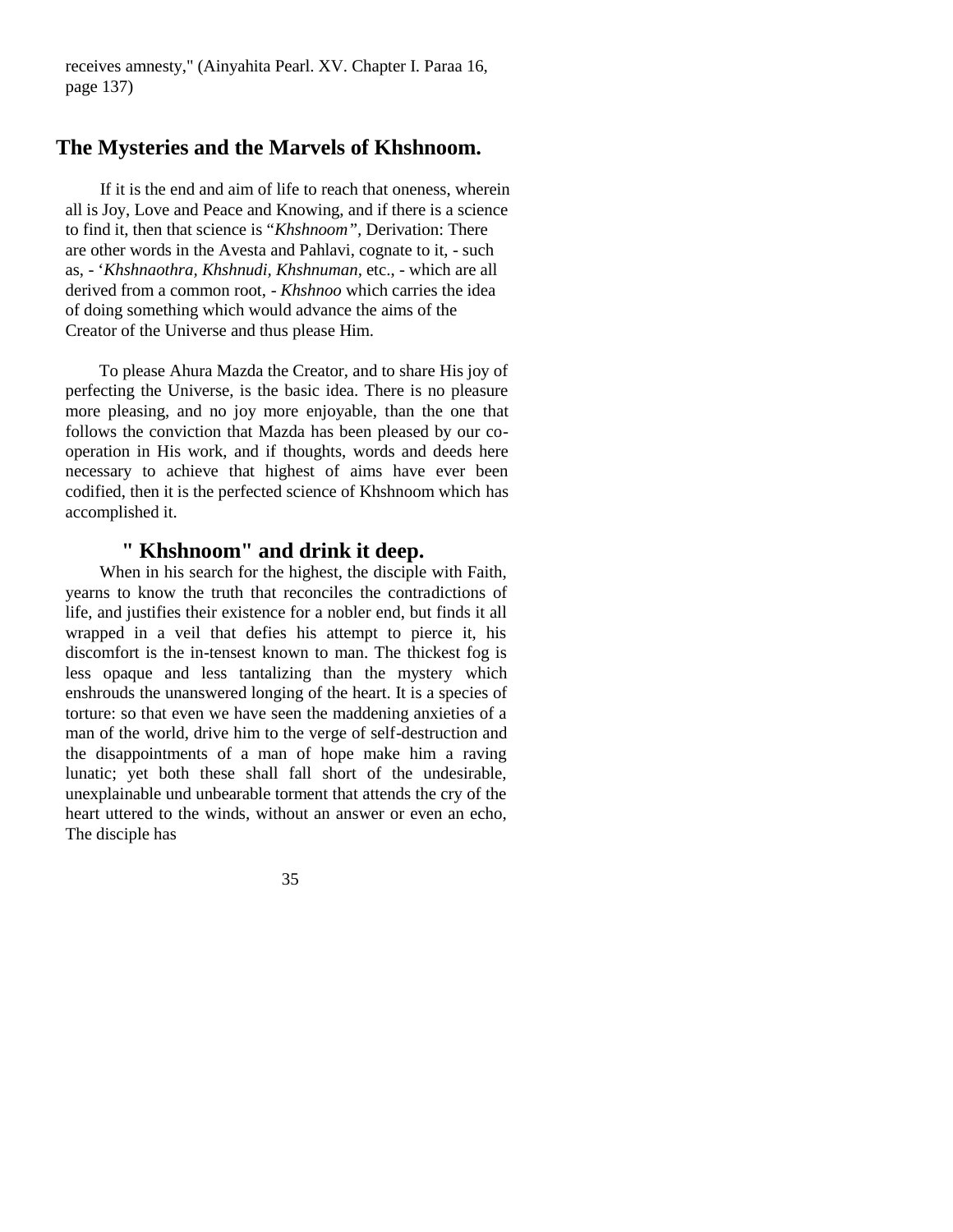set a riddle for himself and is out to solve it. This suspense in its ferocity, is like unto a storm; and in its effects of dejection and depression far out-measures those of the sharpest CATASTROPHES of the WORLD. It is the "Season of Darkness," when the *"Fida-e-Haq,"* (the devotee and searcher of Truth,-God)-experiences untold pangs of the body and mind, all enacted, in the dispensation of nature, to test his patience, his perseverance, and his sincerity. When the riddle therefore rises to this pitch of embarrassments, there germinates in it the first beginning of that joy, which gathers strength with every step and bursts forth with the loudest and the brightest éclat, when the solution thereof is gained. It is the joy that exceeds all worldly happiness. It is the joy that distinguishes itself from all the unreal and evanescent manifestations of worldly gladness firstly by its truth and then by its infinity. It connotes that condition of the mind, where all questionings have been solved, exist no more, when all righteous desires have been attained and the journey comes to a joyous peaceful end. This is the joy, the beatitude of the westerners, and the "Anandom" and the "Ushta" of the Aryans of the East. If you would have it, come to *"Khshnoom"* and feast it.

"Khshnoom" and its root meaning: -

In the whole range of Avesta literature, the word *"Khshnoom"*  occurs but twice. First in Gatha Ushtavaiti-Ha XLVIII verse 12, and next in Gatha Vahishtoista-Ha LIII verse 5. It also occurs in another form in Zamyad Yasht, where the word *Pouru-Khshnootao* is used. The full text runs thus: - "Raokhshni-Khshnootem ishaonghaeta, athauruno ho ratanam; Pouru-Khshnootem ishaonghaeta athauruno ho ratanam - - implying "He acquires the Right Gifts of Athornans namely the Light of Khshnoom and the Proficiency of Khshnoom. "

To every scholar of ancient literature, so far as Avesta is concerned, it is an established fact, that the Yasna portion is the most revered part of it; and of the Yasna, -the Gatha portion has a dignity of its own, which is higher still. As a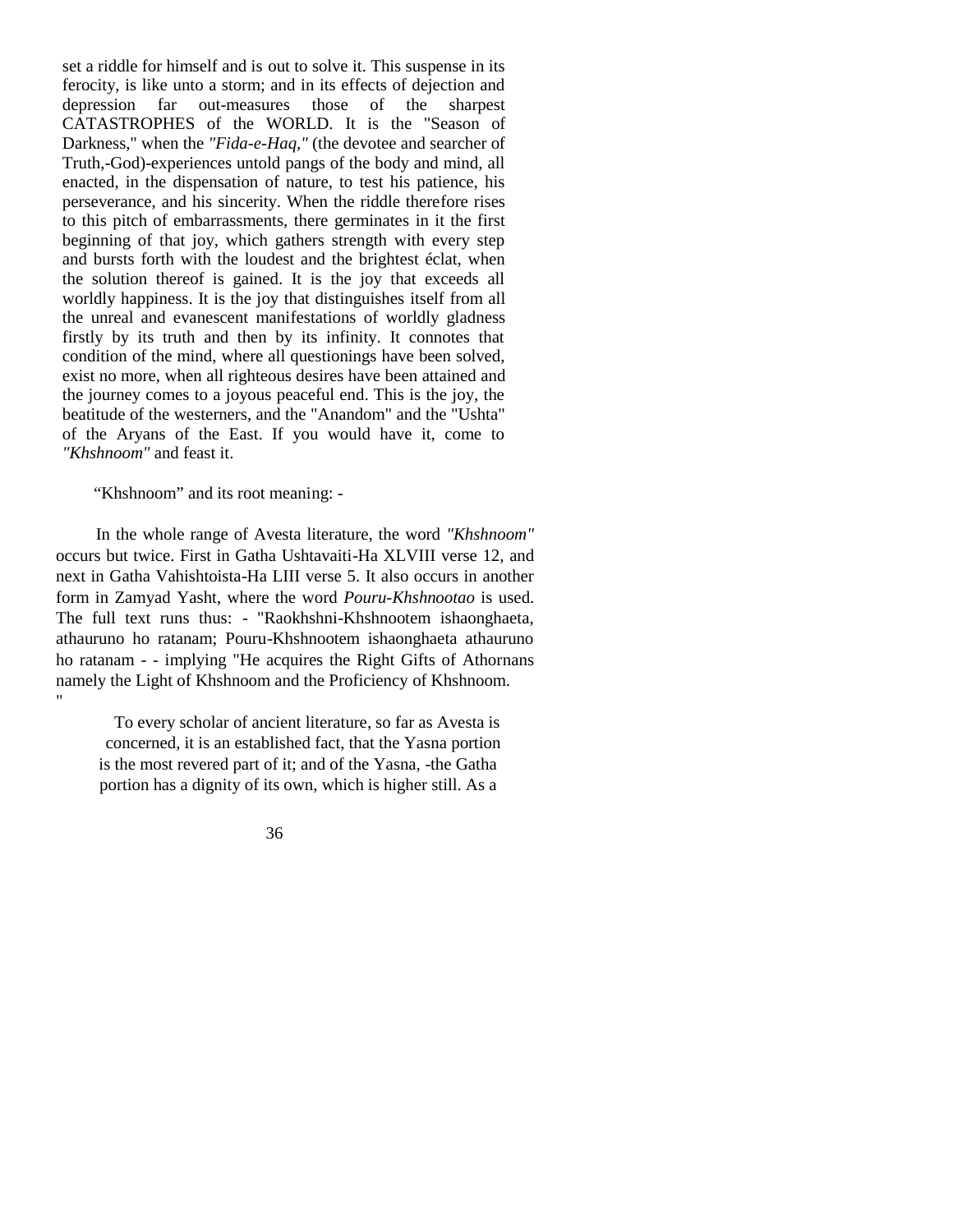step further, it may safely be said that in this almost perfected portion of the most sacred text, the finest word to be found is *"Khshnoom."*

Philologists have found that the Avesta and the Sanskrit are sister languages having a common grammar and resemblance between them. Sanskrit root renders great help to explain many Avesta words; in fact it is Sanskrit that has evolved out of the primary pristine Avesta language, thereby revealing the stages of Aryan evolution. A striking instance of this rule is now before us. Just the same that the *Gatha, -* a mere strip of the larger text of the seventy two chaptered Yasna, is the most revered of the whole literature: so too the *"Gita",* a mere strip of the almost endless "Mahabharata," is the most revered in the Sanskrit language. Enjoyable therefore it really is that both the "Gatha," and the "Gita," have a common Sanskrit Avestan root in *"Gu"* which means "to sing divinely." They both are something more than mere songs. What a simple description of the most marvelous production of the human intellect! It is a lesson in true simplicity and unostentatiousuess, preached many a thousand years ago. This self-effacing modesty is preserved in the word "Bible" and the "Koran". The former is derived from the Greek word - "Biblion" which means nothing more than a "Book", and the latter is derived from the Arabic "Karaa", to read; and very truly indeed, it only means that which is worth reading.

Returning to the principal word "Khshnoom" we find it has its root in *"Khshnoo"* (Sanskrit "Khshna") which means to know, to appreciate, to understand, or to be one in spirit with. (The modern Iranian word "Shanakhtan" is from the same source). The above is the interpretation of the late Ervad Saheb Kawasji Edulji Kanga. European savants translate it differently. Rev. Mills calls it, -"Contenting-propitiation"; Mr. Moulton, - "Pleasure;" Mr. Spiegal, - "Wisdom;" - Mr. Gathrie, - "Satisfaction"; - Mr. Harlez, - "Knowledge;" and Mr. Darmestater, - "Joy." None of these is wrong; and yet, even all of them put together do not complete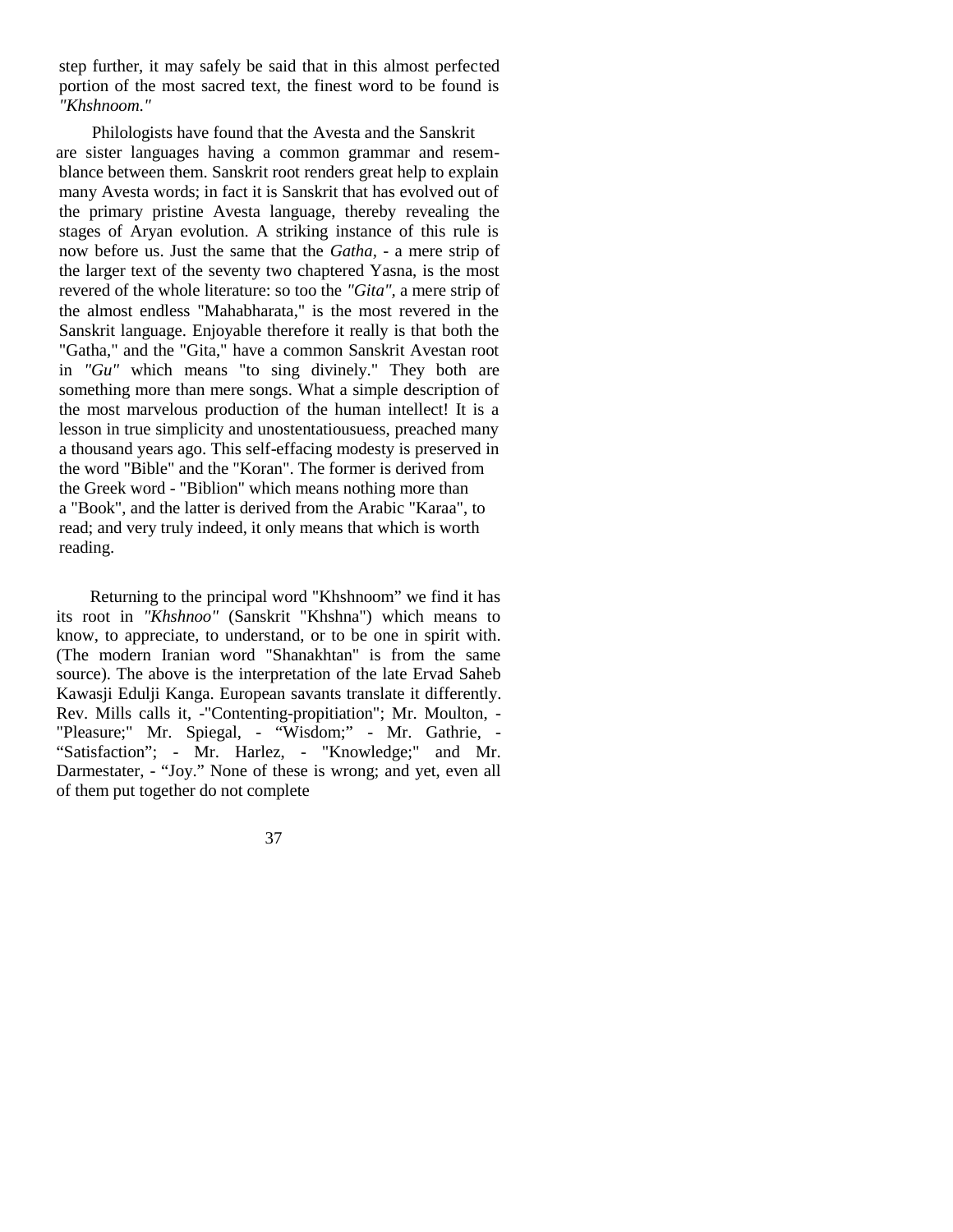the interpretation *"Khshnoom"* is an *"Ilm",--a* science *per se*. It is the science of salvation, a discourse which begins with the beginning and ends with the end of man. It extends from the stage when the "Urvans," souls were first armed with the offensive and defensive weapon of wisdom and discrimination, to prepare them for their descent through *'Hasti'* to the "Nisti", - (the nether world); to the moral and the ethical code, to regulate their behavior on Earth, and finally the laws of spiritual knowledge to help them reassured to, and reach the blessed dominions of the "Hasti" once more. These three stages correspond with the "Utpati-prakaran," "Sthiti-prakran", and the "Laya-prakran", of the Sanskrit philosophy, The "Khshnoom" of the Avesta is therefore somewhat identical with the "Tatvajnana" of the Sanskritists. It is this knowledge that makes a man realize, that he is an integral portion of the Infinite, nay, it is the knowledge which proves unto a man that he will one day merge in the Infinite himself. It tells a man, how he began; it guides a man as to his functions on Earth, and finally it unites a man to his Maker. 'This is "Khshnoom". It is the same as the "Sat Chit Anand", of the Indian Shastras: "Sat"=Truth is the Avestan *"Haithya";* "Chit" knowledge is the Avestan *"Chisti"* and *"Ananda"=Joy"* is the Avestan *"Ushta", - (The* correct interpretation of the Christian trinity as well, is not inconsistent with this), The "Truth" indicates the fact of a man's beginning and his source; the "Knowledge" regulates his behavior on Earth; and the "Joy" is a man's reunion with his Maker: There is yet a deeper affinity between the two: The "Veda" and the "Avesta" are but one word from the common root "Vid"=to know; - knowledge, which is "Khshnoom," The Rev. Dr. Otoman Zar-Adusht Hanish the Great Mazdaznan Master has instinctively, translated the word "Avesta,' - as the "living word" and in that most charming of interpretations, has only described "Khshnoom". *Yes, it is the Word that lives and makes live.* The very first thought of St. John, too, was the same. He said, *"In the beginning was the Word and the Word was with God, and the Word was God."*

(St. John Ch. I Verse I)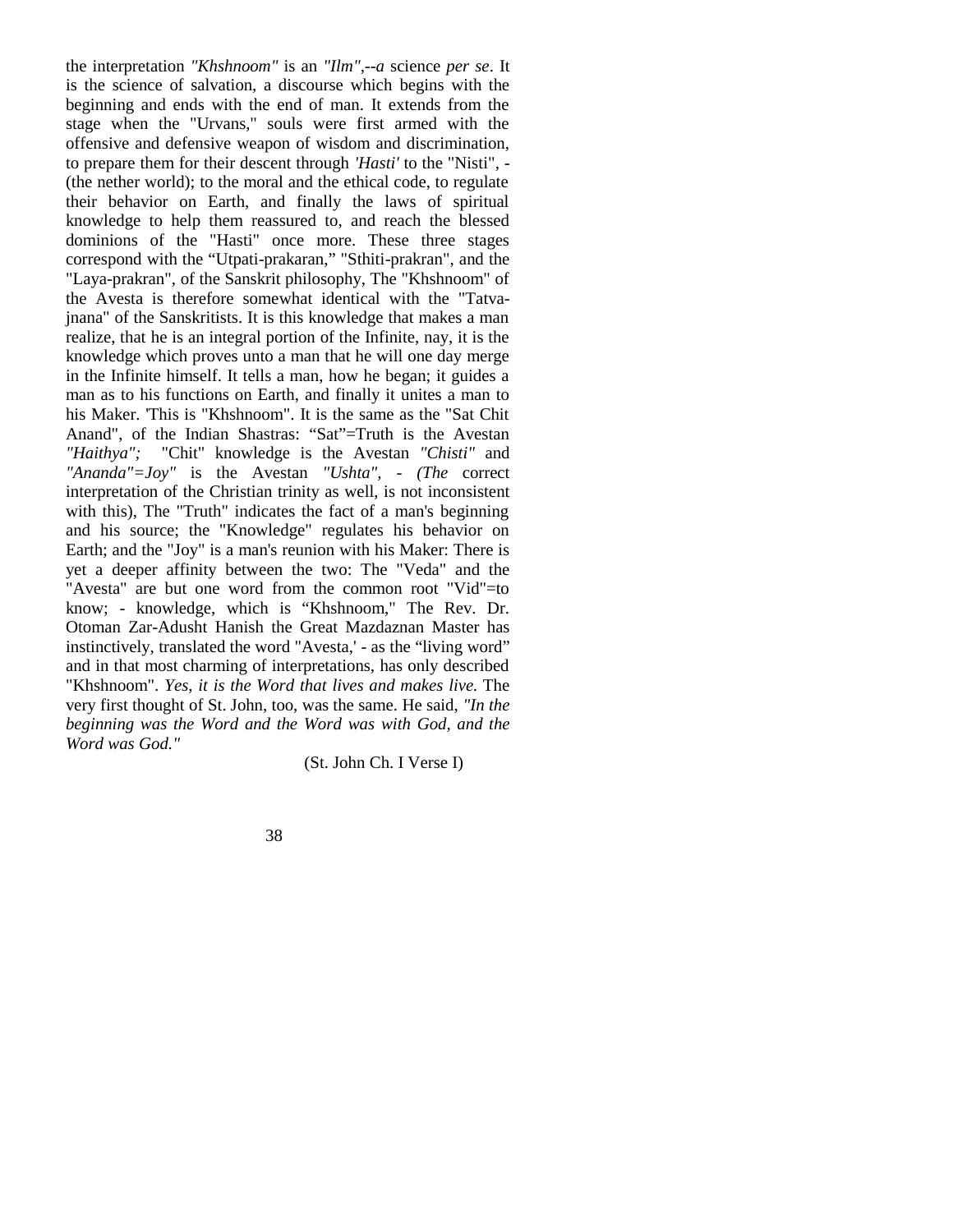There is "Khshnoom," in all religions. In it there is the reconci1iation of the different absurdities of life; in it there is the consolation for every prick consequent on apparent inequities; in it is the praise of the Good, and even the justification of the existence of every evil as a means to a nobler end; and, in it is the culminating Joy" for all and under all circumstances. The essence of the whole is concentrated in the marvelous words of Mazdaznan scriptures, which say: - "Az 'Anai "Khorshande Hom," (Patet) – a free translation whereof would be "I rejoice at the advent of misfortunes, for therein too is the germ of Joy". "Khshnoom" therefore is the "Ilm", - the science that first reveals by intuition, then proves by practice, and finally establishes by realization, the absolute unity of all Universe.

This is the legacy left behind by our revered Ustad Saheb Behramshah Nowroji Shroff of blessed memory. The legacy is specific, but there is no legatee specified. "To whomsoever has faith and sincerity, "Khshnoom" shall yield its secrets." "Khshnoom" is not a riddle, but it is the solution of it, reached by the education and elevation temperament by the piety and selflessness of the heart and by the mind made ready to appreciate the justice of every phenomenon, and to realize the balance of Nature's elements.

## **"Khshnoom", - the Lost Chord.**

The "lIm" - science of "Khshnoom" does not consist in the mere remembrance and repetition of ancient texts, but in the understanding of the essence and the acting up to it in everyday life. From one point of view, "Khshnoom," in what the Westerners to-day know as "Hermenenties," - (The science of interpreting ancient text). The rules of "Khshnoom" interpretation Ustad-Saheb would say, were contained in the Avesta-"Staot Yasna," which is now regarded as lost. If the word "Stoat" means vibrations, and if on - principles of phonetics, the ancients could solve their life's puzzles and experience the joys of Heaven, then it is certain, the ("Staot Yasna" was not lost before it had its most formidable twange and had also thereby caused a sympathetic stir in the human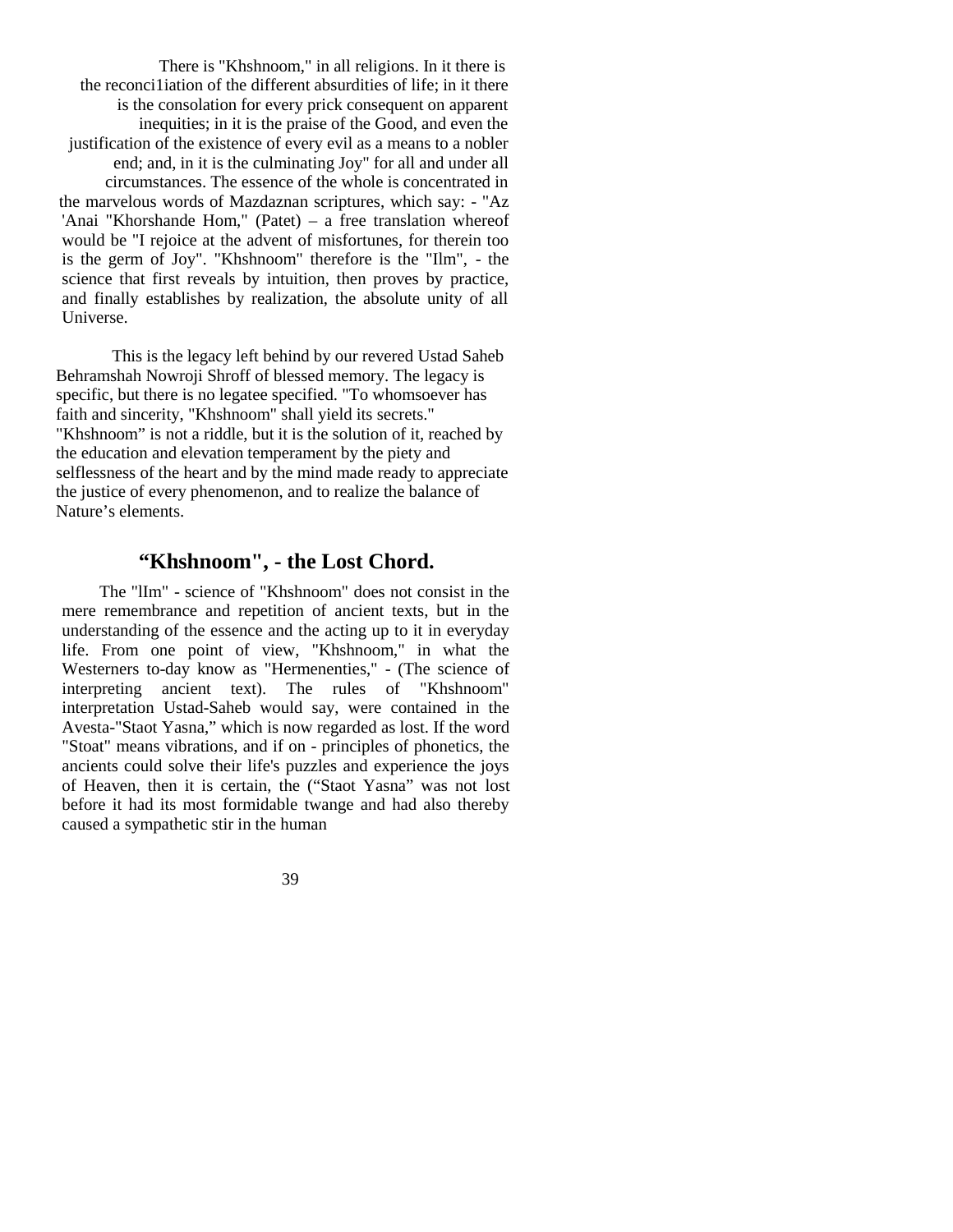heart, which has not yet completely died out. To many a mind, the idea of solving life's puzzles *by* the sounding of a serene note of music, may seem doubtful. To them I present the story of a most unique experience of an English lady, in her own noble words: -

### **The Lost Chord: -**

"Seated one day at the organ, I was weary, and ill at ease, And my fingers wandered idly over the noisy keys:

I know not what I was playing, or what I was dreaming

then,

But I struck one chord of music, like the sound of a grand Amen, like the sound of a grand Amen.

Flooded the crimson twilight, like the close of an Angers Psalm,

And it lay on *my* fevered spirit with a touch of infinite calm.

It quitted pain, and sorrow, like love overcoming strife, It seemed the harmonious echo, from our discordant life, It linked all perplexed meaning, into one perfect peace, And trembled away into silence, as if it were loath to

cease.

1 have sought, but 1 seek it vainly, the one lost chord divine,

Which came from the soul of the Organ, and entered into mine,

It may be that Death's bright Angel, will speak in that chord again.

It may be that only in Heaven, I shall hear that grand Amen."

(Adelaide A. Proctor).

"Khshnoom," as we have learnt to understand it: Is it not "the Lost Chord," of Adelaide A. Proctor? Is it not what it had done for the ancients, that Proctor experienced but for a second? "Khshnoom" lies concealed in "Staot" of Avestan words. It has been sounded before, and it has since been lost. Ouce more it appeared in "The Grand Amen," and again has it been lost. Is not the "Nad" (Atmosphere undulation) of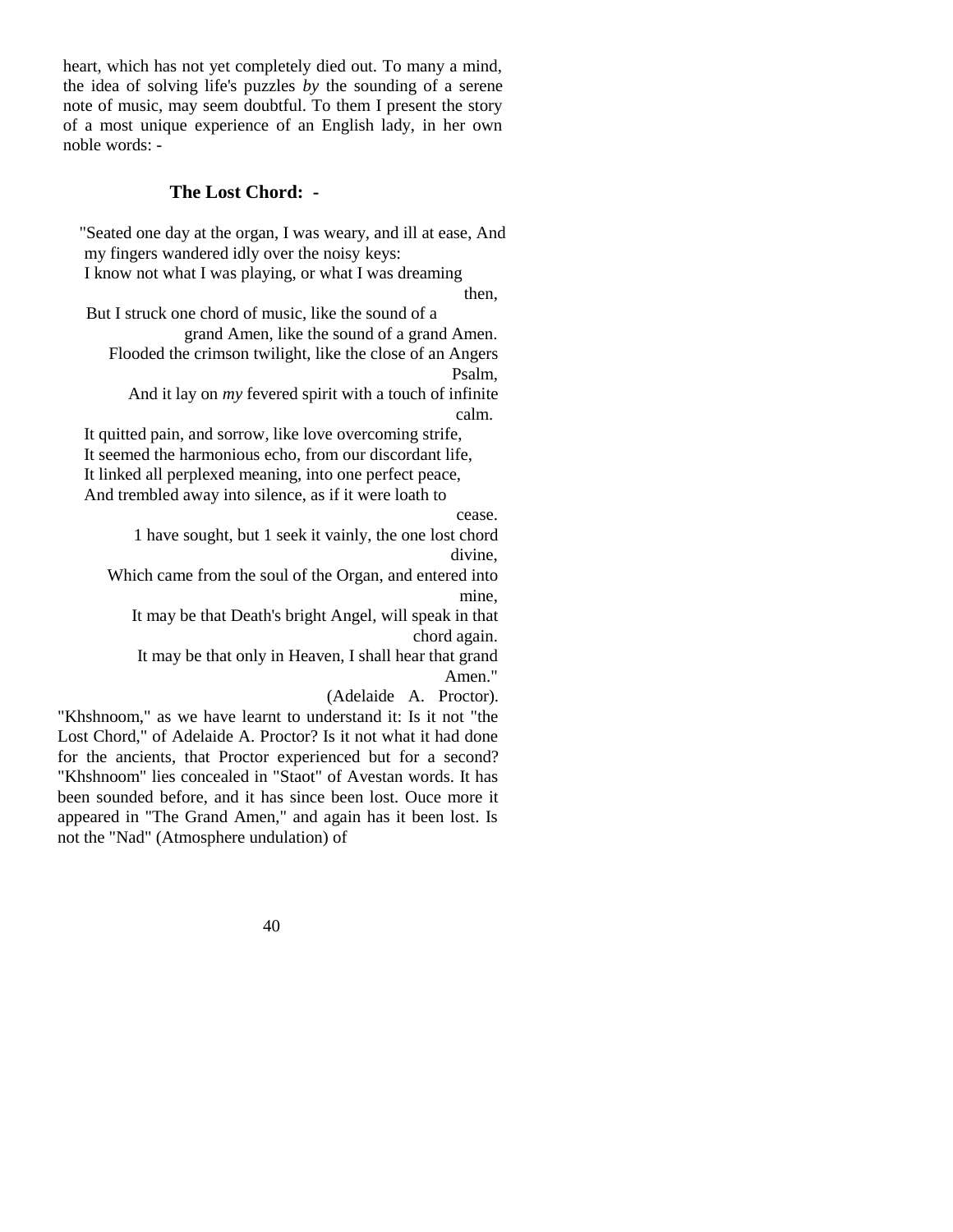the Lord's Will, (the Ahuna Vairya), responsible for the appearance of the immeasurable Universe? and in fact, what is there that exists and does not owe the birth to the pronunciation of the "Word," Music. It has all been sweet or discordant, uplifting or demoralizing. The scream of an injured dog, and the bow-wow of the same dog, when he meets his master are the most common, and the most impressive instances of the effects of a "Staot", on the human disposition. The notes of an organ, and the screams of a dog are both music in their own way: and the noblest and the highest, the celestial form of it, is "Khshnoom" on the one hand, and the lost chord of "the Great Amen" on the other. Just the same that the high will of the Lord has been caught in the tune of the Ahuna Vairya, and just the same that the "Falaki" (Blue) undulations of the Heavens have been reduced to sound in the "Staot's of Ashem, and just the same that all these chords of union between man and his Maker have ever been sounded and lost: so was the ancient "Khshnoom," once more sounded in the "Staots" of the Great Amen and lost again. But it is a life-sustaining consolation to know that, that which is lost still exists: it is undying, and cannot die, A sound not heard, is not non-existent, nor is it ineffectual. There are so many entrances and so many exits in Man, wherein "Khshnoom" can pass through; and music is one of the mightiest, rarest, and best. Why was "the Lost Chord" of the "Great Amen," Khshnoom for Adelaid A. Proctor? The unconscious words dissolve the secret. The 'lost chord' had "flooded the crimson twilight," and had soothed "like the close of an Angel's Psalm."

The worries of the world had found an antidote, had found a cure, a forgetfulness; it had lain on the "fevered spirit with a touch of infinite calm," "It quieted pain and sorrow," It was "like love overcoming strife" and it indeed was "the harmonious echo from our discordant strife." Was not all this, what "Khshnoom" promises to do for the one who will find it? Has not that "Great Amen" functioned exactly and marvelously like the "Khshnoom", when it "linked all perplexed meaning into one perfect peace" and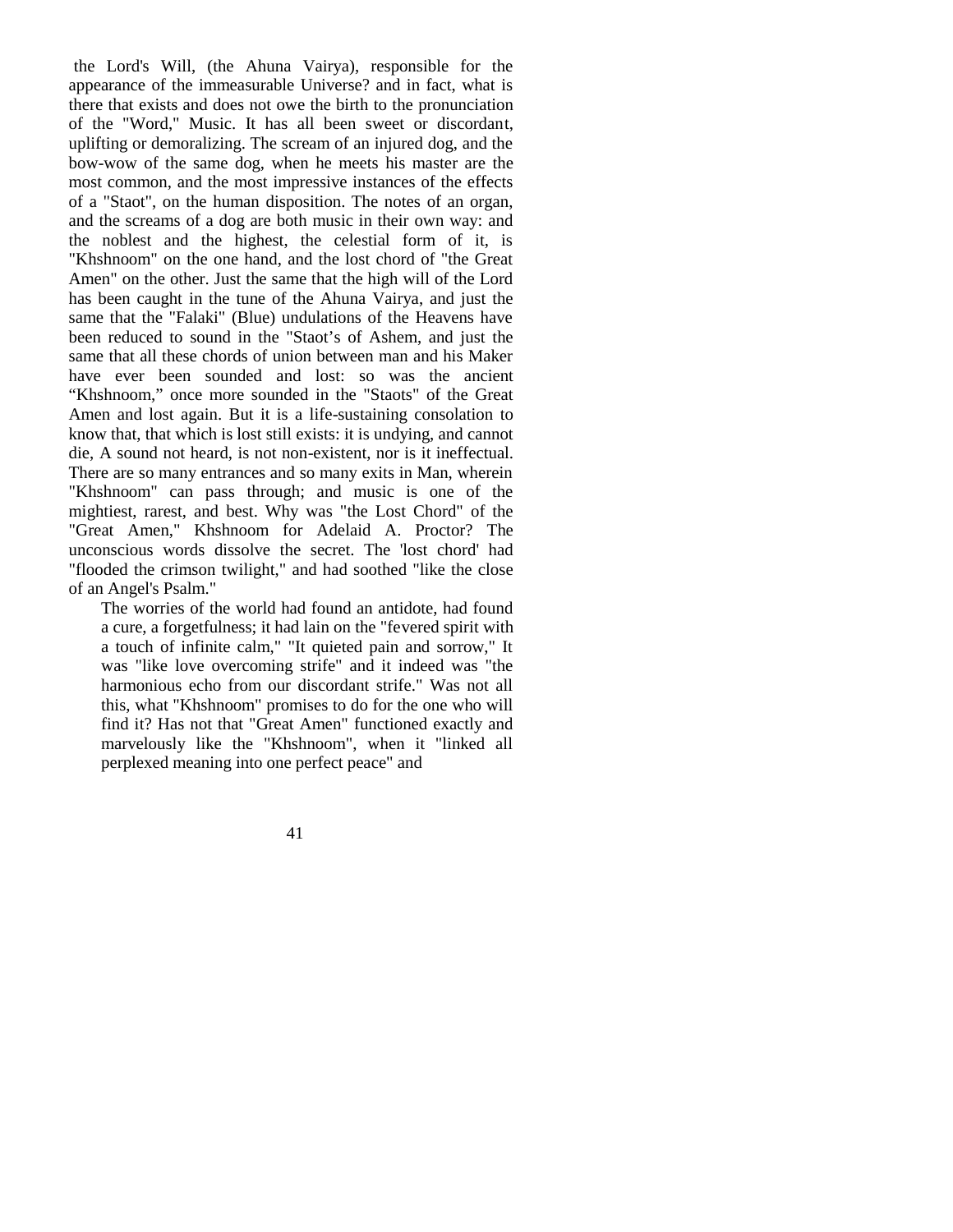then "it trembled away into silence, as if it were loath to cease." Does not the comparison develop into an identity? The words, "loath to cease," are very significant. Ignorant man has been pessimistic, and deplores the loss, some of the "Khshnoom", and Adelaid Cooper of the "Chord" she says, "I have sought, but I seek it vainly. That one 'lost chord' divine; which came from the soul of the Organ and entered into mine," No, nothing has been lost, neither the Khshnoom, nor the "chord divine;" these only have "trembled away into silence" but have not ceased to resound. To be despondent would be wrong for ourselves and ungrateful towards God. Remember the encouraging words of Jeans; "Search and ye shall find." The words of the song are evidence that Khshnoom had come to life once more, proving thereby that it has never died or disappeared or lost. Each and every one of these words is a masterful and marvelous description of "Khshnoom," and its attributes. The master organist plays on "impromptu." She sounds a chord and lo! it sets her heart a-throbbing in union with the rhythm of the spheres. She had experienced her oneness, with the only One Who is. Her pain and sorrow she found quieted: her strife was changed to peace: the discordance of life had come back to her transformed as its "harmonious echo." And above all it had solved all her riddles of life; answered all the queries of ignorance; soothed all the rufflings of thought, and brought in peace, wherein lay the highest realization of life, the Oneness with Hormazd. How? The answer is in the song itself. It had "linked all perplexed meaning into one perfect peace:"

Every thought and every sound is a force of limitless power. Every thought which is pious and selfless and every sound that has caught the cadence of Nature, becomes a "Chinwat" in itself, to carry the humble to the High and make them one. For every man, with his likes and dislikes there is a note reserved on the scale of an octave, the twanging whereof awakens the dormant condition *of* his soul to an activity of realization. That vibration of one's own individual wave-length, so rare to find, rarer still to strike when found, gives the taste of the Unknown and the Unknowable.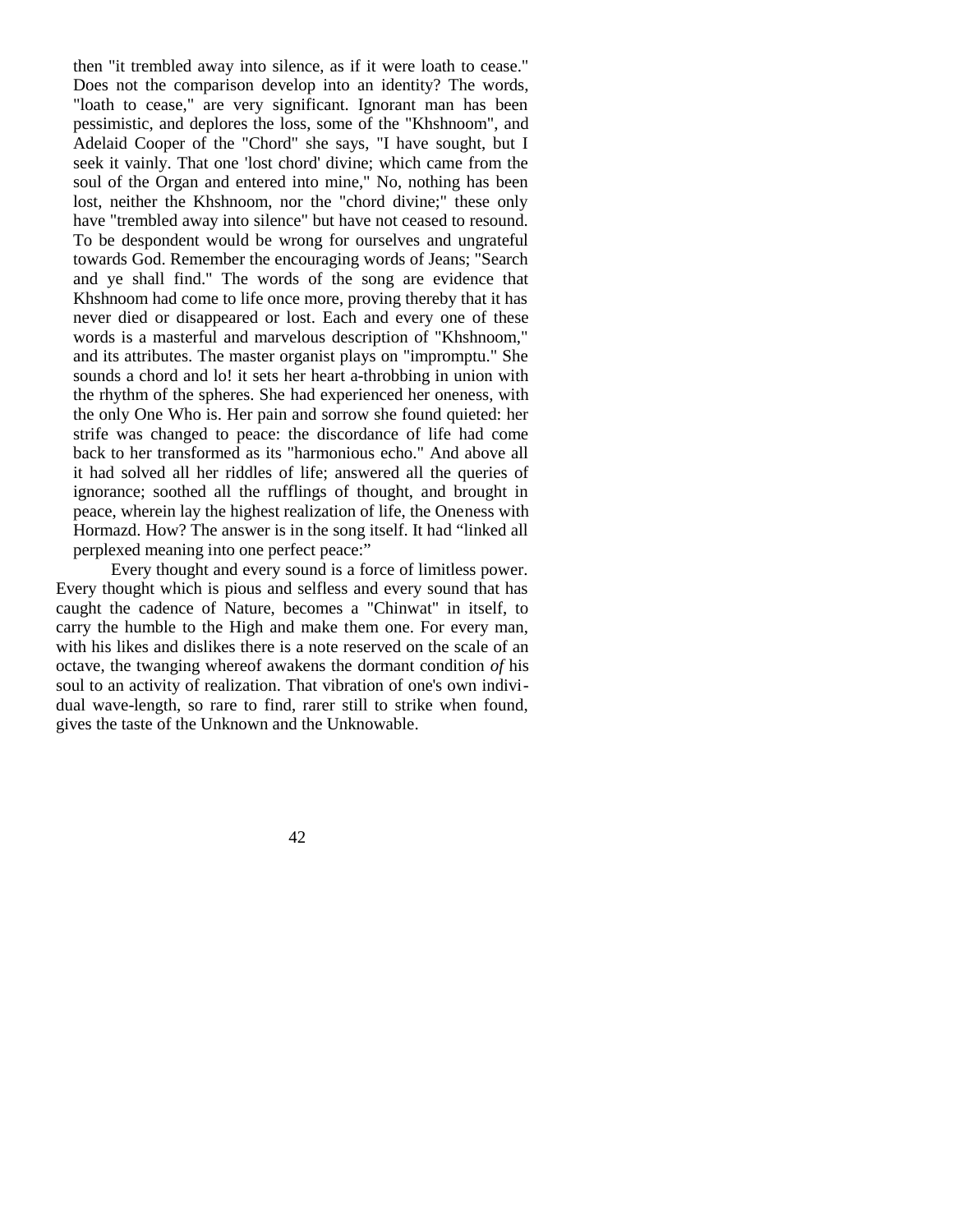### **"Khshnoom" in Hamazor:**

What does the student of "Khshnoom" yearn for, long for, and ultimately attain to? He seeks the "Hamazor" with Ahura Mazda. If this word were rightly understood and appreciated it would not be so frequently and so vainly uttered. If we have seen one form of "Khshnoom" as a divine note from an organ which was sounded and was lost, here we have a divine word, uttered in ignorance and wasted on the winds. I interpret "Khshnoom", and I interpret "Hamazor," as disclosed in the spirit of that great expression in the "Afrin-e-Arda-fravash" which says: -

"Hamazor bad Dadar Hormazd, Rayomand Khorehomand." I say, "Khshnoom" is this "Hamazor", because they are both the apex wherein all is One. In the apex and culmination of man's progress and perfection, there is this 'Hamazor', and the very same apex and culmination of man's progress and perfection is the ultimate end and aim of "Khshnoom" oneness.

Such is the scientific logical and rational identification of 'Hamazor' and "Khshnoom." Mazdaznans do the "Hamazor," but once on the New Year's Day (Navroz) They do it by a clasp of the hands, and with a feeling of mutual goodwill. It is therefore not unfortunate though a curiosity that Parsis, the smallest community in the world, have three New Year Days, all within but one period of the Earth's revolution round the sun. This ancient autosuggestion has come down to us in the westerner's custom of "Shake-hands" seen everywhere. It is the physical symbol of that spiritual *or* "Minoi-Hamazor," spoken of in the "Afrin and aimed at by the student of "Khshnoom." It is this "Shake-hands" with his Maker, losing and blending himself in the all-pervading oneness, that man yearns for, and strives his utmost to realize. The physical *or* earthly shake of the hands, is accomplished by the parties stretching out their hands towards each other, but if one attends to the psychology of a man, when he is fervently at prayers, it will be seen that he displays his soul's eagerness to find the hand touch divine of God, *by*  instinctively raising both his hands towards the sky: He then waits in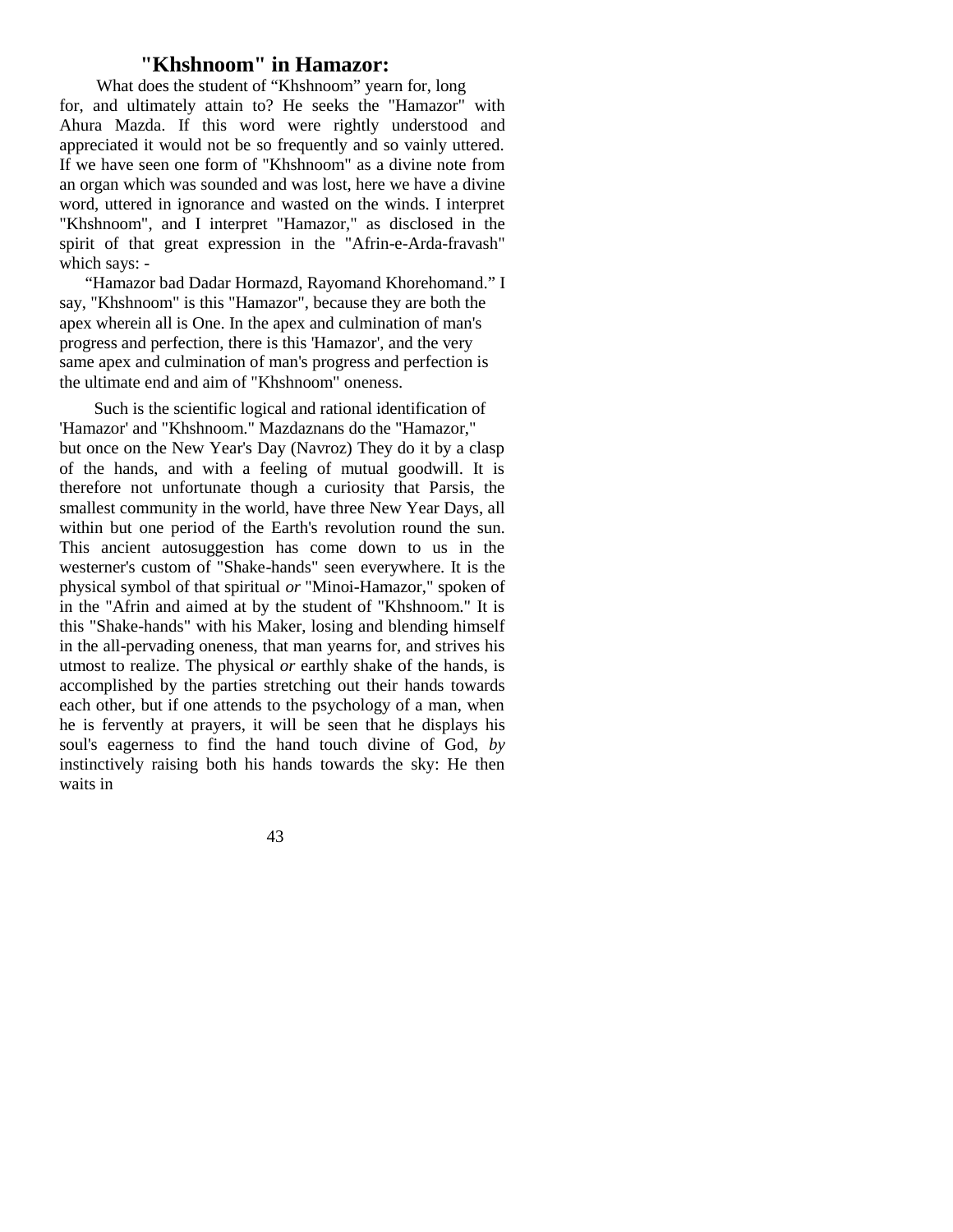that posture, and in rare cases only a radiance spreads on his face, - the sanctifying touch is experienced. It is an instinct developed into an intuition but it is the gift common to all mankind wherever and whatever he is, black or brown, yellow or white. We paint the devil black, or the African Negro paints his devil white, but whatever the dictates of man's mentality may be, both raise their heads, hands, and eyes high up towards the sky, when they are in a sober mood, and think of their Creator. Just the same, that a new-born duckling will run to the waters, much to the consternation of its hen mother, so will man, when in a prayerful mood, instinctively raise his hands to the sky and wait for a response. Ten thousand years ago, was this forcefully expressed in the very opening words of the Ahunavad Gatha: -

"Ahaiya Yasa Nemangha Ustana-zasto Rafiedraiya" These are the most ancient of Avesta words, and almost the very first Zarathushtra uttered, when he appeared before the public. This one word, "Ustana-zasto," -(hands raised high) proves once more the universality of Mazdaznan, as all-inclusive and allpervading. *If* by a clasp of the hands, a Mazdaznan does the Hamazor, with his friends and relations; when he evolves further, he develops his instinct into an intuition, he feels the air for a touch of his Creator, the most faithful of his frends "Urvathio," and the most affectionate of his relations, "Hamkheesha". In the rising stage of the "Hamzor", we see that the "Hamazor" with the "Din" (religion) precedes the "Hamazor" with 'Hormazda'. Here again is the "Khshnoom" its methods and its science so skillfully and so effectively illustrated. The Mazdaznan 'Din' is nothing other than the four stages of "Khshnoom", by which the student of faith will advance towards the goal. The first one of Takikat (laws of lifeleading), the second one of "Marefat" (laws of nature's agency), the third one of 'Shariat' (laws of righteous behavior) and the fourth one of "Hakikat" (laws of the one Reality), leading up to the "Vehedaniat, - (the losing oneself in the effulgence of the One, Who created all).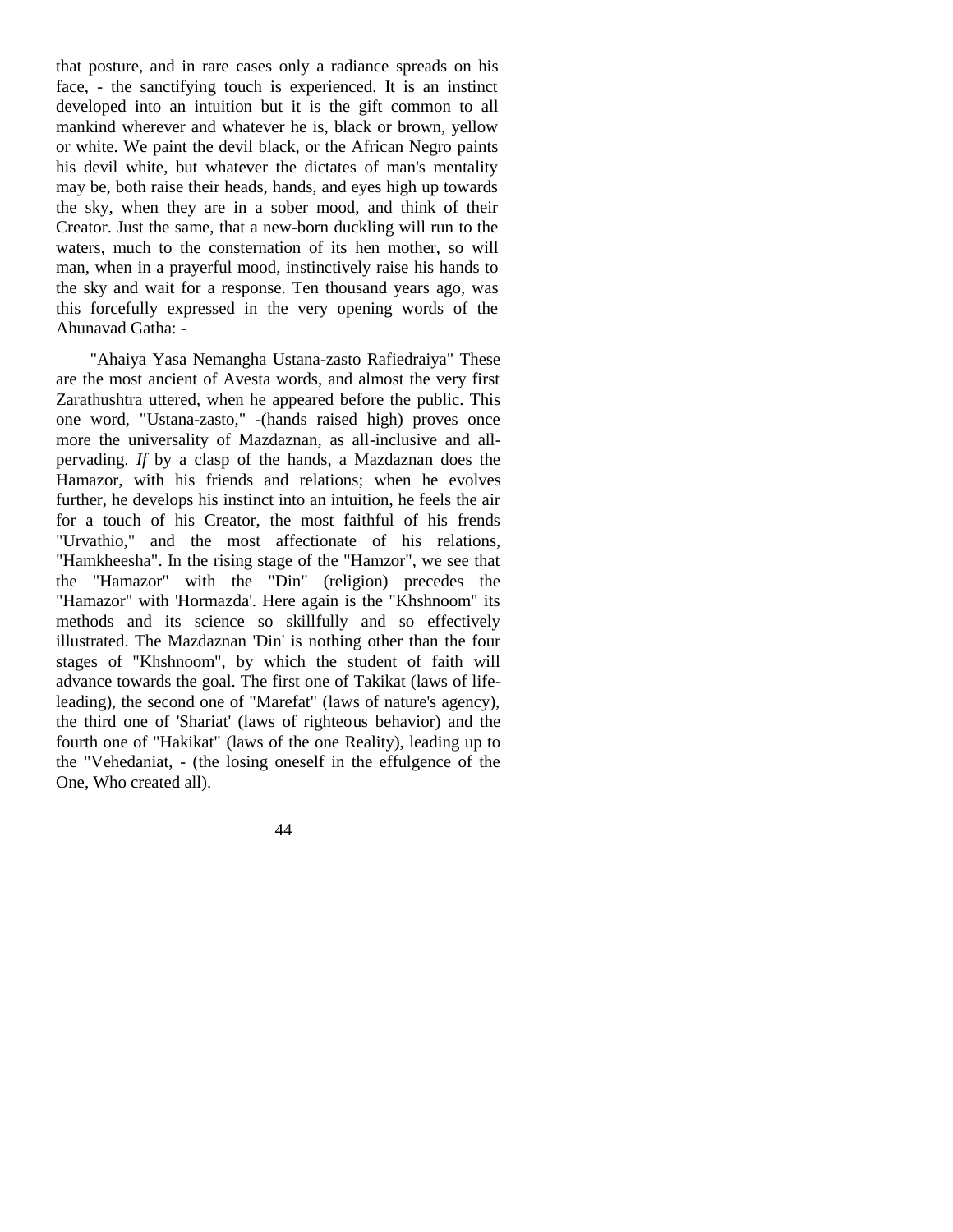The first one of "Tarikat," (study and attainment of the phenomenal and noumenal, or working of Nature in her pristine purity in which, Man, Animals, Vegetable, and Minerals show their general and special behavior, in all their complex diversities, - in the midst of which Man has to lead life in a prescribed way, which will profitably conduct the above said Natural Workers with a good result, (Kulyati Frashokereti, i.e. wholesale salvation of the Creation.)

The second one of Marefat of the study and attainment of the vehicle; the Natural Agencies of diverse kinds, which set in motion the above said Natural Phenomenal Working; which (i.e. the vehicle) is set forth in consonance with the Laws of Justice and Limits. The man who leads his life according to set rules of Tarikat, becomes the natural heir to propitious Natural Agencies, *both of whom* i.e. the man and the propitious Natural Agencies becoming of one mind, bring about the ultimate end of Common Salvation (Frashogard) sooner.

The third, of Hakikat i.e. Study and realization of the one Reality in her diverse phases, arranged in diverse stations, forming the great White Brotherhood, greasing so to say the machine of Marefat.

The Man of Tarikat who becomes fortunate in attaining the Natural Working of Marefat, enters as a member in the great White Brotherhood of the one Reality of diverse phases

The fourth one "Mithre-barin," i.e. knowledge and experience of the attainment of the Common Salvation; (Frashokereti,) which in her onward march, is called "*Vahedaniat,"* i.e. losing Consciousness in the great ocean of Reality, - -becoming merged in the Reality,

 There is the philosophy of the Afrin, made manifest to mankind, that Hamazor' with the Din' is the condition precedent to the 'Hamazor with Hormazda'. It is the shortest route to Salvation. The "Patha" (road) or Asha-Ashoi-Righteousness-its geometric-graph being but one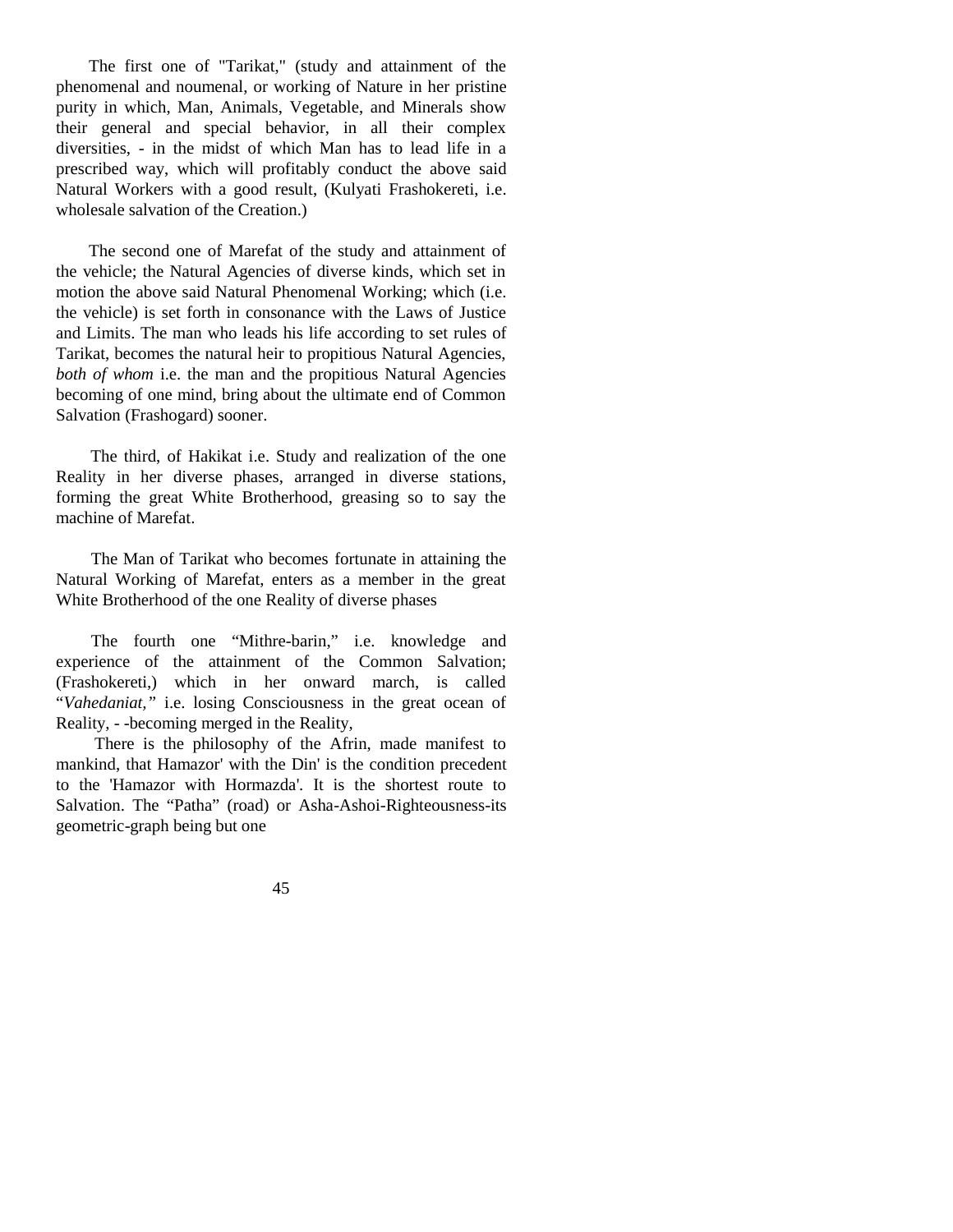straight line, defined as the shortest distance between any two points: (here between the man and his Maker).

The word "Hamazor" is a bi-syllabic word, where " Ham" means one in spirit or feeling, or in perfect union, and "Zor" comes from the root "Zu," which means "to be strengthened by." With this etymology the best English equivalent of the word seems to be "Union is strength," and the best interpretation of the word "Khshnoom" is to be found in the Pazend words of the Afrin: " Hamazor bad Dadar Hormazd Rayomand, Khorehomand"

There is also one more beautiful sentence in the Avesta, which so graphically describes the perfection attained through "Khshnoom". They are words of prayer which say: -"ya Vareno Ahura-Mazdao ta varenacha tkaeshacha" (Naisimi Daevo, or Yasna Ha XII.) - "May I attain to the perfection of Ahuro-Mazda." From the Avesta this high idea has permeated the world. Plato has said somewhere; "Try to be like God." And the famous words of the Holy Bible say - "Be ye therefore perfect, even, as your Father, which is in the heaven, is perfect". (St. Matthew; Ch. V. verse 48.) The "Khshnoom" therefore is everywhere; and therein is its strength and its truth. The Zoroastrian and the Mazdaznan religions are not different from, or independent of, each other. They are but supplements which when put together form one whole, which again can be called by either of the names. It is the Avesta religion, the religion of the knowledge of Nature and Nature's God. From the "Hasti" to the "Nisti," is 'the "Din-e Mazdaznan"; and from the "Nisti " back to the " Hasti" is the "Din-e-Zarthoshti"; any one of which singly, would be only half of the whole. This whole is "Khshnoom."

The Mazdayasni Zarthoshti Daen is one showing the two great paths in Nature ;-one of Involution; i.e. the making of the Corporeal body, - the other is Evolution- i.e. elevation of the Corporeal body to the level of all light.

It therefore includes the knowledge of how and why the "Urvan" of man was sent down to the Earth: a knowledge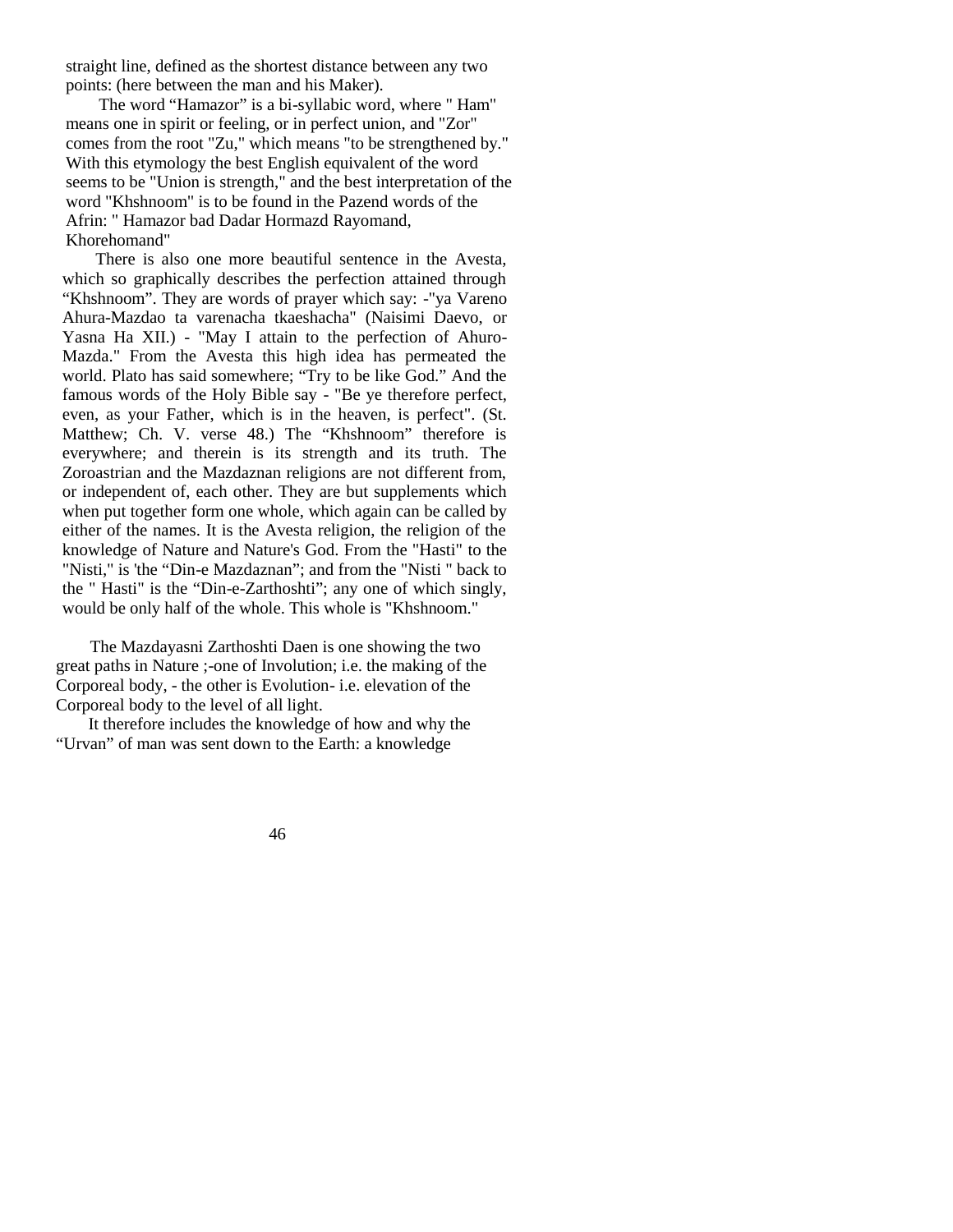of the weapon of defense and offence provided for it to combat the influence of Angra, who existed, and shall exist to the end of time: a knowledge of his wicked ways and his masterful machinations.

The second stage is the practice of this knowledge in the life on Earth to recognize the superiority of "Ashoi," over all other virtues of the world; to be confident of limitless potentialities, and to be bravo and courageous, to act up to it under all and every circumstances; and therefore the final stage of a re-ascent to the "Hasti" ; a foretaste of the "joy" that awaits the good, and the training that must fall to the lot of the not good: so that, in the Infinite Mercy of Mazda, they all may be prepared, sooner or later for the great "Sun-clothed Day,' – the "Frashokereiti," the day of Union, the day of Joy, when questions shall no longer be possible and all doubts shall have been radically destroyed, and when the words of the "Afrin"; -

" Hamazor bad Dadar Hormazd, Rayomand, Khorehomand," shall be finally fulfilled: and all shall be Ono. From the start of the "Urvan's" downward journey to the "Nisti," its bold and confident stand against the varied influences when there, and its final triumphant return to its source, is one complete cycle, the knowledge whereof is "Khshnoom."

" Khshnoom" is a river of Blessedness :- "Khshnoom" is like unto a river that comes flowing down in floods, spreading happiness wherever it goes and yet remains unpolluted and undiminished, and even ever growing stronger, we all can flock to its banks and have our fill as we all may individually need.

"Ram-o-Nadi, eka Saman ; Sub-kohiku-det,

Hath-kumbh jaisa jiska, - Vahisahi bhar-let, -

i.e., - Ram and the River : of their gifts a free distribution make. But as is the hand jug, so each one doth take.

The gifts of Ram and River are akin to the gifts of "Khshnoom;" and the symbolic "Hatha-Kumbh" the hand jug, carries the comparison to its completion in the "Bish-Pish" method of its administration.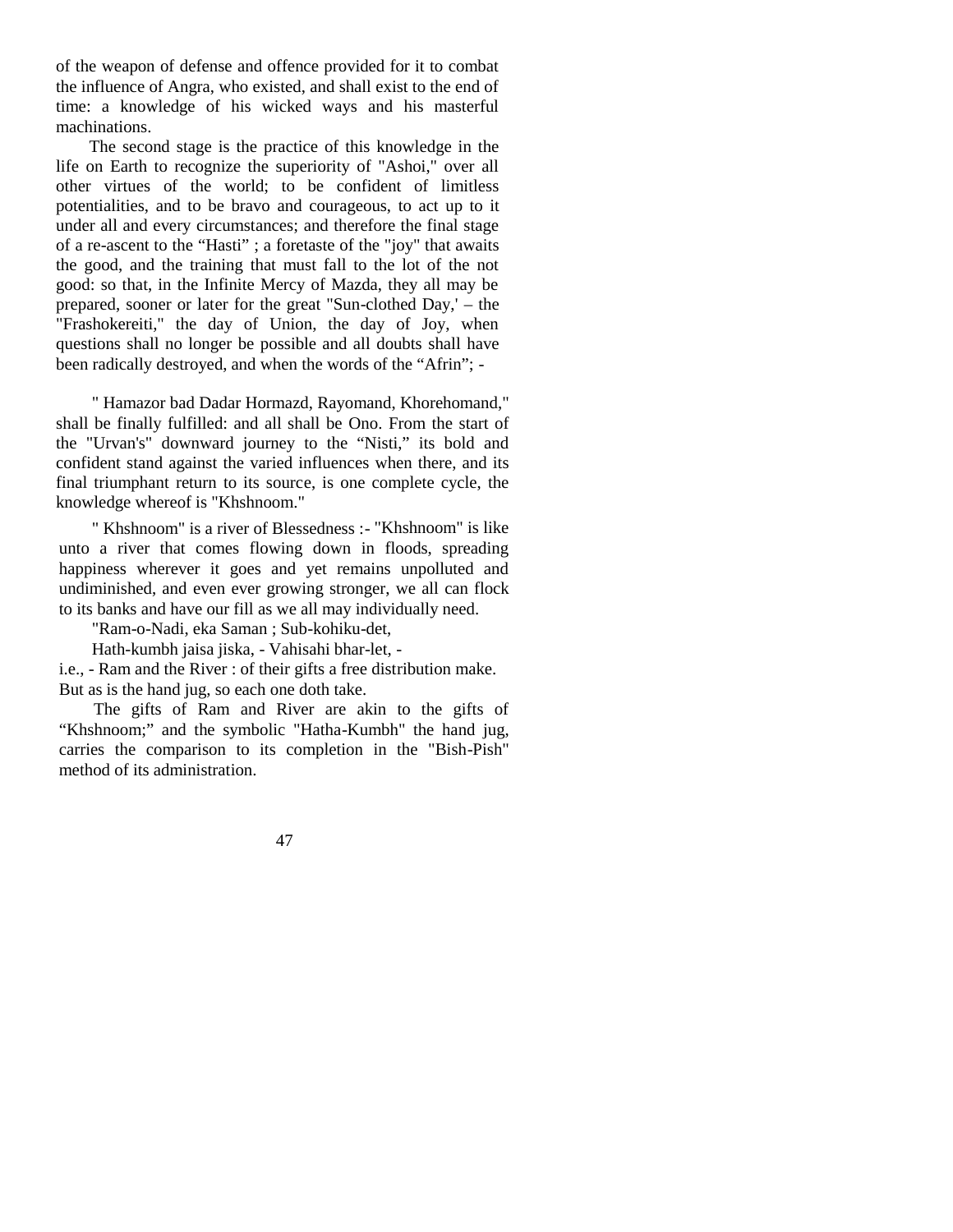"Bish" carries the idea of not teaching more than the disciple can digest, and "Pish" has the idea of not teaching prematurely or before the disciple is ready to receive.

Each one selects his Jug, in terms of his needs; no one should carry a jug bigger than his needs, or no one should go to the waters, unless he is thirsty; for, he must bear the weight of it and no one should carry a jug that is smaller than his needs; for, he then must thirst. From the Blessed River of "Khshnoom" is meted out a portion, not more than the disciple can assimilate, nor any, before he is prepared to receive it. Not too much, and not too early, is the essence of "Bish-Pish," or also, the philosophy of the Jug; -

## **" Khshnoom" and Charity.**

 "Khshnoom" is charity in the true sense of the term. The English word "Charity," does not always mean a monetary gift. As a matter of fact, a monetary gift is but the result of Charity; it is one of its legitimate consequences, it is one of the forms it takes, or it is but one of the ways in which Charity makes itself manifest to the World. "Charity" in its root, means "Dearness." A word or an act of kindness therefore is a more genuine exhibition of Charity than many an individual act of selfishly inspired monetary gifts. A word of guidance to the ignorant, a helping hand to a brother, disabled by the road-side, a caress to the sick and the ailing, are superb exhibitions of "Charity"-all these and many more are epitomized in the third line of the "Ahuna Vairya". It is the Will of God which says; - "Khshathremcha-Ahurai"-a-Yim-Dregubyo-Dadat-Vastarem" – I interpret it in my own way to men; - "He alone shall realize Hormazd, who unto the needy shall stretch out a helping hand." The realization of Hormazd is "Khshnoom" and it is therefore in the stretching out of a helping hand to a needy brother, and if, his sympathy for the deserving is Charity, then certainly the practice of Charity is the precise knowledge of "Khshnoom".

## **Khshnoom is Joy.**

Any essay on "Khshnoom" would from its start to its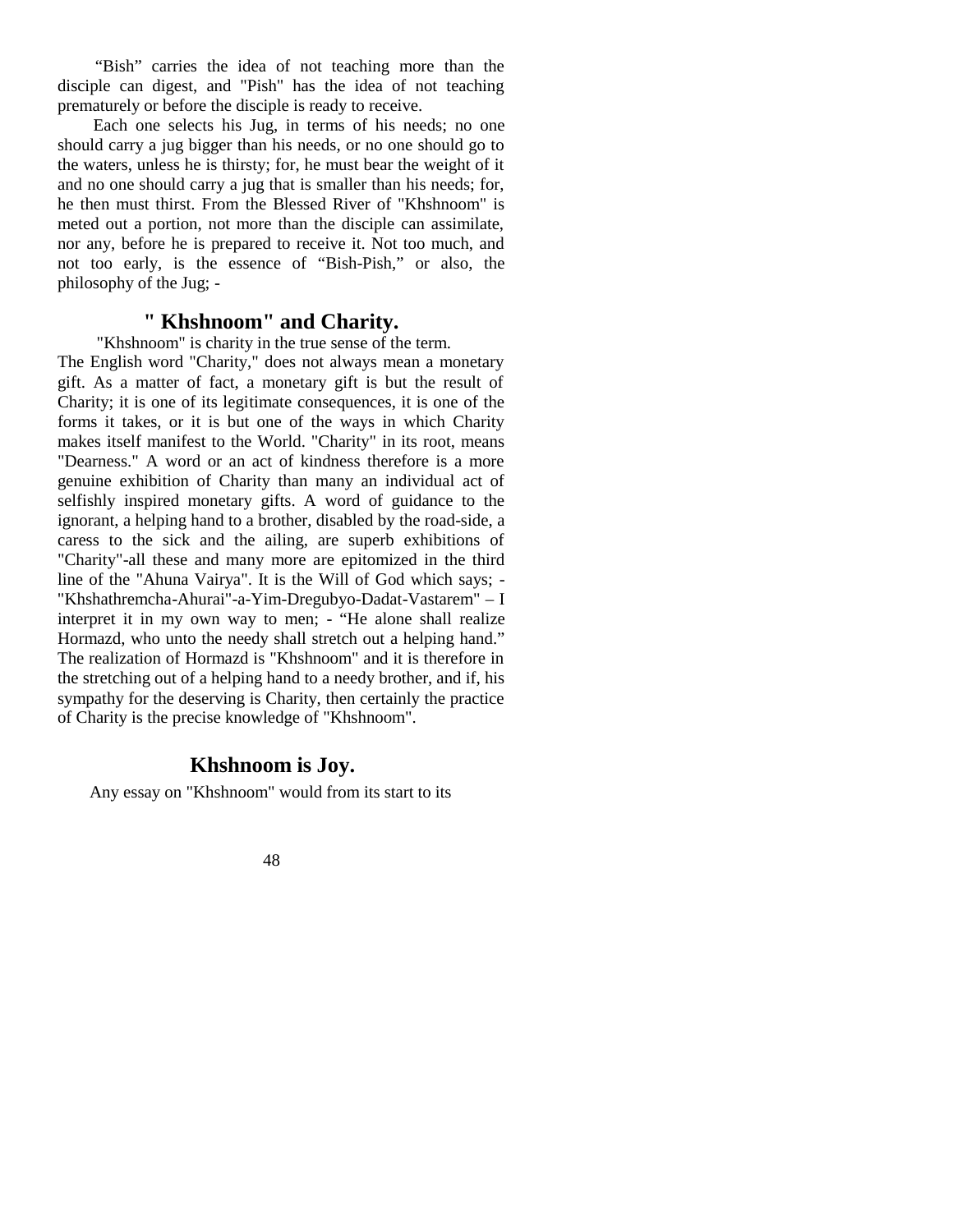finish, practically be a dissertation devising a reply to the one question, - "What is 'Khshnoom". As a gem, its faces are beyond count; as a book of Science, its chapters are unnumbered; as a treatise on Ethics, it exhausts all the virtues of the world; and finally as the portal to the abode of light, it is a delight that has lost all sense of sorrow and suffering, it is a delight that enjoys both a cut and a caress and takes it all as for the good of man. All this length and breadth and depth, are under high compression reduced to the scripture words,: -

"Az Anai Khorshend Hom."

"Khshnoom" is a blessing, not a curse; it is wisdom, not ignorance; it is foresight, not narrow-mindedness; it is not a riddle, but a solution of all riddles, where the depression and discomfort are all dissolved into Joy--"Khshnoom" is the Truth and the Joy of all Mazdaznan Scriptures.

There is nothing in the world, wholly good, or wholly bad; and a condition of unmixed good or unmixed evil perhaps is also not to be wished for. It is all to be a progress towards the Good, the Greater Good; and the Highest Good; -with a corresponding retreat from the evil, even from the lesser evil, and thence to the absence of evil. The day of such a blessed clearance shall have to be postponed till the "Great Morning" shall appear to usher in the "Sun-Clothed" day. But "The Pilgrim's Progress" to that goal shall be a hard journey indeed.

It shall be a journey over perilous heights, and along more perilous deeps, through violent blizzards and choking storms, but the end shall be worth more than all the risk, encountered. When therefore, the top is reached its perfect panorama solves all problems; its majestic height dwarfs all the surroundings into their legitimate insignificance, and its all piercing light leaves no dark corners unrevealed. The intrepid mountaineer of today, may be likened unto the student of "Khshnoom:" We hear of his feats of courage every day, he hangs over dizzy height, he balances himself on needle-point rocks, and considers nothing too valuable to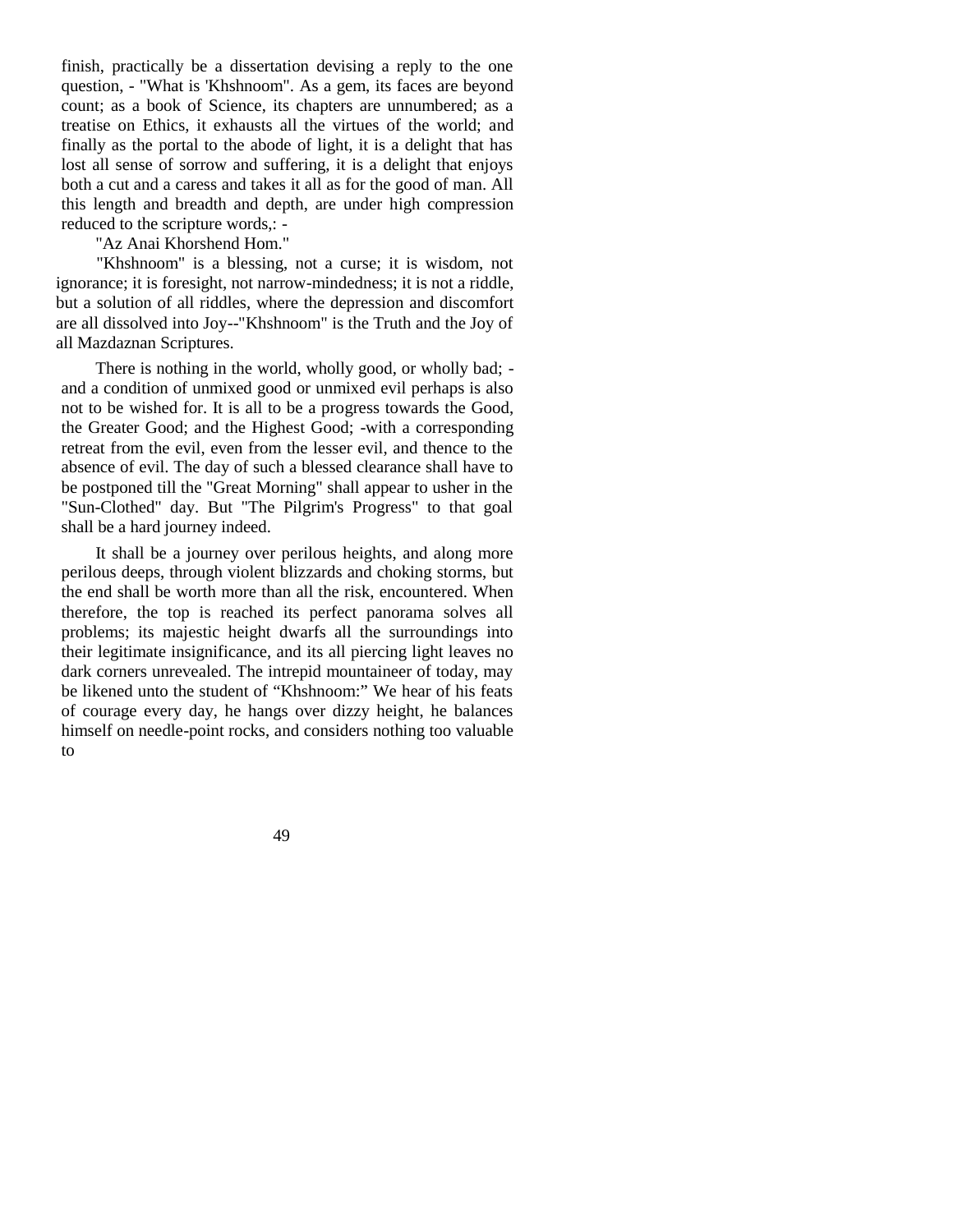risk,-to reach the top of the crag. He neglects the dangers and the risks because he is aware of the Joy that awaits him on top. This comparison of a. physical venture, stretched out to its spiritual counterpart, reveals the law, that the path of the pleasures of the Soul runs through dismal darkness, which helps to sanctify and to cleanse the mortal frame of its damaging and obstructing attachment, dispels ignorance and educates by experience. There is no teacher in the World that can excel experience. Shakespeare knew the value of experience and realized it, and the proof of it lies in his words; -

"Sweet are the uses of adversity which like the toad, ugly and venomous, wears yet a precious jewel in its head." "Khshnoom" is the Science and solution of the World Problems of good and evil, pleasure and pain, joy and sorrow.

## **"Khshnoom" and the "Staot Yasna."**

"Khshnoom" teaches that vibration is at the root of all nature and that consciousness precedes all thought or Plan of nature and that Plan reveals or expresses itself in Staota or Nature-language of colourful though-vibrations generated by the pristine consciousness for building up the Cosmos.

"Staot" is the Avesta word for vibrations and "Khshnoom" claims to interpret Avestan scriptures on rules of phonetics. It is Avestan hermeneutics based on the Science of sound and colour. That sound even when it is inarticulate carries a meaning in our common experience. The bark of a house-dog is clearly indicative of its pleasure or pain. Nay, the bleating of lamb conveys to man, it's feeling of satisfaction or loneliness or fear. The voice of a Patti or a Melba has helped hundreds to experience the ecstasies of heaven. Sound therefore with its harmony, its melody, and its rhythm, can accomplish all. The Avestan phraseology was all formed on principles of phonetics first to charm the soul by its measure and its melody, and then to translate itself into the practice of Humata, Hukhta, Hvarhshta. That the sound is also colour is a proved problem of Science. The Avestan knew this; it is come down to us that the colours or the 'Staot' of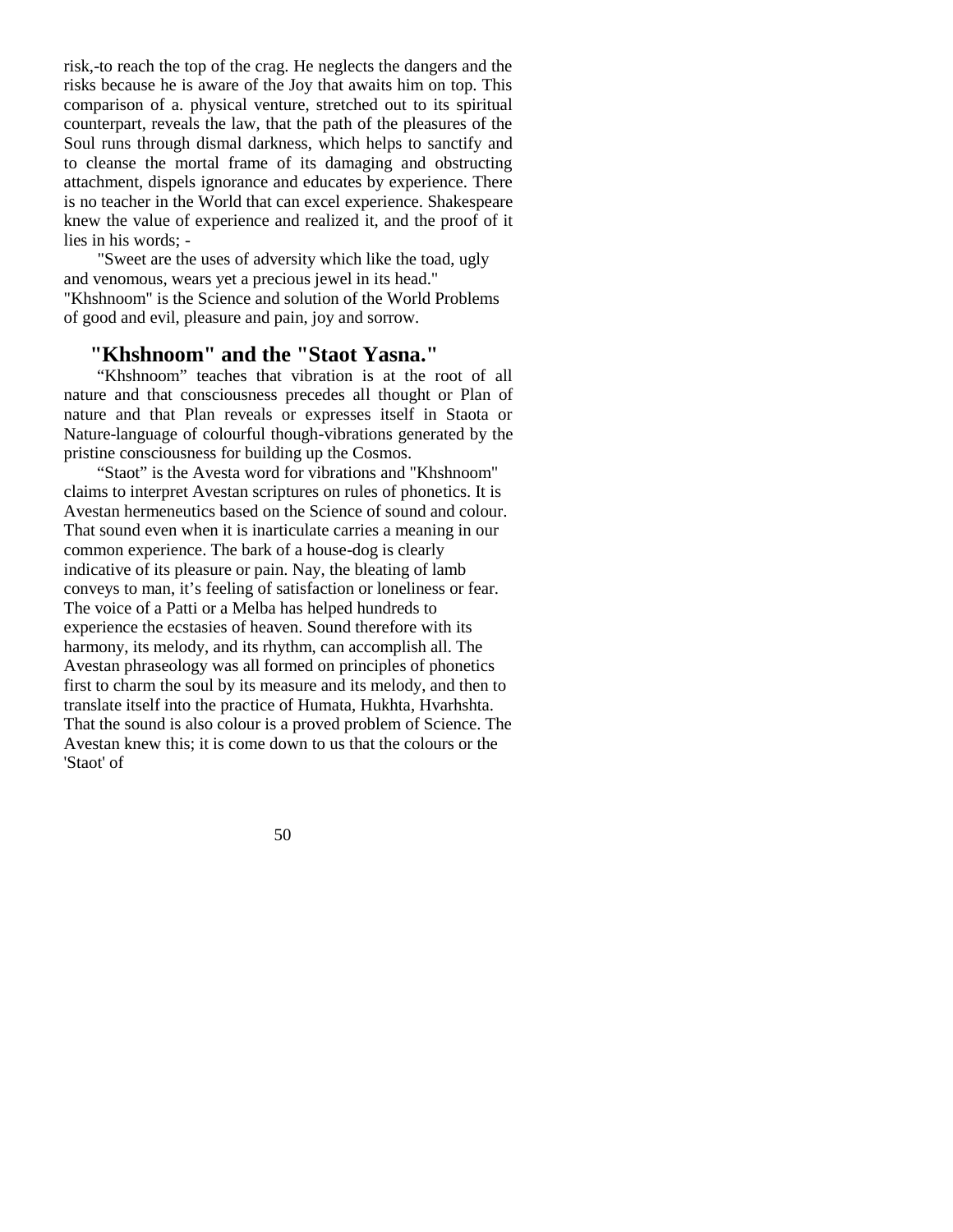*"*Ashem" are blue. The Iranian words for the three primary colours are, --Falki=Blue; Surkhi=Red; and Zardi= Yellow. The 'Staot' Yasna is a lost Nask though some scholars have tried to identify it with certain passages of the extant Avesta; and others have maintained that the three pre-Zoroastrian prayers of the "Ashem," the "Yatha Ahu Vairyo," and the "Yenghe Hatam" put together would make up the "Staot Yasna."

It is used to be the key to the correct interpretation of the Avesta texts: but as a Science of hermeneutics it is lost. Ustad Sahib as a true Mazdanan, and pledged to his masters at the Demavand, would not tell us clearly whether he knew it himself or not; but he proved its existence and its knowledge within the precincts of "The Firdos" by giving the interpretations of many Avesta words, which simply astounded the scholars and made them conscious how meaningless were the meanings they had hitherto relied upon. Ustad Saheb's interpretation had charms, which almost hypnotized his hearers, with its newness. It was a marvel in itself, and the truth disclosed so different, that the old one looked like dead matter compared to the vitality with which the new one had come to life itself, and even revitalized all others who came in touch with it. Ustad Saheb's sermons and lectures gave Avesta literature a new significance, a new importance, a new meaning, which not only so radically set aside the dull, and insipid, and some without, and others with wrong meaning, so that the new interpretations presented the old texts as so many revelations of scientific value, of spiritual truths, and celestial light. To quote one such instance would be enough. The Avesta word "Yazamaide" used to be understood as "praise, laudation, or worship," the Gujarati word being "Aradhna." With this meaning, it had become a riddle to solve for the sympathizers and a handle to work up an opposition for the opposers. It is the most used word in Avesta literature: and it has been used with Ahura Mazda the Creator, and His Associates on the one hand, and with the inanimate mountains and rivers and oceans on the other. In fact the whole array of the variety of its uses is beyond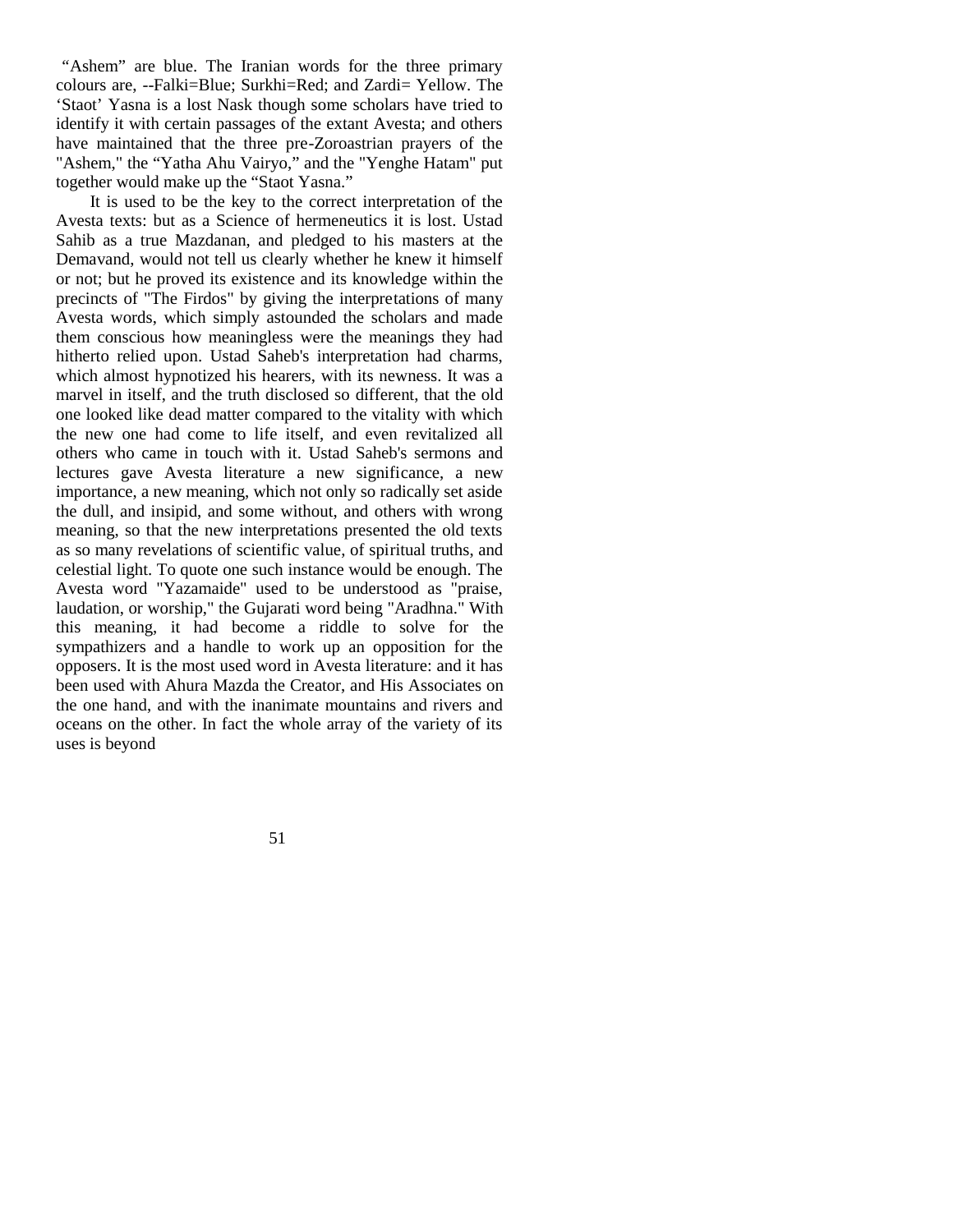calculation, and with its ordinarily accepted meaning of praise or worship, it had become perplexing and unintelligible. But "Yazamaide" has much more in it, than mere praise or worship. To have used this word with that meaning in juxtaposition with Ahura Mazda and His Associates would be possible, but the same word in the same sense, by the side of a mountain or a river is not easy to explain. Mazdaznan has never interpreted worship to mean a joining of hands and a bowing of heads, nor has Mazdaznan ever stooped to flattery. It is out of its essence, the basis of the whole being Truth, Mazdaznan, they say, have lost millions because they would not fatter; but if Mazdaznans have stood against centuries of annihilating vicissitudes, the sturdiness of the whole is traceable to the same virtue. Mazdaznans have not flattered even Ahura Mazda. Their basic education of Truth and Independence has saved them from it. They have only been "Yezamaide" with Hormazd; as they have been with His Good Creations. Oostad Saheb derived the word from the root "Yaz," which means to be one with. Far from the idea of a false praise or an ignorant worship, it carries in it the idea of study. It is a course of study where first the attributes are searched for and ascertained. Then follows the investigation of their effects on the constitution and affairs of man, and finally the at-one-ment with it, to utilize it for the advancement of the Good Creations of Hormazd. Every invention is first a study and a discovery of a law of Nature, and secondly a co-ordination with it to help Man evolve quicker and better. Man's evolution shall be advanced or retarded in exact proportion, as he either shall co-operate with or contradict and oppose the Order of Nature that prevails.

"Danim Yazmaide,"-(Hormazd Yasht), used to be interpreted as "I praise wisdom;" it is insipid and meaningless. The sentence has the following import: "I shall strive to gain knowledge, know where to co-operate and where to contradict, and shall lead my life accordingly so that my neighbour and myself both may advance easier and sooner."

To be "Yazamaide" therefore with Ahura Mazda, is first to know what His will is and then to do it. To be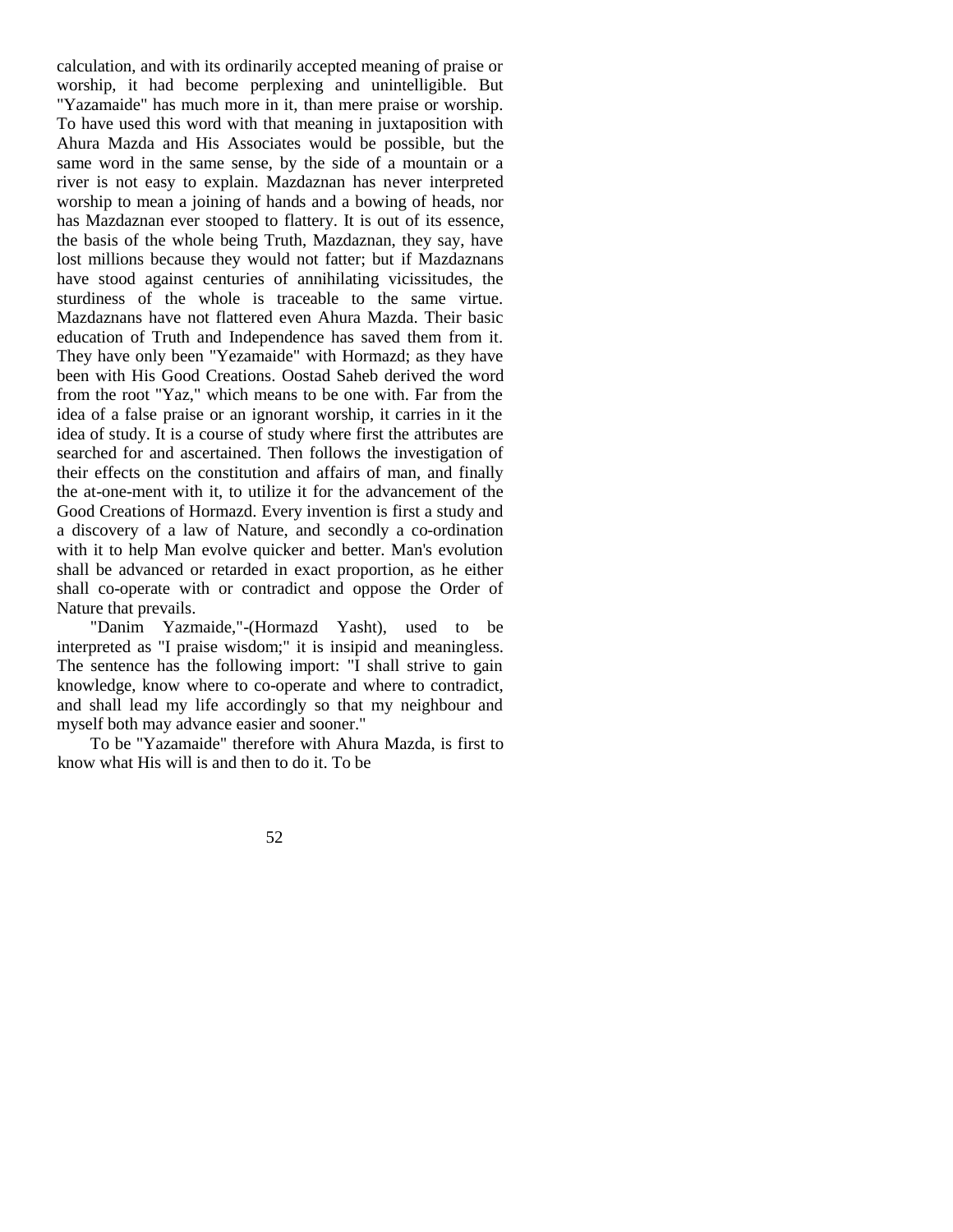"Yazamaide" with the mountain both physical and ultra-physical and also in their complete physical and spiritual constitution - Aom Gairim Yazamaide" is to study and learn their functions in nature, to accelerate the benefits of their uses, to prevent the waste of their virtue, and to be "Yaz' attuned with it all, so as to bring the greatest good to the greatest number. Ustad-Saheb was the first to teach the esoterics of "Yazamaide," the beauty whereof will become apparent, when it is compared with its first interpretation, - "I praise the mountain,"

Other Avesta words which received such scientific explanations, are 1. Ahunavar, 2, Hosh Bam, 3, Fravashi, and a great many others: too numerous indeed for the man of thought to appreciate and enjoy the ten thousand year old scriptures of Zarathushtra, as the revealing laws of Science, which the discoveries of the modern world confirm, and the laws of social and moral Science, which the modern humanity regret having neglected to observe.

Ustad Saheb had learnt it from the Sahebs of Demavand. The Boy Behram was receiving this type of education in the Schools of Firdos, and it was his good fortune to receive it for more than three years.

Such be the Marvels of "Khshnoom."

# **The Boy Behram's education at the Firdos.**

During his stay at the Firdos, Behram had been a good boy. The Sahebs loved him well and called him by the pet name 'Bahram.' He had learnt his lessons with zeal and had honored and respected the discipline of the sacred enclosure. An anecdote relates that an agriculturist within the enclosure who had appreciated the worth and virtues of the Boy had offered his daughter in marriage to him. I have no data to describe the physical appearance of that girl of the 'Pairidaez' on Earth, but my imagination shall not have erred when I say that her charms must, have been superb and there must have been a halo of brightness around her person to which an ordinary Earth-born individual would be attracted with an irresistible force. Her virtues must have shaped the curves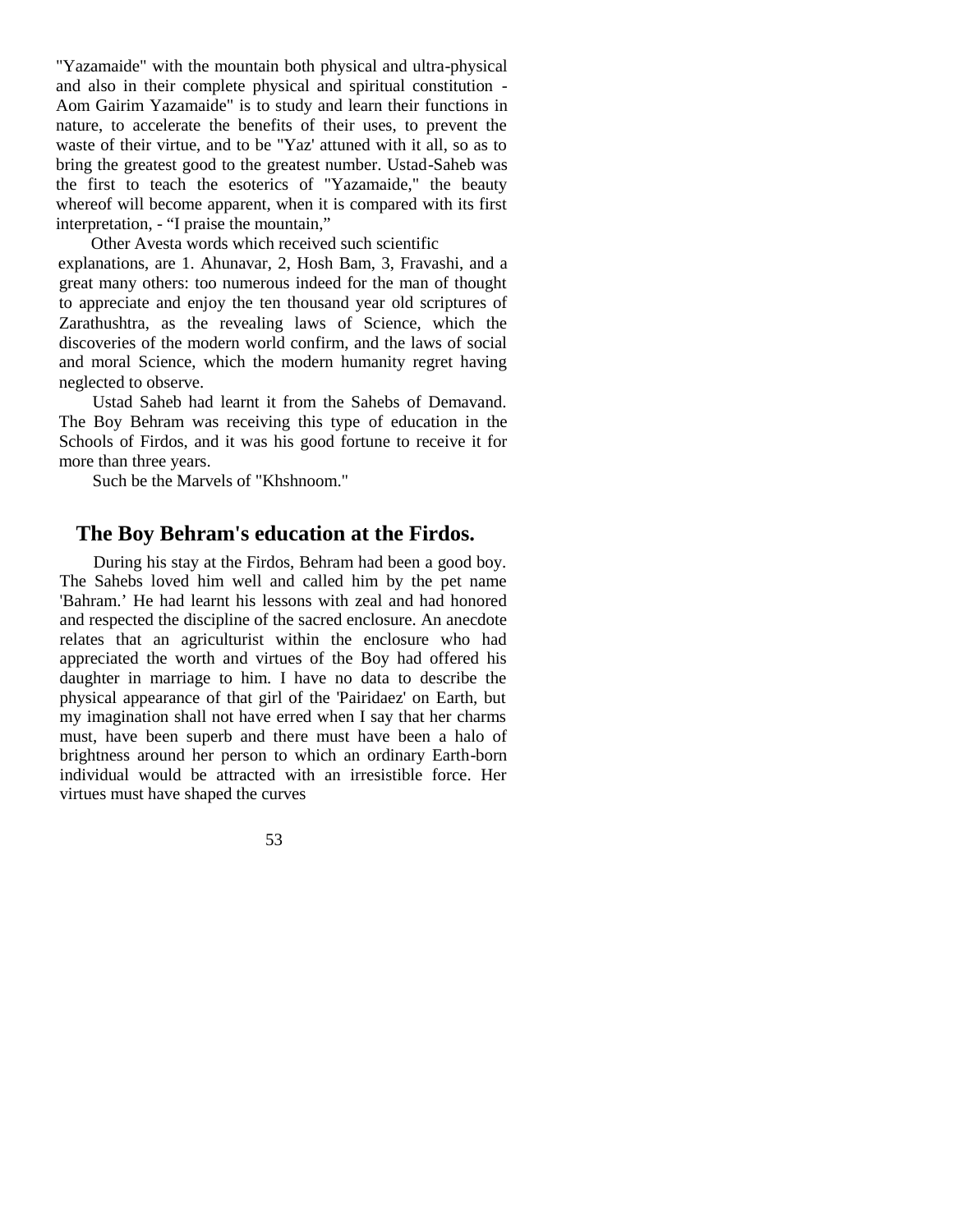and contours of her person, and must therefore have been faultless, her colour must have been the genuine white of the Aryan race made whiter still by the innocence of her heart.

The girls of Firdos are lovers of truth and excel in archery and horsemanship. The last two demonstrations of physical powers are in fact the true trainers of spiritual excellence: Riding the horse without a saddle and governing the animal by holding its mane are scientifically an electrical contact which helps the unfolding of higher virtues; and the exactitude of the eye as developed by archery is a great promoter of understanding and discrimination. Her ways and habits and temperament so trained must indeed have made her words sound sweeter and her acts look more blessed and attractive. The flowing folds of her garment, made not to expose but to protect the modesty of the wearer must have added the final touch of perfection to that picture of Iranian maidenhood. If therefore the prospects of relationship with the damsel made Bahram feel himself in the highest heaven; indeed the master's refusal to permit the wedlock must have made him experience the sharpest disappointment. Behram's obedience however was ideal. Behram's future was to be beyond the limits of the Firdos, and anything therefore that would keep him in was disallowed in his own interest.

The Boy Behram had entered the Firdos with a marked stammer on his lips, he was now going out as a 'Hafiza' of Avesta and Pahalvi literatures. Here was a living proof of what an Avesta 'Nirang' can do, when pronounced by the pious lips of an Abed Dastur. The stammering had gone and a memory of extraordinary retentiveness had been bestowed on the young man. There is nothing that an 'Avesta Nirang' cannot accomplish, when pronounced by pious lips. An 'Avesta Nirang' is a selection of passages from the larger Avesta of the 21 Nasks. It is a selection made by those Abeds who knew and understood the laws of the 'Staot Yasna' (the law of vibrations). These selected passages are appended to the recitation of the Yashts and other prayers of the smaller or the Khordeh-Avesta. In our ordinary experience of life the effects of a song and a screech are thoroughly we known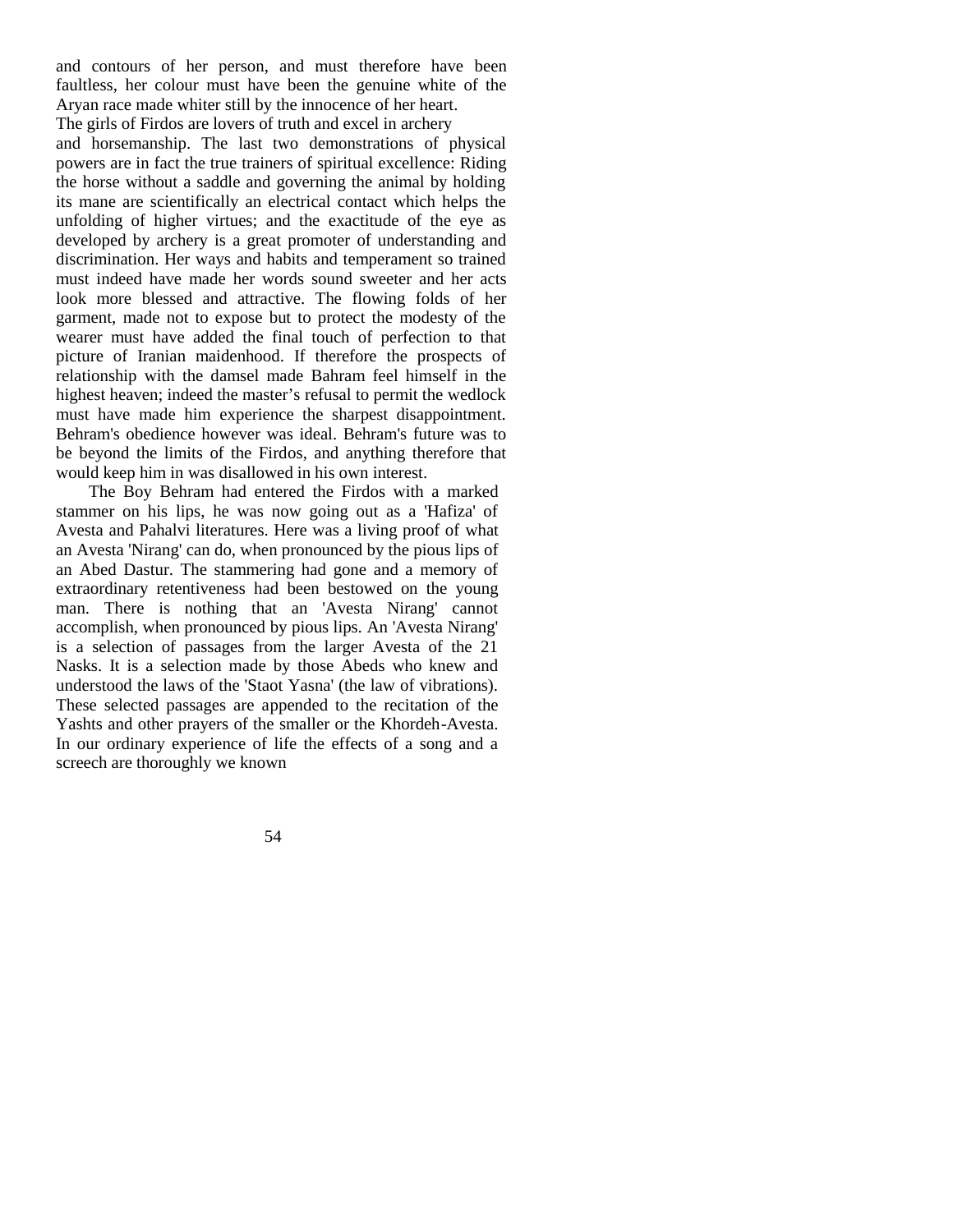and these as well are but the laws of the 'Staot Yasna,' exemplified in practice. A sound vibration can bring joy or sorrow to the human mind, it can uplift a fallen soul, can alter the physical constitution of man by curing defects and by improving upon or strengthening into positive excellence, the existing weakness. It can remedy and remove all physical defects, e.g. stammering or deafness or a dull memory or even change a man's nature from habits of selfishness to the laudable deeds of self-sacrifice. In the realms of nature an 'Avesta Nirang' rightly selected and piously recited can help man to grow a crop of vegetation, can help man to raise or lower the.1evel of large underground reservoirs of waters. On these principles the words of an 'Avesta Nirang' are selected and utilized to obtain desired results. These are but a few of the powers of the Ilm-Ism-Nirang of the Avestan days; but the insurmountable difficulty for the present generation in spite of its possession of the mighty formulas, is the want of pious lips to pronounce them and the high and practiced souls to know and understand their powers. Such pious lips, pious by the practice of truthfulness (Meher) and pious by the observance of Nature's laws of behavior ('Tarikat); men of unshakable faith and convictions based on experience of life, such are the Saheb-Dils of Damavand. An English poet describes though unconsciously the attributes of such blest ones

He says:

#### who are the blest?

They who have kept their sympathies awake, And scattered joy far more than custom's sake Steadfast and tender in the hourr of need, Gentle in thought, benevolent in deed, Whose looks have power to make dissension cease - Whose smiles are pleasant, and whose words are peace: They who have lived as harmless as the dove, Teachers o truth and ministers of love; Love far all-moral power-all mental grace - Love for the humblest of the human race - Love for that tranquil joy that virtue brings -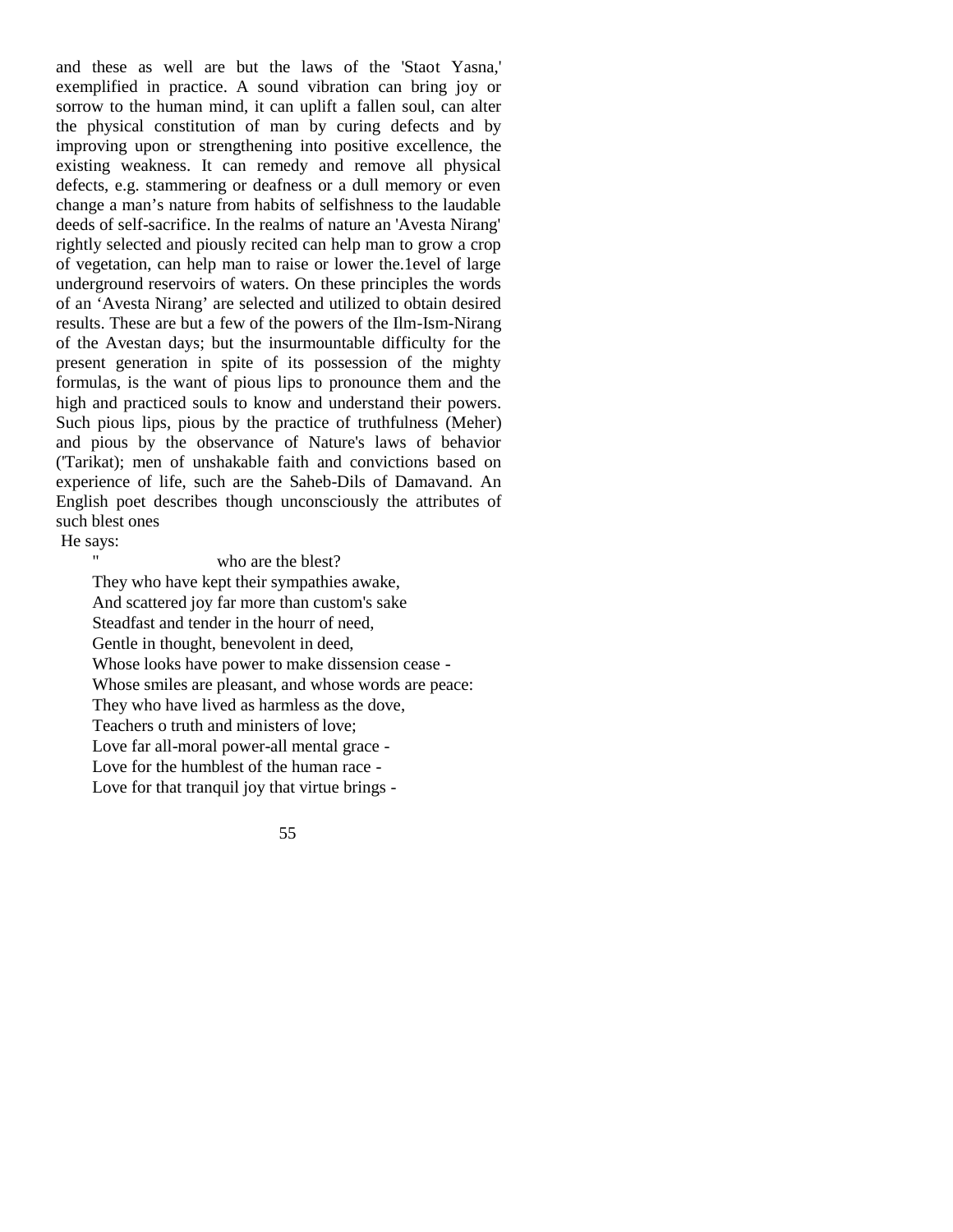Love for the Giver of all goodly things;

……………………………..

These are the only blest! "

#### -(Prince).

These Sahebs sent us unimpeachable proof of the powers of an "Avesta Nirang" in the person of our revered Ustad Saheb, transformed from a stammering lad into a fiery and a fluent orator, and from a lad of about fifteen who had not gone beyond his 'Bal-Pothi,' transformed into a 'Hafeza' of Avesta and Pahalvi literatures. Did not Jesus cleanse the unclean by the simple 'Nirang,' "Be thou. clean"? and did not the Mahatmas and Rishis of old give all the world could bestow by their 'Nirang' of but one word 'Kalyan'? The Boy Behram emerged from the Firdos, equipped as a healer of the ill and ailing: a tutor of philosophy and an interpreter of ancient texts which astonished the Pandits and Professors.

He knew: IIm-e-Tib which was the science of medicine; Ilm-e-Nazoom which was astrology; 11m-e-Fal which was also something similar: 11m-e-Zafar which was the art of influencing the mind of man, so as to make it better, untruthful into truthful and selfish into selfless. 11m-e-Ramal or fortune telling and many other arts and sciences, such as electricity (Khastar), Radium properties (Radum) etc. etc. It is important to know that Behramshah's education in the Firdos commenced under the guidance of a female Magava, Banu Tannaz who was a lady professor in the sacred enclosure and ended with the fatherly guidance of Marzbanji the Shraoshavarez. Bahram's education was thus commenced, continued and completed on principles of ideal perfection and purity. The abeds began by the pious recitation of 'Avesta Patets' the 'stots' (vibrations) whereof, when sung with true faith and love, have the effect of inspiring contentment, desire for the performance of good deeds, and utter humility: so that when the training of the boy was begun he already was wonderfully possessed of these very essential virtues of a disciple's life. The Sahebs by the recitation of 'Avesta Nirang,' gave the boy robust health which he possessed and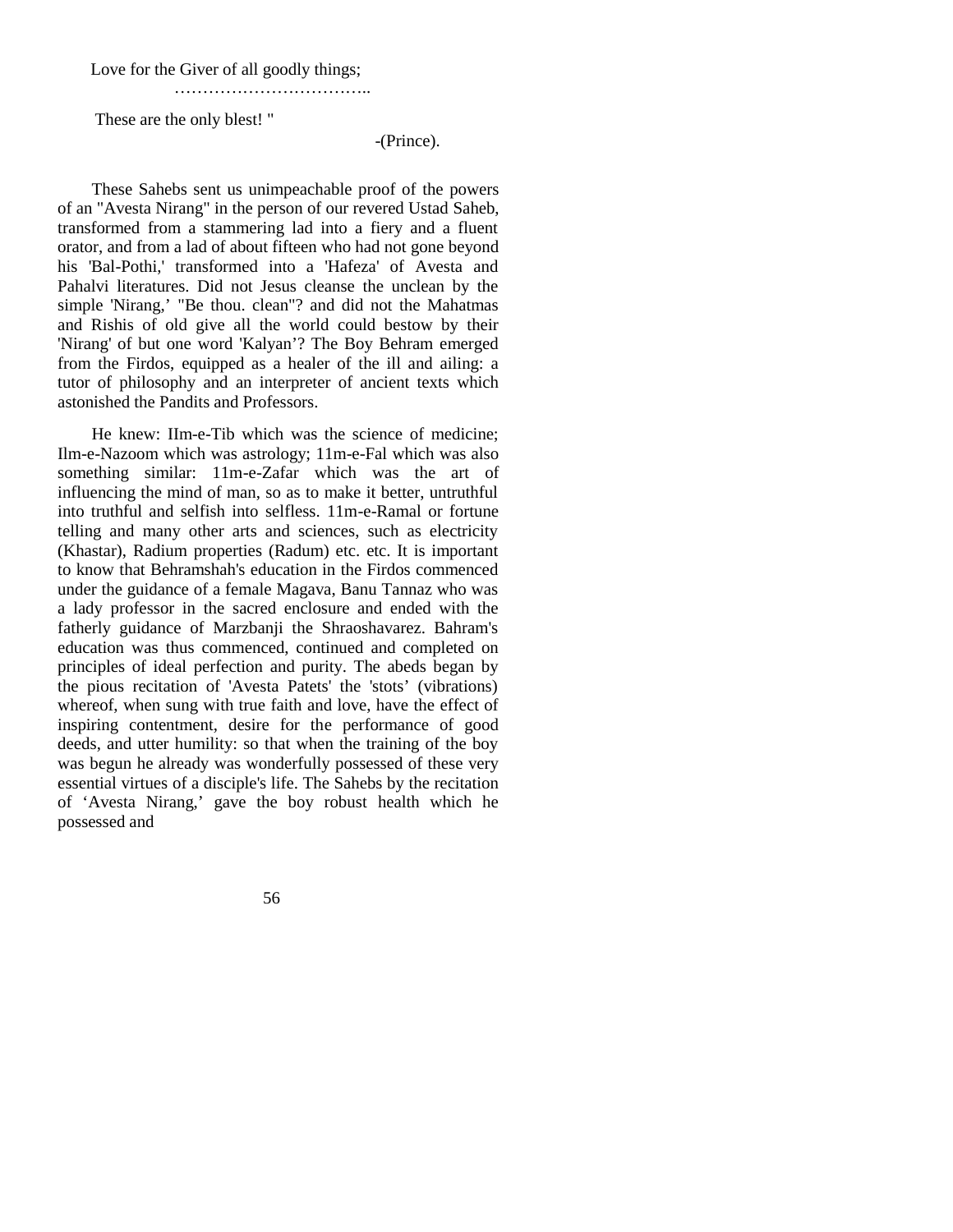maintained till the end of his life. Behramshah was a stalwart, six feet high, and ever healthy and active as a young man. Behramshah had Athravan blood in his veins, and he had an Athravan temperament for the love of matters spiritual. These the Sahebs had foreseen and by proper prayers, properly recited had accelerated and even perfected the development of these phases of the boy's character. When the physical side of the boy's training had been attended to and made ready, the Sahebs turned their attention to the moral and the spiritual side of it. They knew that when the health of the body was an accomplished fact (Tandarosti) it was time to turn to the health of his mind and speech (Man-darosti and zaban-darosti) and lastly to the health and the strength of his conscience. The boy was trained to know and to appreciate the value of balance (Patman) in every matter, and primarily in thought. A balanced thought that will not run riot either by outer influence or temptation, and a balanced thought that does not stagnate either for fear from without or ignorance from within, is an asset impossible to estimate in terms of worldly value. The thought that remains undisturbed when attacked and undisturbed when flattered is a balanced thought. The mind that remains steady, above influence, and unmindful of surrounding circumstances is the mind that will give birth to a balanced thought and which when once established shall be difficult to dislodge from its truths. Behramshah Shroff' displayed this impregnable strength of 'Patman' (balance) on many an occasion of jealous opposition and unholy animosities. Behram's education was about the most perfect it was possible to impart. He was educated in the philosophy of human life, from its seed to its end, (its Ebtedah to its Inteha) and all that would intervene between the two; the compound character of life which is a mixture of good and of evil and the principles on which the good was to be loved and increased and the evil not to be hated but merely to be reduced or transformed. The necessity of evil for the preservation and increase of the good was as we have seen a strong factor of Behramshah's education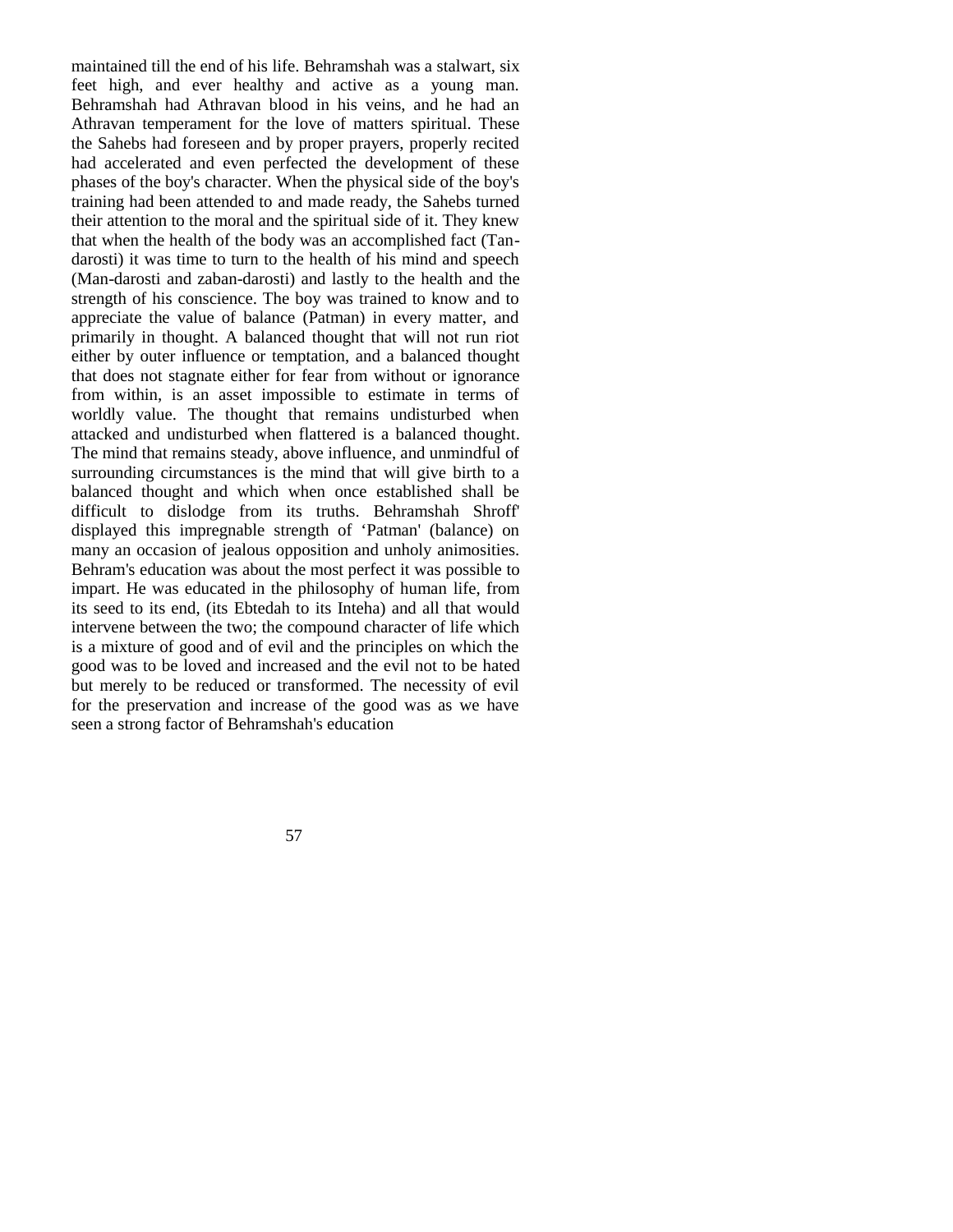in the Firdos. The instructions were not one sided only, in the preaching of the professors, but it was very rigorously a double process where the exertions of the boy to respond to the prayers of afringhan, Daham-afretee were required to be obeyed to by the observance of strict procedure. (Tarikats). The boy was a willing worker, first by truth, then by temperament and lastly by determination of Nature. He responded with harmony and rhythm and a will to achieve. This was enough; he achieved, he preached and he made his name immortal in the history of the progress of his Mazdaznan religion. He knew the mysteries and the marvels of 'Khshnoom,' he had received the knowledge of 'Bish-Pish' and 'Bish-Pish' he gave it unto others.

### **The Professors of Firdos.**

Just the same that a flower becomes the cause of admiration of the tree, it happens that the high attainments of a disciple become the cause of inquiry about the proficiency of his gurus. The life of Behramshah was a brilliant instance, which stirred up universal curiosity regarding his teachers at the Firdos. Behramshah's gratitude towards them was very outspoken, and the same was always declared by him in unmistakable terms. He would so often say, and say it with assurance for himself and his hearers that his Sahebs of the Demavand would help all as they helped him, if there was for them and him faith and love combined with a disinterested desire to learn and to teach. His description of their character and learning and piety were as interesting and wonderful as the best tales of adventure and romance. Apart from us all who honored and believed what our Ustad Saheb had to relate, there is a very large number, who disbelieved and scoffed at it. It is the mentality of man, it is his faith, and it is his love, which always guides and even determines the direction of his likes and dislikes and the presence therefore of those that scoff is from a philosophical point of view just as essential for society and for the advancement of learning as is the presence of those who revere and respect the same. Herein is the correct understanding and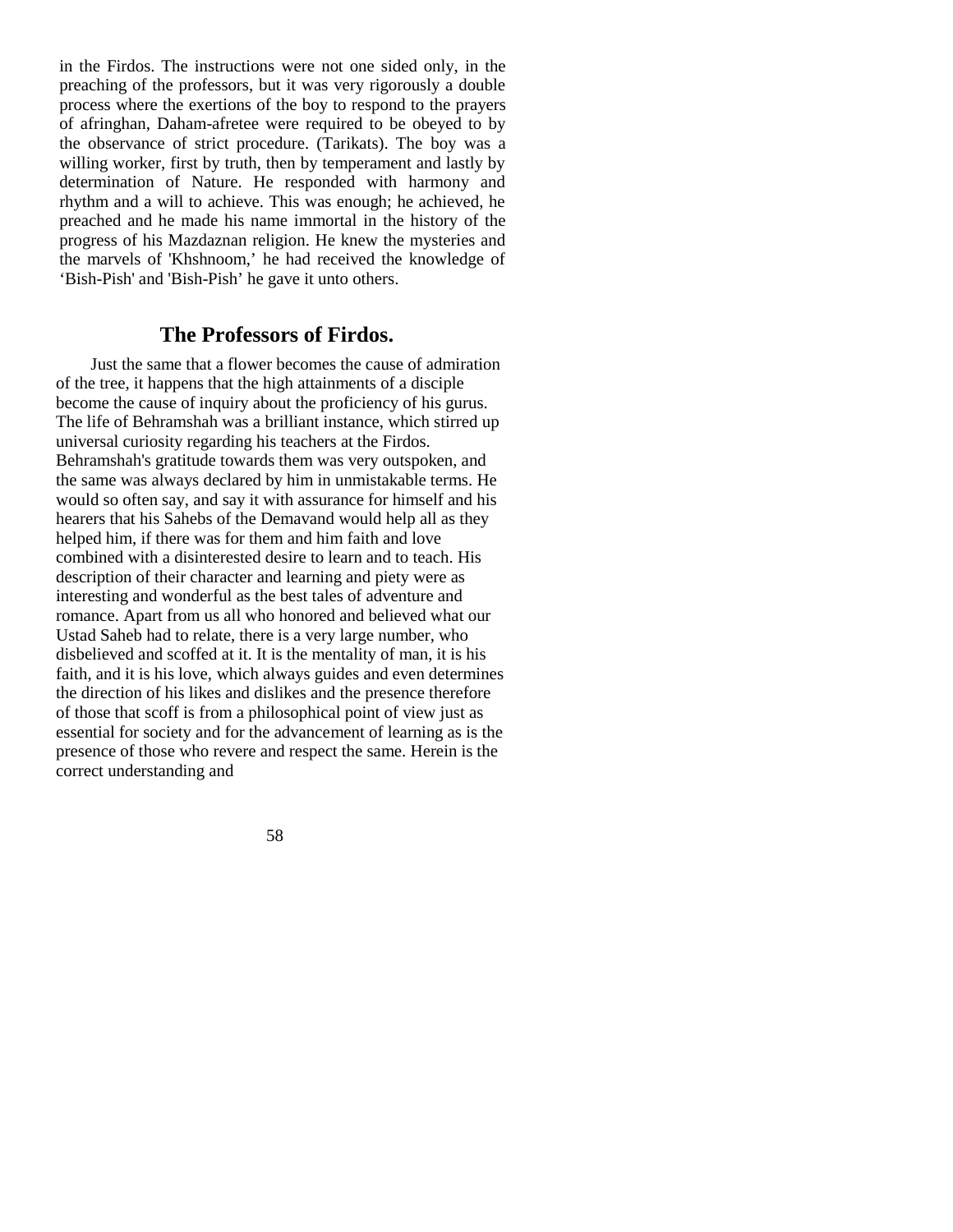interpretation of the Avesta philosophy of duality. There is the inseparable and the most essential co-existence of the "Angra" and the "Spenta" in every noticeable phenomenon of the whole of the Universe; be it in the domain of its physical, moral or spiritual activity, There is nothing truly hateful in the idea of the "Angra," but that there is in its existence an appreciable and an inevitable importance quite indispensable for the regulation of the world's affairs. Without the "Angra," the "Spenta" would be practically inert; and without the "Angra" there would be no impetus to evolve and to conquer. The best proof that in the heart of Hormazd these two factors, ever so-apposing they may seem, are equally beloved, is, in the use of the word, 'Mino,' made common for the description of both of them. For the advancement of man to his goal, therefore there shall be love for "Spenta" for he is a Mino and there shall not be any hatred for the "Angra" for he too is a Mino, and without its existence the earthly life of man would be like unto a pool of stagnating water instead of a brightly flowing river running to its blessed destination. Advance the "Spenta" and reduce the "Angra" so that the former may ever grow and increase and, compress the latter so that it may exist no bigger than a point in mathematics. The Saheb-Dels of Demavand are a band of Zoroastrians Mystics, who live unseen by and unknown to the world. They are like the guardian spirits of Mazdaznan, and they are the holders of the secrets and true esoterics and who also hold with themselves the true science of' Avestan hermeneutics, the 'Stot Yasna.' The Saheb-Dels are the true Servants of Mazdaznan Society. Their service is in the strength of their thoughs. They hold the Humata as a weapon of offense and of, defense and when the Mazdaznan society attains excellence in any direction whatever, it is the thought power of these abeds that has worked for it. The blessedness of a thought sent out from a devout and a pious heart is ever creative and omnipotent. The philosophy of "Humata," that Zarathushtra first revealed to the world though pronounced by and known to every individual is not an easy thing to conceive. It is the mightiest force imagi-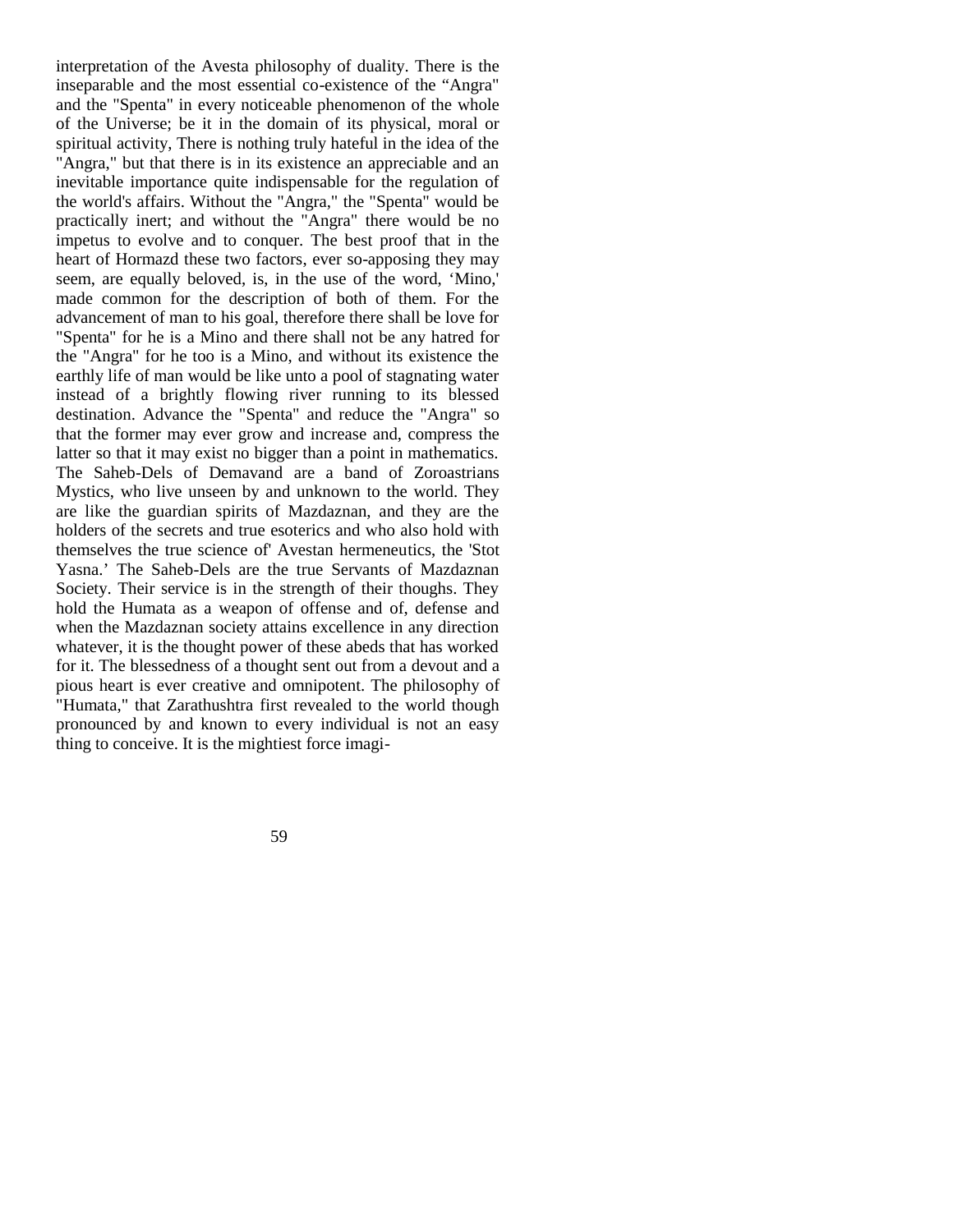nable by men and it is therefore also the most difficult virtue to attain. The professors of the Firdos are the best masters of their own Humata. They can conceive the good thought and they can wield its utmost strength. The fortune that befell Behramshah to be in their company for over three years and to be instructed by them in the marvels of Mazdaznan was one really to be envied. It was the result of his 'Keshash' good deeds of former lives when too he was good and obliging, that the recompense for the same came to him, in the form of this tutelage. Within the precincts of the Firdos these high souls are working for the good of mankind in general. They have their grade of dignity not according to the value of their possessions, but according to their personal development of piety and learning. The higher grade is known as the 'Khas' and the other as the 'Am.' The former grade has in itself one group of perfected souls known as the 'khas-ul-khas' which group always consists of 72 men, whom the Avesta distinguishes as the 'Maghava.' Above all these master-minds is the 'Shroshavarez'-Saheb.' He gets his name from the arch-angel 'Sraosha,' with whom he is in perfect tune, the rhythm of his holy breath keeps him attuned with the emanation of "Sraosha." These saints of Firdos have their bodies, mind, brain, speech and conscience all attuned to ideal truthfulness and sincerity, and love which enables them to know all and to see all. They are much more than what we ordinarily understand as clairvoyants. They have power and capacity to turn all evil into good whatever it is, and for all their worth they are known as the 'Saheb Dils.' It was Behramshah's rare fortune to have learnt this, law under such professors. The Sahebs are ever averse to waste of any kind, a rule that has come down to this day to the Mazdaznan to whom every species of waste, large or small, is a sin. The commonest and the most practical illustration of it is revealed to us to-day in the Mazdaznan annoyance at the sight of water running to waste from an open tap. The Sahebs are sincere believers in the 'Had-Insaf' of Ahuramazda and they never interfere where they see the limitations prescribed by nature, and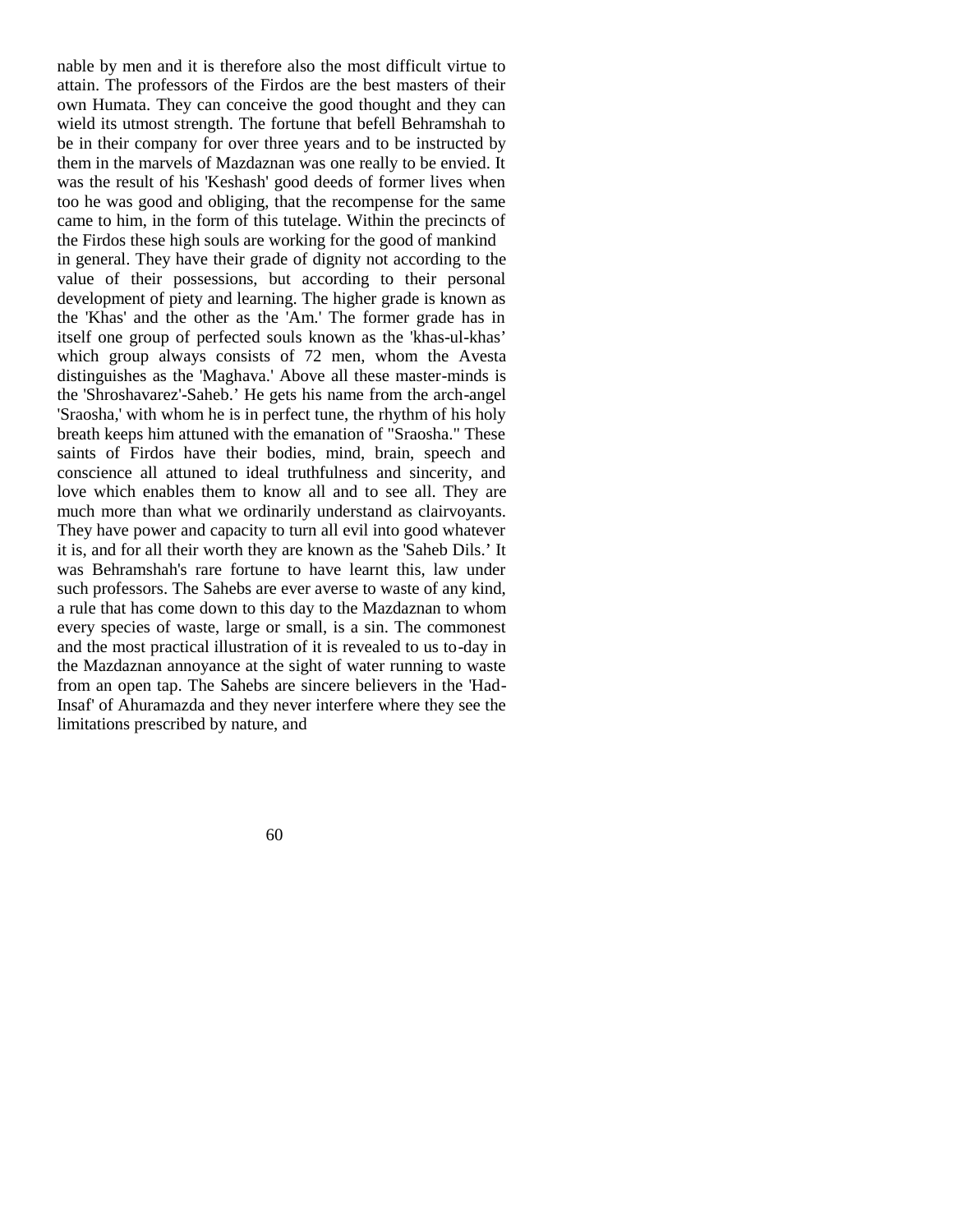when they see that justice has prevailed. This rule as well has come down to the Mazdaznans who on occasions of dire distress only say 'Let the will of Ahuramazda be done! This resignation to the divine dispensation has permeated Islam, and the very word 'Muslim' means nothing more than the one who is resigned to the will of Allah. The same principle can also be seen in the verses of the holy Bible, where we find the words 'Thy will be done,' so emphatically impressed on the reader's mind. The Sahebs are followers of angelic virtues; they imitate 'Armaiti' and always make mighty acts of self-sacrifice their first and only pleasures. The good of the neighbour is the first concern, and the good of the neigbbour is the last concern. Self-sacrifice is the breath of their life, and the contrary idea is unknown and nonexistent in Firdos. This virtue as well has survived to this day in the life habits of Mazdaznan, for whom it has practically become their differentia, and has marked them out from humanity at large. The Mazdaznan has always looked first to his neighbour and then to himself. He loves his neighbour as himself and his pleasures are regulated on the principle contained in that Gem of Avestan thought, the first line of the first verse of the 'Ushtavaiti Gatha:'

'Ushta Ahmai, yahmai Ushta, Kahmai chit.'

'True pleasure shall be his through whom true pleasure has been brought to a neighbour.'

### **The Boy Behram leaves the Firdos.**

The Boy Behram had now been at the Firdos for more than three years. On the principle of "Bish-Pish," he had learnt so much as he had the strength to assimilate, and as much as he had become ripe to receive. It was now once again the mother's love that worked. In the inscrutable dispensation of Nature it was that same motherly affection, a temporary aberration whereof had led to an estrangement and had pushed him away from home, now reacted to stir in her the contrary feeling of a longing to see her son. The same Master who had once seen her enjoy gossip with her neighbour's on the anniversary of her birth, now saw her a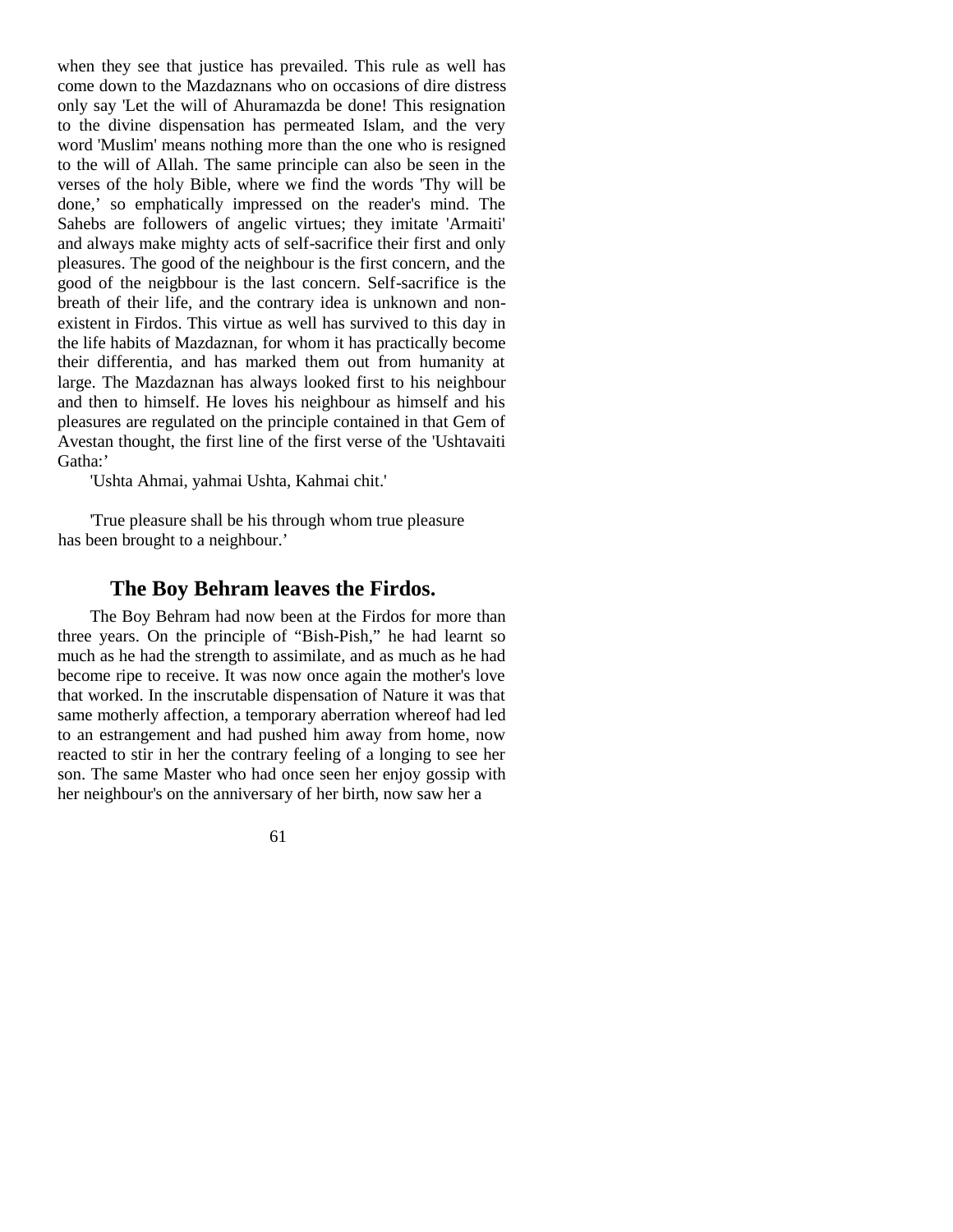second time waiting and feeling lonely and miserable because of the absence of her son. It was a coincidence which the Master rightly foresaw and understood to be the proper time for the return of the Boy to the world outside the Firdos. Naturally enough when the Master had so televised *for* himself the scene of the sad condition of Behram's mother and had communicated same to him, it excited in the Boy a spontaneous pull of filial love. The Iranian word for what we know as television is "Sezda:" and the difference between the two is that according to Mazdaznan beliefs the former is the result of an act of a Scientific outrage on the elements of Nature, whereas the latter is the natural outcome of the inherent powers of the Soul developed by a person through individual piety and spiritual advancement. That the former is really an outrage on Nature is explained and proved by a very recent discovery of Science, which records that as the direct result of the tremendous atmospheric disturbances caused by the radio and other aerial waves, lunacy among men has considerably increased. The "Sezda" is free *from* all such sinister consequences. It is a condition of life acquired by those high souls, who have purged themselves of all sins, who have discarded the lusts of life, who have lived solely for the elevation of others, who have believed in self-sacrifice and self-effacement as pleasure, and who have co-ordinated with the vibrations of Nature. To them time and space stand annihilated; to them distance does not disturb and the time it takes to twinkle an eye becomes enough for the accomplishment of their heart's desire. The true condition of a 'Sezda' is nothing but the genuine realization of the fabulous looking" Music of the Spheres." It is the adjusting of the wave-lengths of one's thoughts to the undulations of Nature. Of this there are two stages, the one lower and the other higher. The former is the "Sezda-e-Nimroo," which requires for its successful operation the presence of the master (Guru), and the latter is the "Shezda-e-Amroo," where the pious man can officiate independently relying on his own psychic & spiritual attainments. The 'Sezda' is in fact *a* result of the super-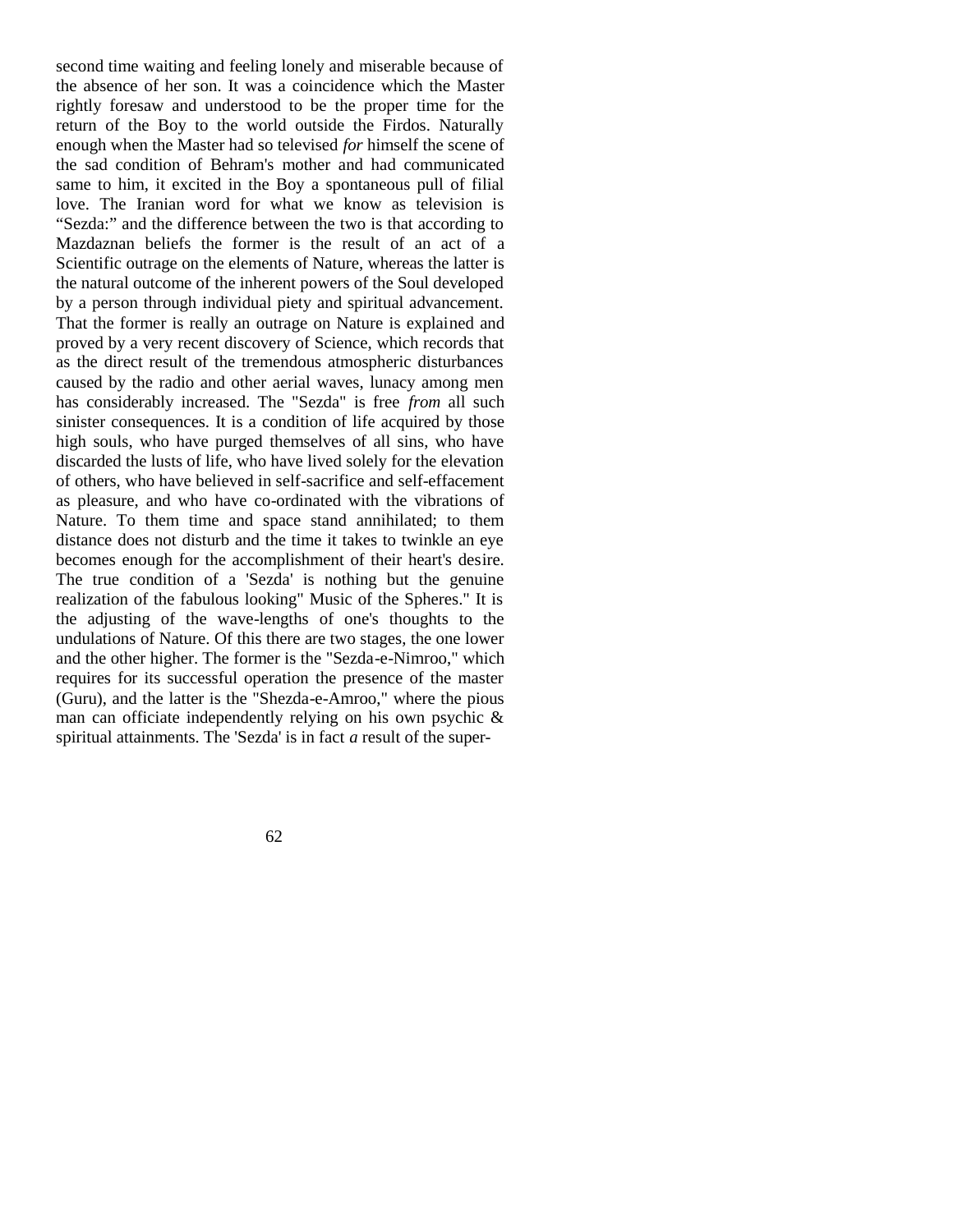development of an individual, which evolves his personal powers and potentialities through spiritual exercises (Tarikat) and personal piety (Asha). It is a stage of perfection, which enables the Abed to feel and to see and to hear all that an ordinary mortal in his ordinary life can never hope to feel, to see or to hear. Let not the materialist scoff at this idea. If he does, let him read what sightless John Milton prayed for & sincerely believed he would get, and he did get. He said;

"So much the rather thou, Celestial Light, Shine inward and the mind through all her powers, Irradiate; there plant eyes, all mist from thence Purge and disperse, that I may see and tell, Of things invisible to mortal sight."

(Milton's Paradise Lost; Book III, Lines 51 to 55).

It is not the eyes that see; nor the ears that hear; nor the tongue that tastes. There is a power and a spirit behind these senses who is the true enjoyer and worker of all, and in the proportion that an individual by his own spiritual advancement comes closer to that indwelling Atom of Light, that he is able to feel independent of the burden of all his physical senses. The Saheb-Dils of Demavand were very advanced souls, possessed of super-normal powers, and they really could "see and tell of things invisible to mortal sight." The television on the other hand is that knowledge of material Science, which spreads violence in the silence of Nature, disturbs its rhythm to a degree and shows a result, which looks, mighty and marvelous only in its outward appearance. It acts and there is reaction to balance it. It is the reaction that neutralizes the goodness of the show, and for the short lived pleasures of the science-made marvels there follow a series of unthinkable and irremediable disasters, which leave humanity and the world more miserable than before.

To continue the thread of our story, there is in Nature a balanced reciprocity of affection between the mother and her child. It holds good for the whole of the human family on Earth,-be the child born on the ice slabs of frigid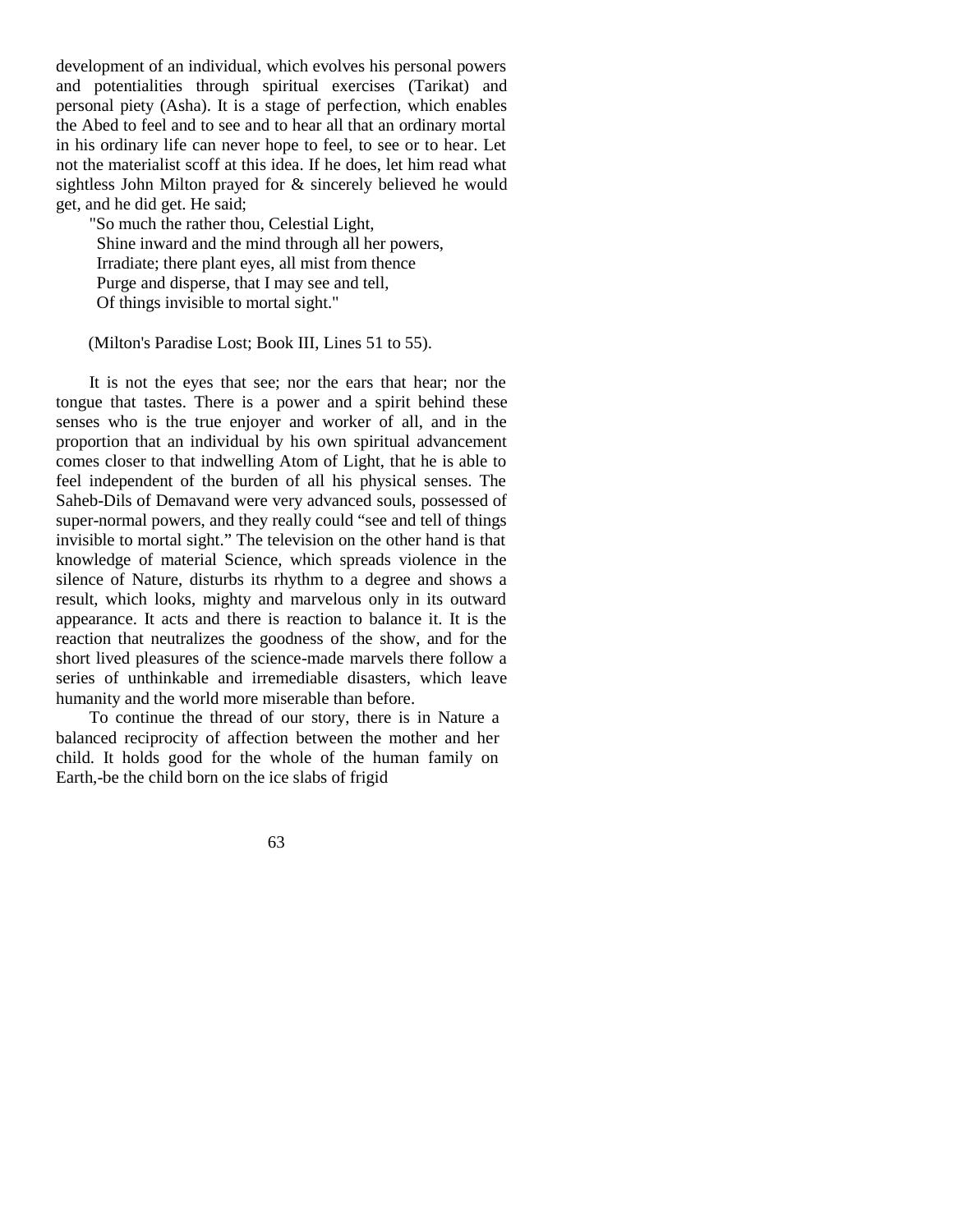Greenland or be the child born under the scorching rays of the Sun in Torrid Mid Africa. God made man the same everywhere in his primary likes and dislikes, but man himself yielded to the influences of his individual circumstances and surroundings and suffered himself to be segregated into clans, castes, and creeds, unnatural and repugnant in themselves to the canons that govern the Universe. Nature exemplifies her laws for the guidance of man on Earth and also for his progress towards his goal in regions beyond. But it is his own negligence to obey, which leads him astray and delays his salvation. It is one of the teachings of "Khshnoom." that there is not a single principle of human life, the truth and the virtue whereof is not exemplified in the exuberance of inanimate Nature: and that there is no ceremonial on Earth which is not a counterpart and the reminder of the activities of higher entities in the regions of heaven. One such instance of the regulation of the love of a child for its mother is so beautifully illustrated by a great poet, who observed and disclosed the spirituality that lay hid behind the behavior of a banyan tree. The really inspired words of the poet are:

"They tell us of an Indian tree, Which, howsoever the sun and sky May tempt its boughs to wander free, And shoot and blossom wide and high, Far better loves to bend its arms, Downward again to that dear Earth, From which the life that fills and warms Its grateful being. first had birth. It is thus, though woced by flattering friends, And fed with fame (if fame it be), *This heart,* my own dear mother, bends, With *love's true instinct, back* to thee."

-Moore.

The Boy Bahram now succumbed to a different feeling. It was the remembrance of his 'Home Sweet Home.' He for a time at least became unconscious of the joys and the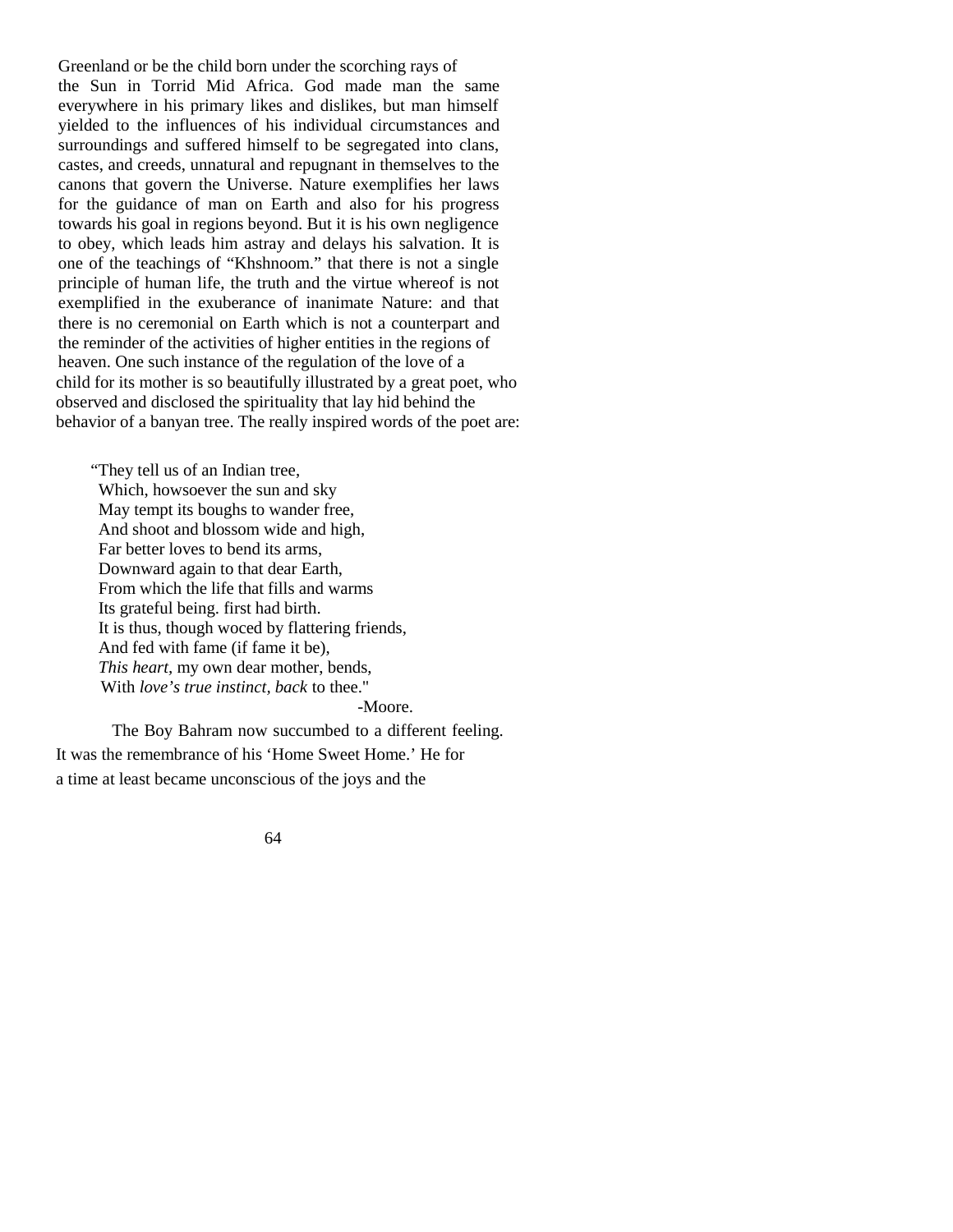comforts of the Firdos and became insupportably impatient to return to his saddened mother and once more to see himself in the humble and rugged rooms of his residence in Bombay. It was indeed "The Mother's love calling." It was all wonderfully in the dispensation of things that the end of Behram's education at Firdos coincided with the endearing impatience of Behram's mother to see her long absent and dearly beloved son. He must go back to his mother and to his friends and relatives, and to preach and propagate the grand Science of Khshnoom, that was being overspread every day more and more by the heaps of rank and spurious misinterpretations and misunderstandings born of ignorance and fanaticism. The prospects of the return journey were indeed grimmer than the ones that had led him to the Firdos. When he came to Firdos, there had been friends with him more loving than a parent, more knowing than the best of guides, and more reliable than the best of friends; but now on the return there was none to accompany the Boy, none to be friend and none to protect or guide the youth through the hazards of the arduous travel. The ways of the Sahebs are inscrutable, yet perfect, and though apparently careless, yet full of love and sympathy and guardianship. The value of a pious man's blessings is beyond measure, and the potentiality of that utterance is unconquerable by the worst of world's evils. It becomes the guiding voice of a friend, the protecting love of a mother, and the instructing wisdom of a "guru," These blessings, the Boy Behram had received to their full: with these, he was armed to defend himself when attacked, and himself to attack when surrounded by a danger. These blessings were an inspiration, to embolden the boy to undertake the journey home alone. He became brave, trusting to higher powers with sincere faith; he also became self-confident and self-reliant, The sahebs saw the courage of the youth, his eagerness to return to his mother, and in these feelings of a man, they also saw the successful working of the words of blessing they had so piously and devoutly pronounced on him. The young man was ready to depart. It must have been a moment of pain for all concerned, for the youth had been of good behavior, obedient to his superiors, willing to work and willing to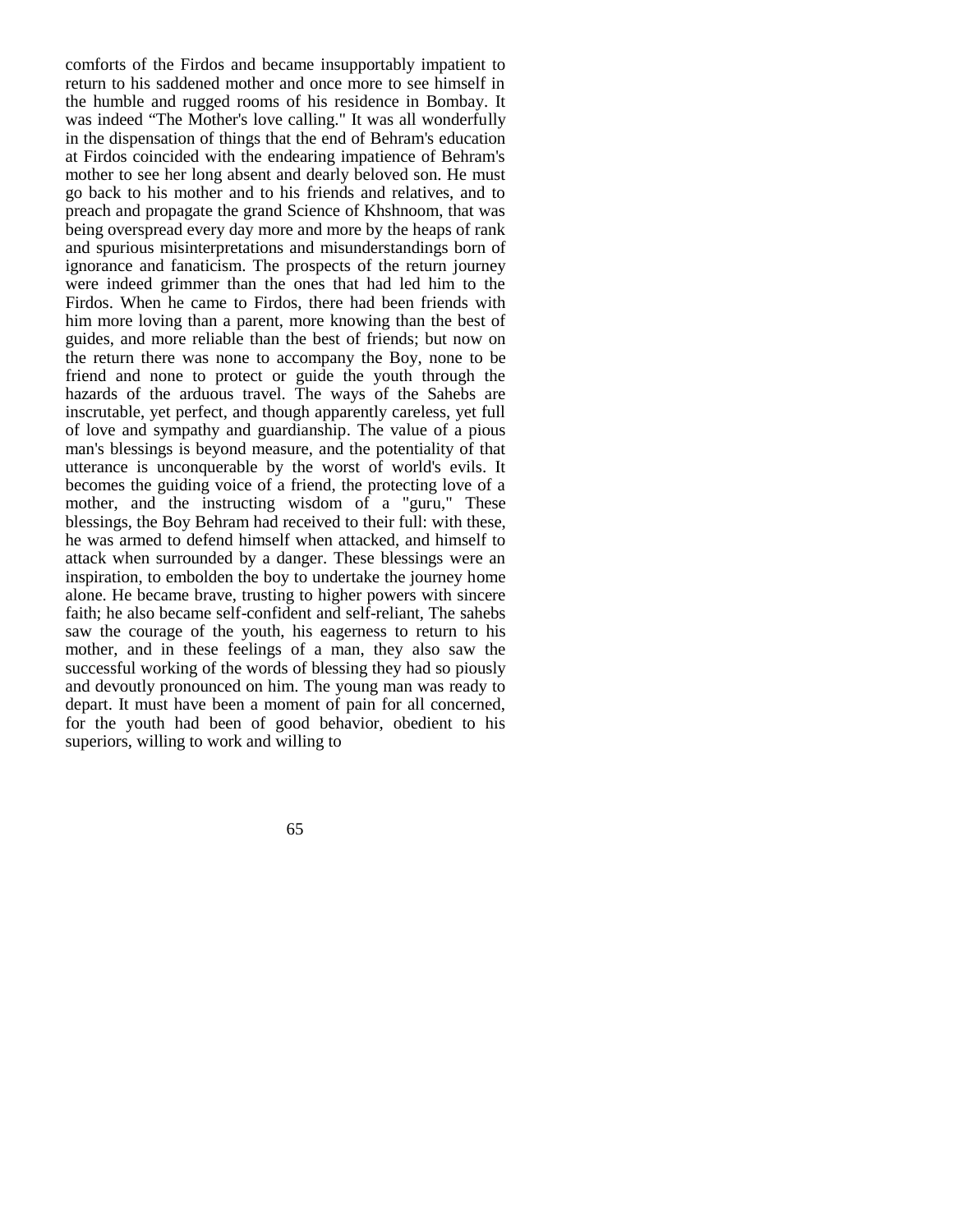please, willing to learn and willing to undertake the grand

mission he was destined to fulfill. All changes of times, and circumstances have to be surrendered to. Preparations for the arduous return journey were made and completed. It was obvious the young traveler would long be in unknown and unfriendly land before he reached his destination, and during all that period a thousand necessities would have to be answered. It is on record and we who honor the memory of our Ustad Saheb believe that the Sahebs of Demavand had given him a phial of "Aksire-Azam" with the most definite and the most rigorous and strict instructions for its use. It was a solution of chemicals, which had the power by mere application of turning copper into gold. It was to provide him with pocket money just enough to keep him out of ordinary difficulties and no more. He had used and he had never had to beg for his existence. When this incident became an established fact, many a jealous one started unpleasant insinuations against the life incidents of Behramshah Shroff and imputed motives and practices, which would hurt him as a man of honor and learning. Behramshah Shroff was a good man, a learned man, a man of ideal humility and a man who believed in giving whenever he could find a receptacle worthy to receive. When he left the academy of esoteric Avestan research of the Demavand, he was blind-folded for a while, and let out *by* a reliable and loving guide for a certain distance away, when the folds were removed, he was blessed once more and left to follow his own way home. The strength of the blessings received on this return journey though, apparently unprotected and without a guide he could with perfect safety travel over the whole of Iran, the whole of upper India and could even penetrate into the mysterious lands of Tibet right upto Bahoma. (The friendship of the Sahebs was not broken by Behram's departure from the Firdos; he could tell his mind to the masters of the Firdos and he could hear their replies thereon. He had been instructed in the mysteries of the "Sezda," and he understood its intricacies. His immediate disciples in India know he could televise with his grand master Marzbanji and solve the difficulties which were too great for his individual intelligence). He returned via Peshawar, where he once more met his dear uncle and thence to his dear mother.

 **-------------------------------**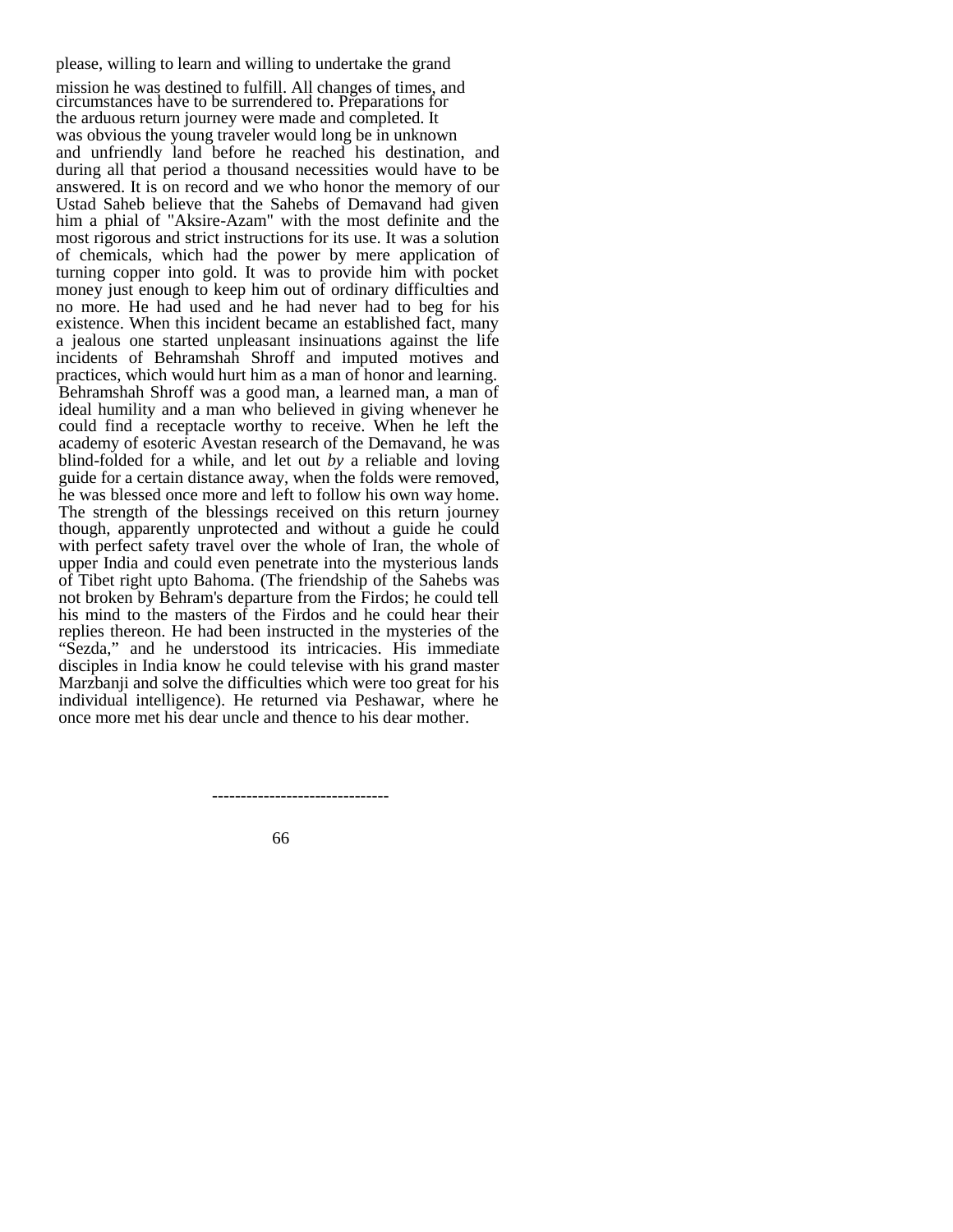### **The Boy Behram Returns Home.**

1878-1908.

Physical courage and physical endurance had come to the Boy Behram as the natural and expected result of his education at the Firdos: And therefore when he left that sacred enclosure, his boldness and his hardihood enabled him to wander through the vast countries of Iran, Burma and India, before he reached Home. Ever so welcome, and pleasurable his new surrounding may have been to him, yet, it must have seemed to him something unbelievably different from the one he had left behind. The charms of the Firdos were unforgettable, and with the sudden vanishing of that enchanting vision he must have experienced dullness very difficult to shake off. This is true, but the psychology of the human mind works marvels, when it comes to its climax in its exhibition of the feeling of filial love and affection, - a son coming back to his mother's embrace after a long absence. The physical part of the first joy as to what Behram and his mother may have said and done to each other, is easy to imagine: but what their throbbing hearts and panting breath had to preach for the permanent uplift of their soul is beyond the power of the pen, even faintly to translate into articulate words. The mother's love is a mighty mystery both for its strength and its meekness. The love of the Mother, who bears the child, who nourishes it with the very essence of her own life, and who, to present it to the world, suffers the throes of childbirth, the very extreme of physical pain known to nature, that love is the most faithful reflection of that divine emanation, whose spark permeates the Universe and whose effulgence shelters the entire creation through all space and through all time. It is well said: -

"God could not be everywhere and therefore he made mothers." *(A Jewish proverb.)* Of the protecting and ever watchful Light, that is God, the mother's out-spread arms that yearn to close around her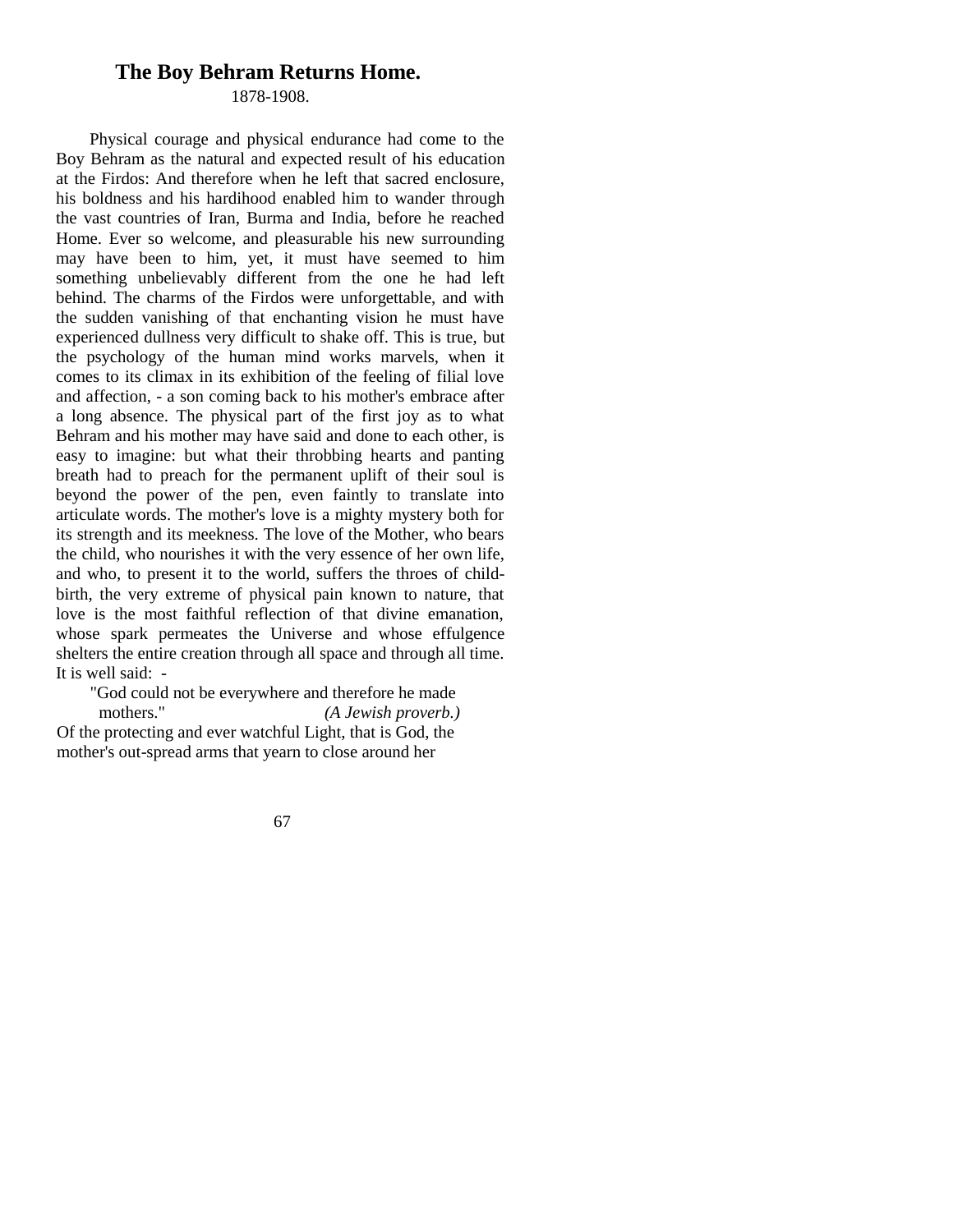child, is but a diminutive, yet faithful symbol. There are many a record of the spontaneous display of a mother's love; one at least of which deserves to be truthfully recorded Once upon a time, it so happened that a good mother had for long been separated from her dearly beloved son. Decades had passed and she had received no news from him. She had always hoped and waited, and in so doing had become old and shriveled to the bone.

"Years to a mother bring distress But do not make her love the less," *(Wordsworth; The afflictions of Margaret")*

She had made it a habit of her life ever to sit at the window of her humble hut, and ever to keep gazing at the vast and unanswering expanse of barren land in front of her, and ever had she nurtured within her heart the undying expectation, to see a speck appear on the distant horizon, which as it drew nearer, would transform itself into the image and person of her dear son. Of the mother alone can it be said with absolute appropriateness, and as of a rule without exception that "Absence makes the heart grow fonder." Between the mother and her son, it is wonderfully true. The waiting and the ever hoping mother of our story was a marvelous illustration of this great rule. She had suffered, her sufferings had always increased, and she was being enfeebled the more with the close of each day, as "Khorshed" the source of all light sank beyond the horizon and disappeared. The patient mother, was now feeling her end draw near; and she prayed to the Lord, that she would welcome the angel of Death, and would without a murmur accompany him with joy and contentment,

if only before the arrival of that great moment she could have a sight of her son, and feel him well in her motherly embrace. It is often the lament of ungrateful man that his prayers are neither heard nor answered. This is not true. The acceptance and the rejection of the prayer, is regulated, first, by the righteousness of the supplication made, and secondly, by the faith and sincerity of mind, and the sinless-ness and the piety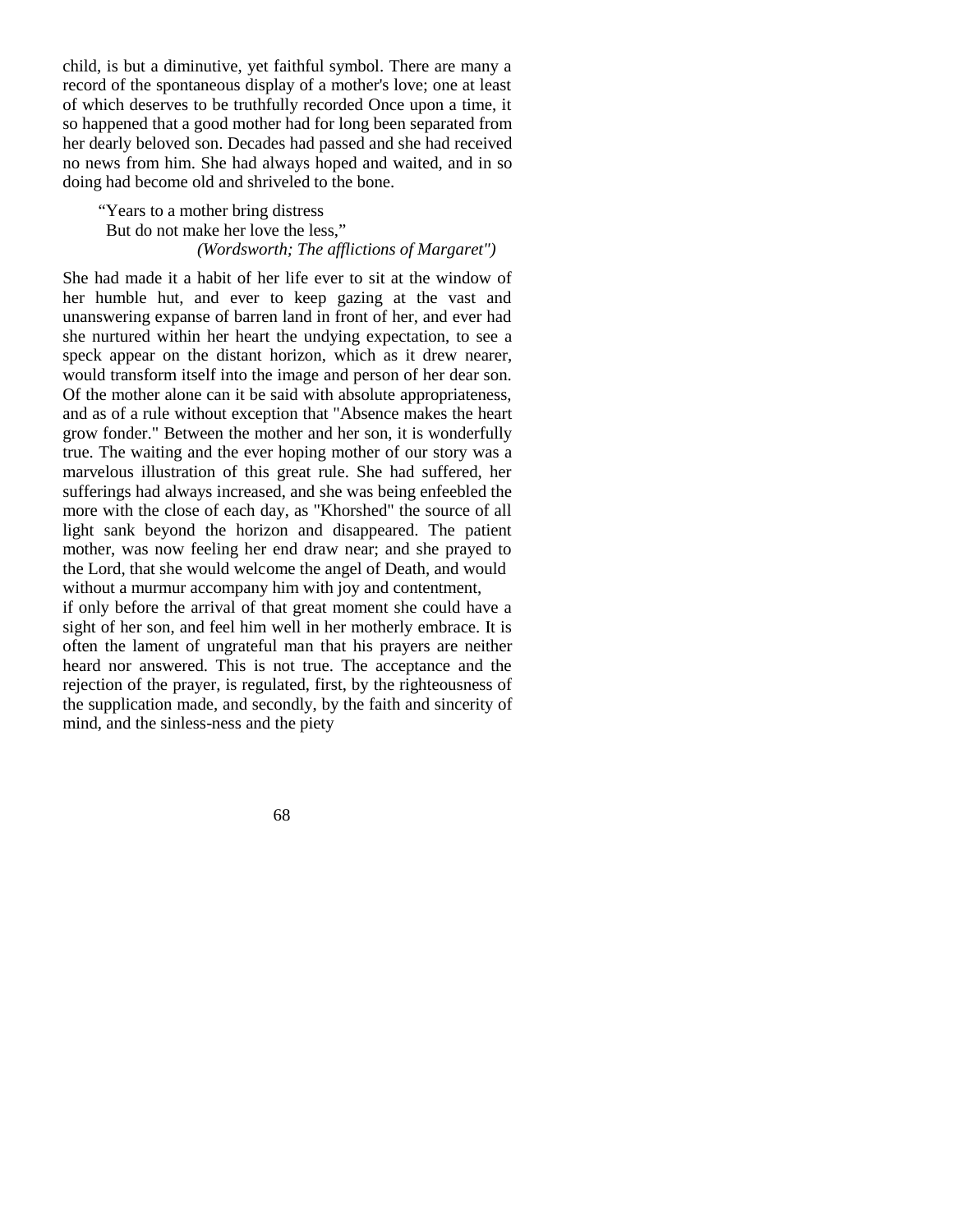of the heart of the one who prays. (See the Avesta Aban Yast.) No prayer, breathed out with faith, sincerity and piety, and the same being righteous in its purpose, was ever left unanswered. None and never. Of this let man be ever sure:

"And all things whatsoever ye shall ask in prayer, believing, ye shall receive."

#### *(St. Matthew Ch. XXI. Verse 22.)*

The prayer of the good mother, righteous as it was, and heaved out in faith and piety was heard and answered and granted. The withered form once more was at the window one day, staring vacantly as ever she had done. When lo! A fast moving form disturbed the monotony of that faultless line beyond; The speck drew near; the fast-ebbing life-breath of the mother, rose at once into a raging flood. A scream of rapturous joy escaped her lips, - it was the son come back to his mother. They met and the records say that in the tumult of the moment's high emotions, the mother sprayed forth in unbelievable profusion, the most precious of all fluids, -the milk of her breasts. The Scene indeed was sanctifying. The happiness of Beheram's mother could not have been different nor could it have been less. We narrate this story, not for its novelty, but, as we have just said, for its ennobling influence. The mother's embrace and the mother's joy are a potent factor in the formation and development of the son's character and ideals. A three and a half year's stay at the Firdos with its uplifting and emboldening influence, and added on to this, the one single incident of the mother's embrace, had well combined to transform Behram from a stammering youth, into a stalwart orator, from an illiterate youngster into a veritable Ustad or Guru, and from a crude unpolished individual into a man of humility and humanity. His education and his knowledge had been consummated into perfection at the Firdos; but his personal inclinations, his marvelous tolerance, and his ideal love both for man and beast, his sedate bearing, and the solemn dignity of his general behavior, were the direct result of that overwhelming sentiment of his mother's embrace. The Boy Behram had returned a Ustad or Guru from the Firdos,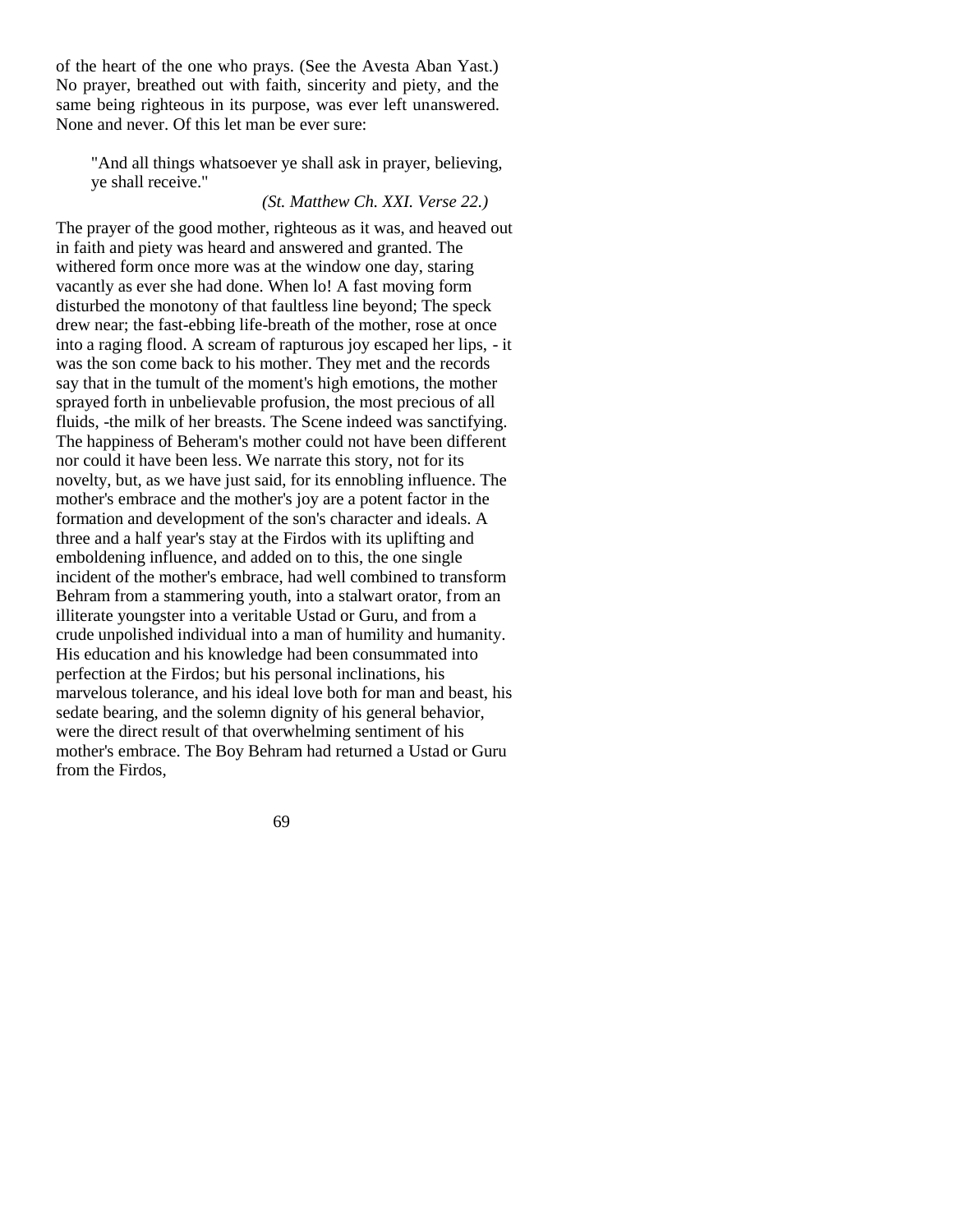and now the Pandit Behram had been transformed into a philanthropist. The mother's love had done it. It had gone deep into every limb of his, and had changed its action from ordinary self-seeking proclivities, into a selfless behavior of an allincluding goodness.

Thus reformed Behram had yet a full fifty years of life before him, wherein to exhibit the knowledge, which would reveal to the world, the esoterics of the Zoroastrian tenets and teachings as an unchallenged proof of his stay at the Firdos; and also to exhibit his perfect humanity and humility as an unchallenged proof of the marvelous alchemy of the mother's embrace. This half a century divides itself into two periods of thirty and twenty years each: during the first of which Behram remained inactive and incognito, till an accident discovered him. And the second period of twenty years of extreme activities of preaching, of practice, and of the founding of various religious literary associations, and societies. The first period of apparent silence and seeming inactivity is the theme of the present chapter. The reader must appreciate the fact that this period was a psychologic necessity, and even though it may look like a species of lethargy, yet, at the same time that it was physical inertness, it also was a period of great mental gestation and exertion. The youth was assiduously eschewing and digesting the rich banquet of high religious lore that had been forced down into him during his short stay at the Firdos. He was practically regurgitating the heavy meal, and recapitulating the value of every individual item of the precepts and principles, he had been blessed with. He indeed was preparing for practice. He yet was a boy of but twenty years of age, and though he had within him all the requisites of a fully evolved "Pandit", yet he knew he was too young to declare himself as such. A true Pundit has been defined to be the one whose hands and heart co-ordinate in perfect unison with his head. Here was the young disciple steadying himself to withstand the expected oscillations that would inevitably come. He had a message to give, the message his Magav Masters' had entrusted him with. He was to preach humility and practice it. He was to manifest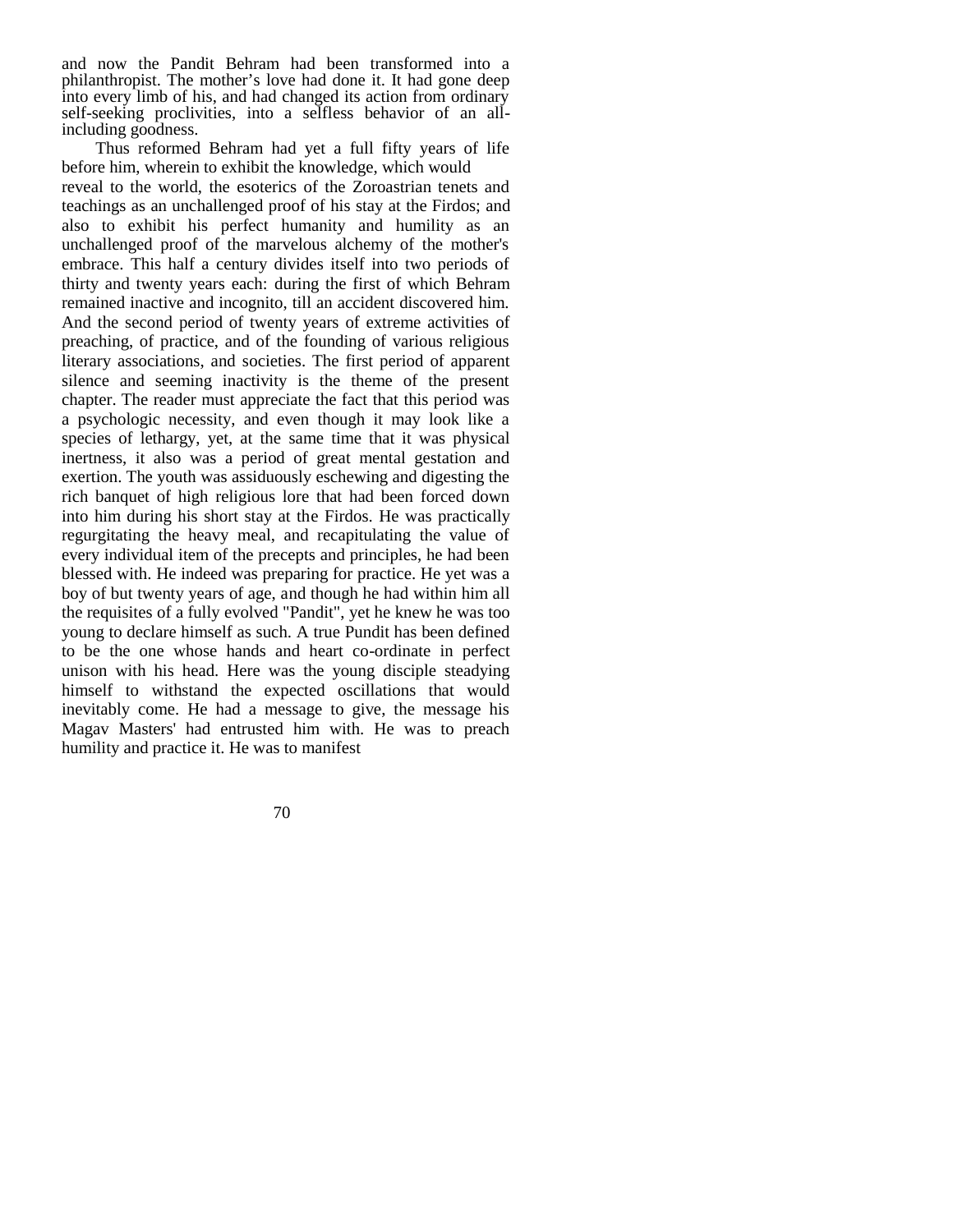by example, the true script of Mazdaznan self-sacrifice. He was to unfold the highest philosophy of Nature's genesis, of Nature's Order, and of Nature's eschatology with relation to all created beings. He was not to be a teacher of time-worn precepts, but he was to be a teacher with forensic accuracy and logical exactness, supporting every statement he made, nay, every word he uttered, by the undisputed authority of ancient Avesta and Pahlavi texts. He was to reveal the secrets of those ancient treasures, which hitherto lay either un-interpreted, or only half-interpreted, or even misinterpreted. He was destined to bring to light (for India.) the marvelous knowledge of "Khshnoom", of whose salutory and life-giving rays, the world at large had yet remained woefully unconscious. The word "Khshnoom" occurs but twice in the whole Avesta literature. It is to be found, first, in the Gatha Spentomad. Ha 48, verse 12; and secondly in the Gatha Vahishtoishta Ha 53, verse 2. It would be a difficult and even a vain search to find a similar instance in any other literature of the world. This rather rare phenomenon, perhaps is responsible for it's remaining unnoticed by the scholars of India, but so far as the professors of Firdos were concerned, it was the very breath of their life, and the one goal of their life's study. It was to them an unending source of joy, and it was for them the path of salvation. Just the same that "Khehnoom" is a word which but a few can correctly pronounce, so also is it a science which but a few can understand and appreciate. It is but natural therefore, that from amongst us, there be only a few who revere, and many who rail at it: and even from among the few that revere, there are fewer still who can look at the Light without being dazzled. Is it then any wonder that our Ustad-Saheb himself, after he had learnt the theories first-hand, took thirty long years, to assimilate the great truths, and to put them forth in balanced thoughts and words for the enlightenment of those who were located in darker corners? This was Behram's mission in life and he fulfilled it in a manner that agreed with the rhythmic pulsations of Nature's Laws. Behram was a great believer in the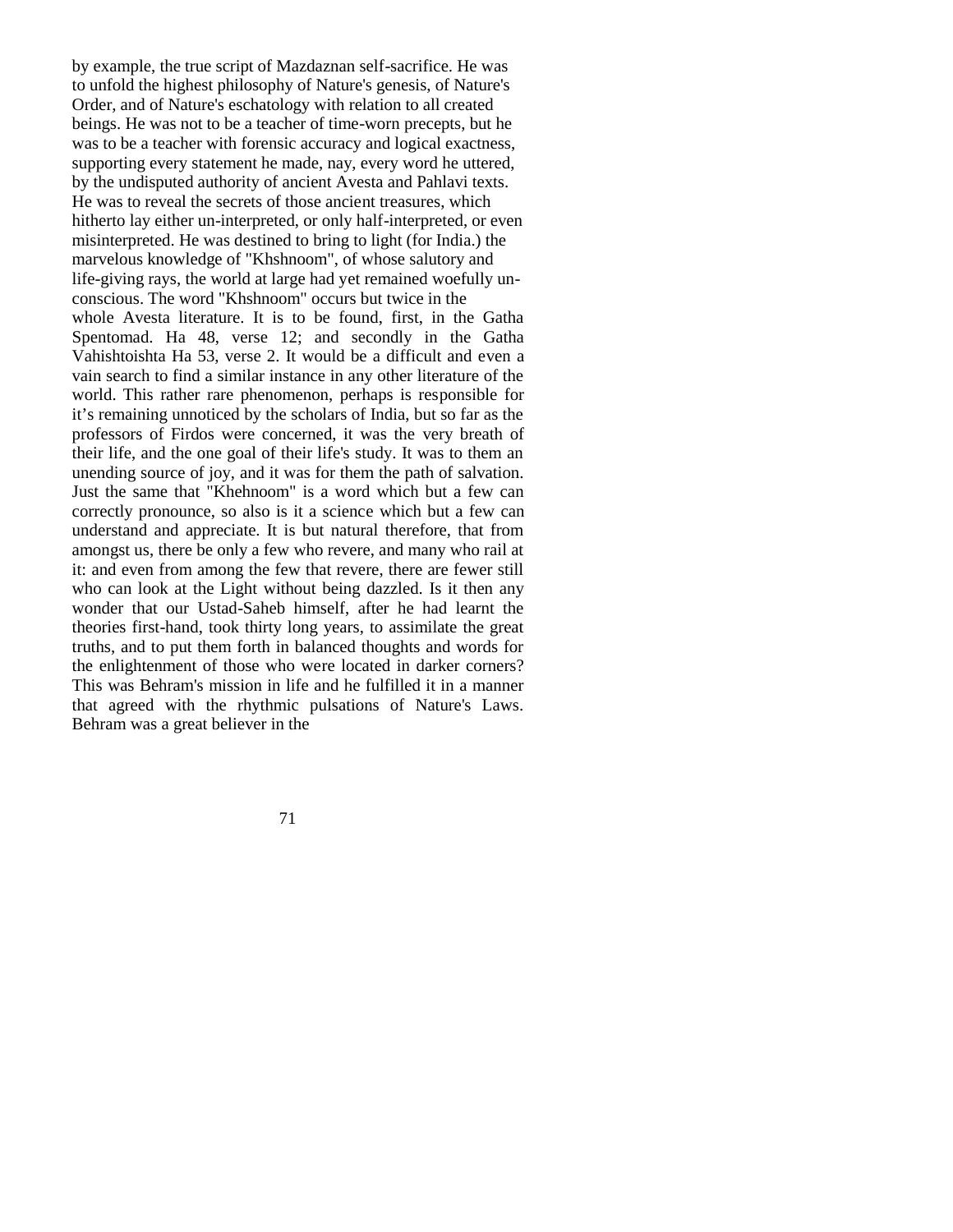doctrine o*f* the fitness of times for the accomplishment *of* any undertaking, and in later life, when pressed by his disciples, either to take a definite step towards a future venture, *or* for the explanation of some mystery word, he would often pursuade the impulsive spirit of youth to have patience, and would in a fatherly manner, tell them, "Dikraoo mata nathi" (my children, the time is not yet ripe for it). He was not a fanatic fatalist, nor would he suffer himself to be the victim of the moment's urge: but he would ever consult the voice that would come to him from his Masters (Sezda.) That voice would either encourage him to action *or* bid him be quiet, till a better opportunity offered itself. The silence period *of* his life was an unmistakable proof *of* this great principle. He controlled himself to remain obscure; he gave a practical demonstration *of* studied patience, and proved himself thoroughly deserving and worthy *of* the honorable appellation of "Ustad-Saheb" which his appreciative disciples subsequently gave him. Every endeavor shall bear fruit, provided it is launched forth in right time, and no one will deny that an untimely effort must needs lead to disaster. The genius of man reveals itself in the correct selection *of* the time to begin. Behram indeed was correctly constituted and abundantly blessed. He had the support and the sympathy *of* his masters and he thoroughly understood and appreciated the significance and the necessity of his own initial inactivity. He knew the justice and wisdom of Nature's Dispensations.

## *The transition from silence into speech: -*

It may happen that a precious jewel hangs round a buffalo's neck for days and weeks: but the time shall surely come when an appreciative jeweler will pass by and recognize its worth. The Boy Behram was also a rare jewel loitering about unrecognized, till the connoisseur passed by and saw its value. Though silent, he had interviewed Pandits and Molvis, and such of them as were pious and unprejudiced, they had recognized the merits *of*  the Boy. The One however,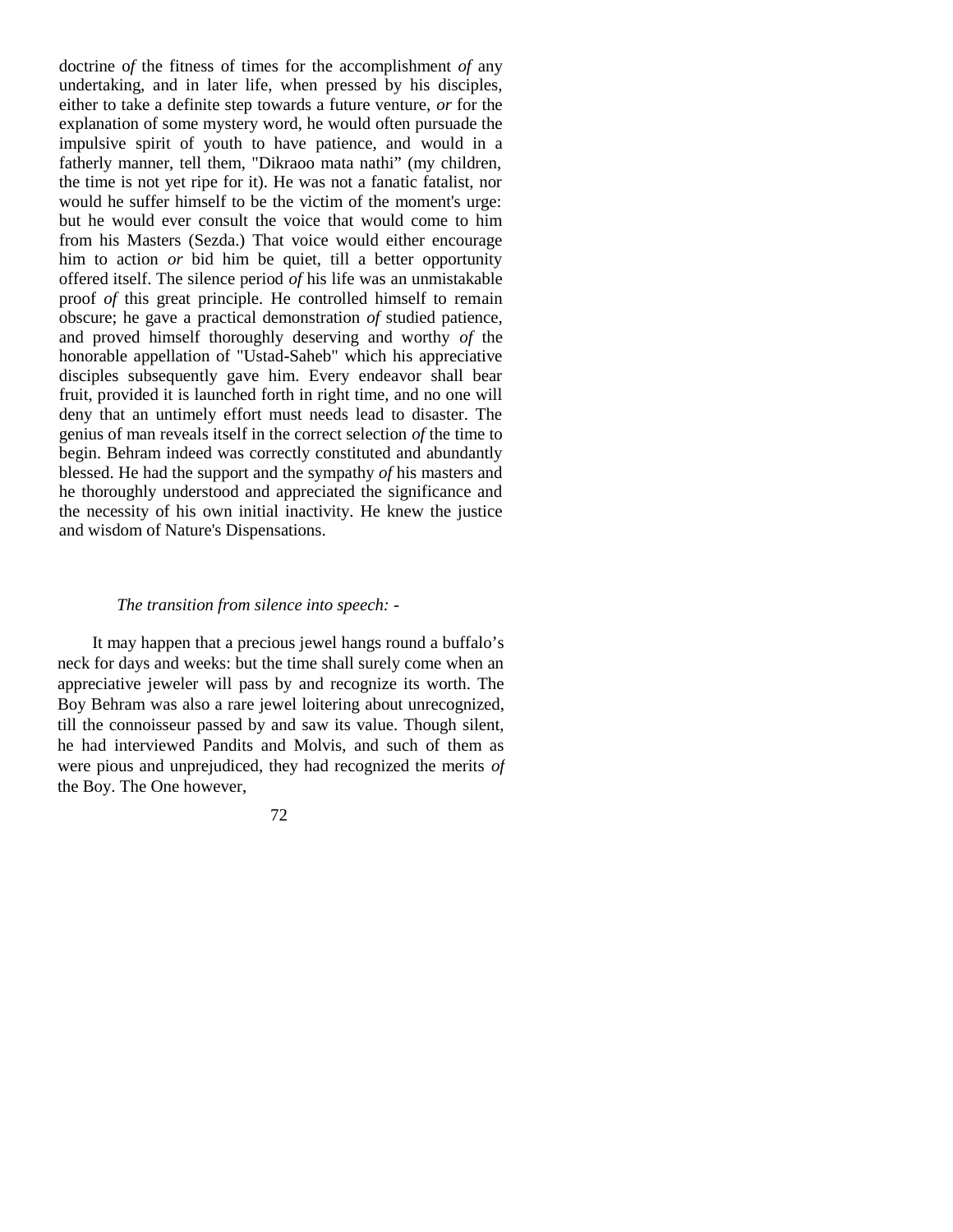who had a discerning eye, and who was capable of appreciating the true worth of a true jewel, even though it dangled round a buffalo's neck and to whom the full merits of first discovering the latent genius of the Boy Behram must be awarded was Mr. Munchershaw Palonji Kaikobad (Master). He was a man of sincere and genuine love for the sacred literature of Iran. He was himself a man of learning, and he was a true philanthropist as well. His orthodox activities in Surat were being counteracted by the Reformist movement in Bombay. The Reformists of Bombay laid primary importance on philology as the most potent instrument for religious research: whereas the orthodox workers of Surat had been attracted by inherent merits, which under the guidance of the Ustad-Saheb subsequently formulated itself as the hermeneutics of the "Stot Yasna." It was indeed a divine intuition that had prompted Mr. Kaikobad, to found in Surat the "Bazme Ruze Hormazd," It was an Institution for the study and search of the religious literature of the Parsis. Here indeed took place the grand transition of the Boy Behram into Ustad-Saheb Behramshaw, as also the change from the Boy's period of preparatory silence into that of the Ustad-Saheb's masterly orations. It must have been a happy day, and auspicious too, when one day young Behram, went for his morning prayers at the Adaryan Saheb of the Bag-e-Parsa. It was here that the said Bazma was also having its classes of religions study and re-search. Behramshaw, on that day, when he had finished his prayers before the Kebla, just turned to an adjoining room to see what was going on there. It was the room where, as we have just said, the Bazma was holding its classes: and where, just on that day, a member of the Chiniwalla family was lecturing on the subject of Atash-e-Vohu Frian. Behramshaw when he was seen at the door was welcomed in and given a seat. The days work was duly concluded, and Beheramshaw after the class was over and when the members were about to disperse, said that he had heard with sincere interest the discourse of the Vohu Frian, Fire, and added, that there were also many other kind of Fires described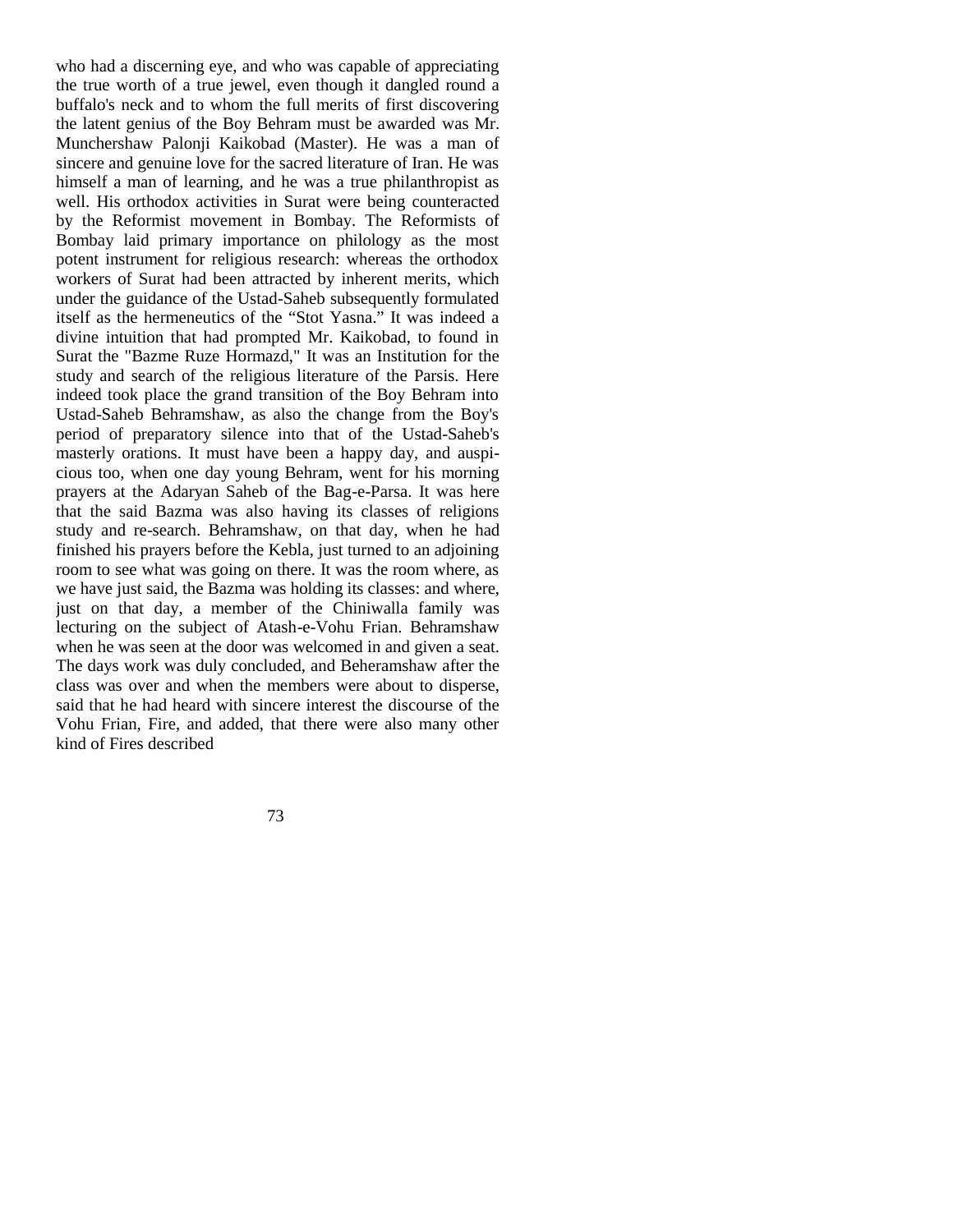in the Avesta literature viz., Atash-e-Vaziseta, Atash-e-Spenishta, Atash-e-Dara. Atash-e-Neryosangha, etc. And he then questioned whether the gentlemen there present knew anything about them. These words were just enough for Mr. Kaikobad (Master) to scent in the speaker, a saintly scholar. Mr. Kaikobad frankly admitted, they did not. They both became friends. These was the beginning of the Professorial part of Beramshaw's life, and let us not miss the auspicious aspect of the whole, which was that he had begun his first discourse, on the subject of Fire just after he had offered his heart's devotion to that sacred element. The future preaching of "Khshnoom" had thus received its auspicious, happy and firm foundation. Mr. Kaikobad introduced Behramshaw to Mr. Kaikhashru Barjorji Choksi, who brought Mr. Behramshaw to Bombay. With Mr. Beheramshaw's coming to Bombay the transition had been completed and the last and the blessed preaching period of his life had commenced. No life account of Ustad-Saheb Behramsbaw Nawroji Shroff would be complete without the grateful remembrance therein of these two great names,-Mr. Munchershaw Pallonji Kaikobad (Master) who first discovered the genius that sparkled behind the very simple looks of our Ustad-Saheb; and the name of seth Kaikhshru Barjorji Choksi without whose selfless and to a very large extent thoroughly self sacrificing philanthropy, Ustad-Saheb would hardly have been able so lavishly to shower the blessings of "Khshnoom" on all. These two names must ever be remembered with Mazdaznan gratitude by every student of "Khshnoom" as being next only to that of Ustad-Saheb himself. These two great names, and their great efforts must really have been in right time, because they succeeded in securing the heartfelt co-operation of the pillar-like services of the other four equally great equally selfless, and equally self-sacrificing gentlemen of sterling sincerity and rare learning. These gentlemen co-workers are first, the present Ustad-Saheb of "Khshnoom", Dr. Framroz Sorabji Chiniwalla, B. A., L. M. & S., a mastermind of wonderful frankness and spirituality. Secondly,